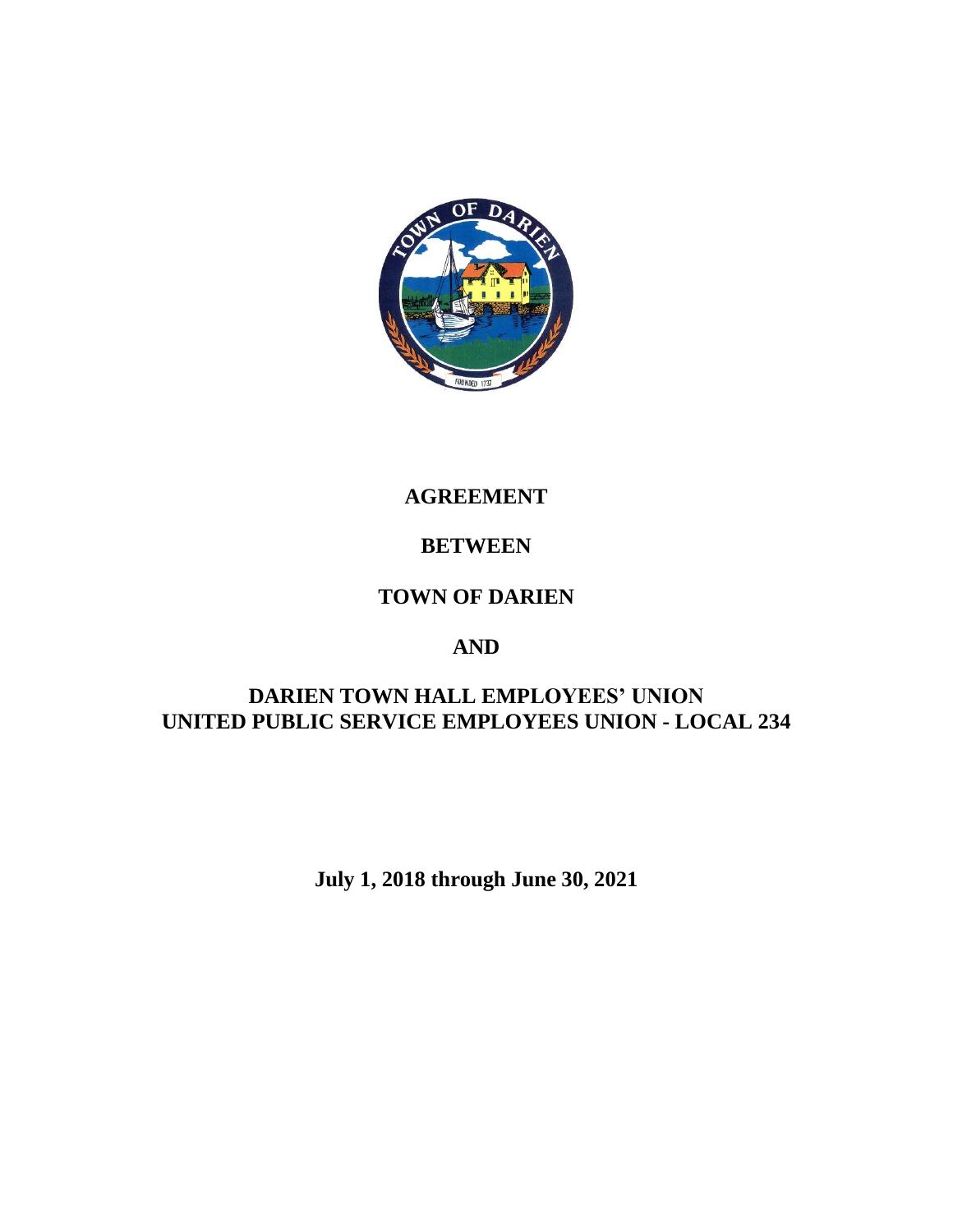# **TABLE OF CONTENTS**

| <b>Article</b> | <b>Title</b> | Page |
|----------------|--------------|------|
|                |              |      |
|                |              |      |
|                |              |      |
|                |              |      |
|                |              |      |
|                |              |      |
|                |              |      |
|                |              |      |
|                |              |      |
|                |              |      |
|                |              |      |
|                |              |      |
|                |              |      |
|                |              |      |
|                |              |      |
|                |              |      |
|                |              |      |
|                |              |      |
|                |              |      |
|                |              |      |
|                |              |      |
|                |              |      |
|                |              |      |
|                |              |      |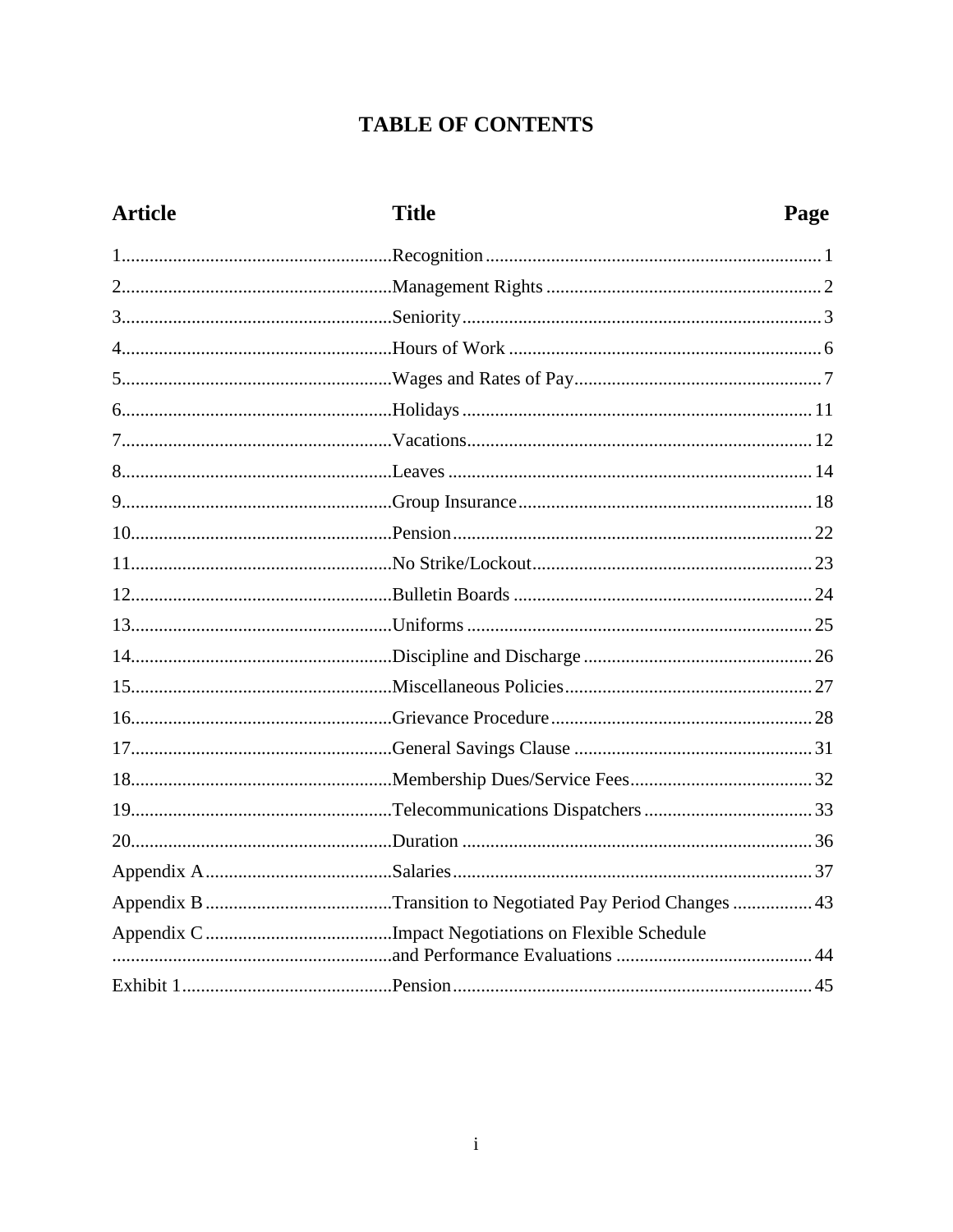#### **AGREEMENT**

THIS AGREEMENT is made and entered into by and between the TOWN OF DARIEN (hereinafter referred to as the "Town") and THE UNITED PUBLIC SERVICE EMPLOYEES UNION/UPSEU DARIEN TOWN HALL EMPLOYEES' UNIT, (hereinafter referred to as the "Union" or "UPSEU")

#### **ARTICLE 1 RECOGNITION**

#### **1.1 Bargaining Unit**

Pursuant to the Certification of Representation issued by the Connecticut State Board of Labor Relations in Decision No. 4151, dated April 10, 2006, the Town hereby recognizes UPSEU as the exclusive collective bargaining representative for employees of the Town who are included within the bargaining unit described in Section 1.2 hereof with respect to their wages, hours of work and conditions of employment.

#### **1.2 Employees**

Employees of the Town who are included in the bargaining unit covered by this Agreement and represented by the Union are those regular, full-time employees of the Town who regularly work on a schedule of twenty (20) or more hours per week in clerical and technical classifications listed in Appendix A attached to this Agreement, and the following positions are expressly excluded:

Elected officials;

Management and administrative officers;

Department/agency heads and assistant heads including directors, assistant directors and superintendents;

Administrative and clerical support positions of the offices of the Town's chief executive, chief administrative officer and finance director, including but not limited to Assistant Finance Director, Payroll Administrator and Senior Accountant;

Employees of the personnel office or department;

Positions subject to the jurisdiction of other bargaining units.

#### **1.3 Definition**

The terms "Employee" and "Employees" as used in this Agreement will refer only to employees of the Town who are included in the bargaining unit set forth in Section 1.2 above.

#### **1.4 Job Descriptions**

Upon the effective date of this Agreement, the Town shall provide UPSEU and the unit President with a copy of each job description that the Town has promulgated for jobs within the bargaining unit as defined in Section 1.1, hereof. Thereafter, the Town shall provide any revised or additional descriptions to UPSEU and the unit President within thirty (30) days of their respective effective dates.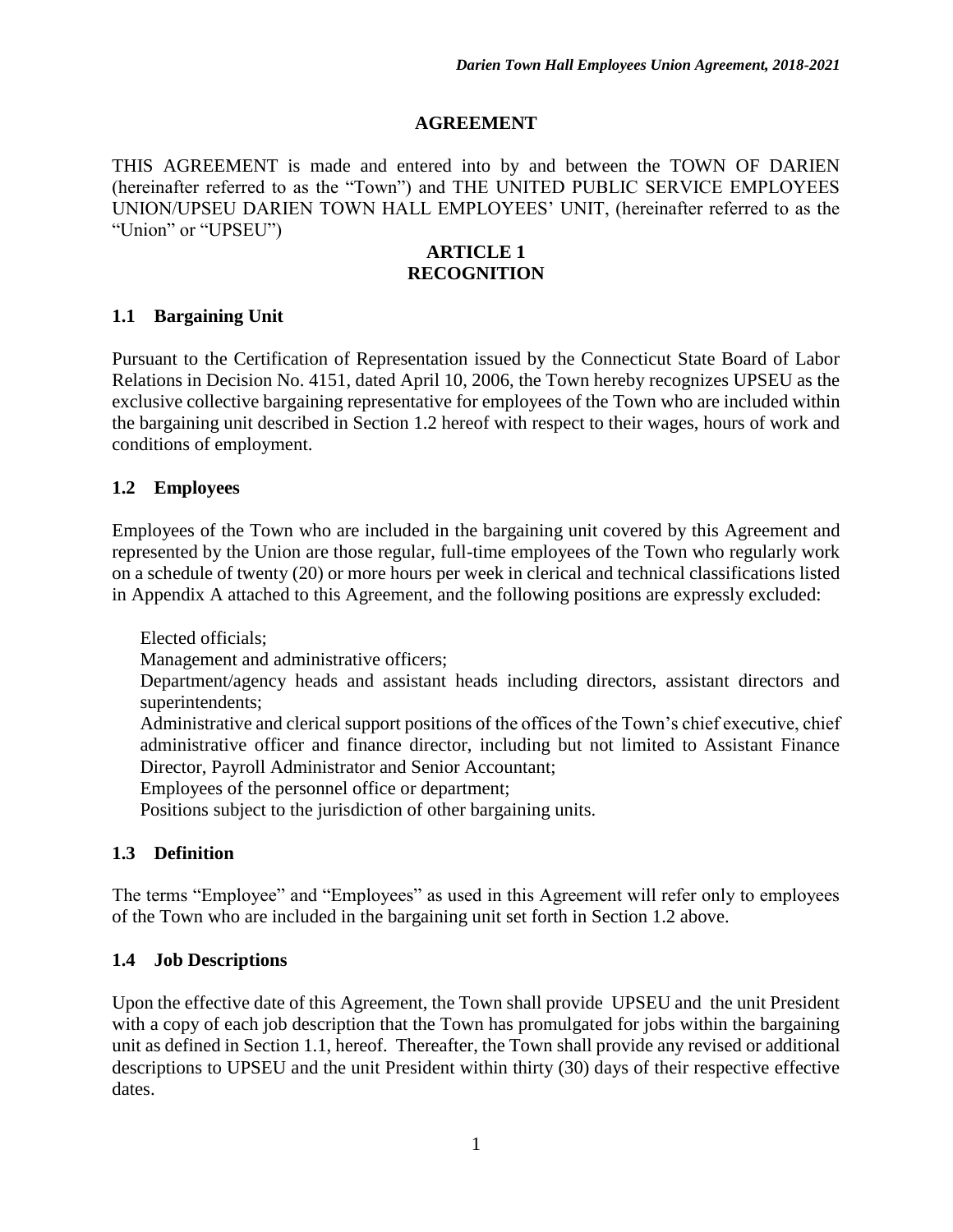#### **ARTICLE 2 MANAGEMENT RIGHTS**

#### **2.1 Town Authority**

Except as explicitly limited by the specific provisions expressed in this Agreement, the entire management of the Town and the direction of its Employees, including the right to direct, plan and control its operation, to hire, layoff, recall, transfer, promote, demote, suspend, discipline, discharge and direct Employees, to introduce new and improved methods, equipment and facilities and all other managerial powers traditionally vested in the Town shall remain vested in the Town.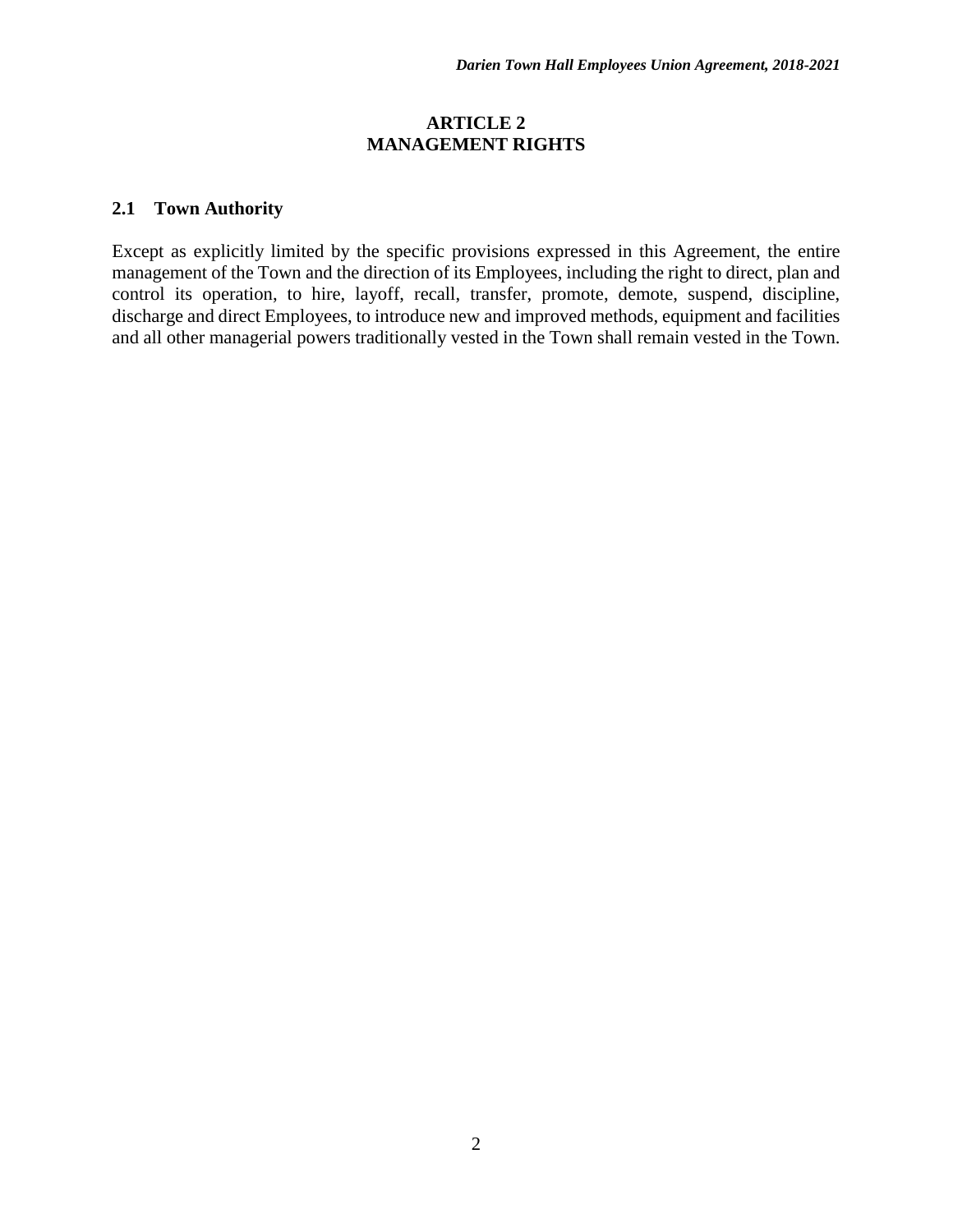### **ARTICLE 3 SENIORITY**

## **3.1 Seniority Defined**

Seniority is hereby defined as an Employee's length of continuous service in the bargaining unit measured from his or her most recent date of entry into the bargaining unit. Seniority shall be applied only as set forth herein.

# **3.2 New Hires and Seniority List**

The Director of Human Resources will furnish to the President of the Union the names of newly hired employees, together with their address, telephone number, effective date of employment, the classification to which they will be assigned initially and their starting rate of pay.

The Town shall maintain a list of Employees by seniority and shall furnish UPSEU with a copy no less than once annually.

## **3.3 Probationary Period**

The first six (6) months of continuous employment after an employee's initial employment shall be a probationary period of employment during which the Employee shall have no seniority and may, in the sole discretion of the Town, be disciplined or discharged without recourse to the Grievance and Arbitration procedure set forth in this Agreement. The Town, after consultation with the Department Head, shall have the right to extend the probationary period for an additional period of up to three (3) months with a written explanation to the employee of the reason for the extended probation. Upon successful completion of the probationary period, the Employee's seniority will be measured retroactively to his or her most recent entry into the bargaining unit.

#### **3.4 Job Posting**

Available vacancies in regular full-time and part-time bargaining unit positions shall be posted in the Town Hall and the Police Station within 10 days of the incumbent vacating the position for a period of at least ten (10) normal work days prior to filling the vacancy on a regular basis, however, the Town may advertise it externally after posting the position for five (5) days. A job posting shall contain the job title, classification and rate of pay or range, a brief description of the job requirements, the position to which the holder of the posted position reports and the closing date for applications.

#### **3.5 Assignments to Available Vacancies**

Employees who wish to apply for a posted vacancy must apply in writing in accordance with the instructions on the posting. The Town will consider bargaining unit employee applicants who have completed their probationary period before it considers non-bargaining unit applicants. If two or more bargaining unit employee applicants are, in the reasonable judgment of the Town, qualified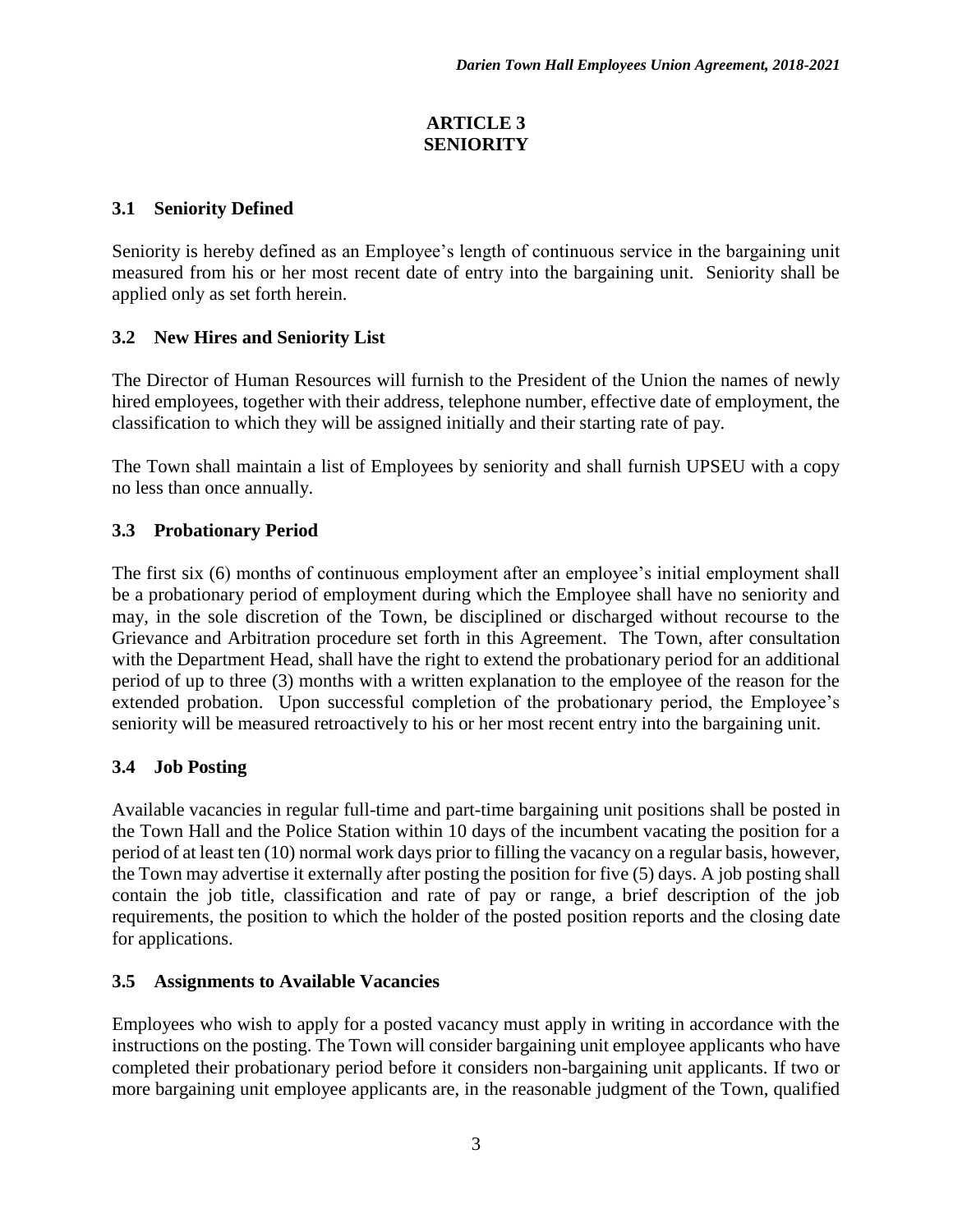for the position, the Town will offer the position to the bargaining unit employee applicant who, in its reasonable judgment, is the most qualified for the position. In the event that two or more employees are equally qualified in the Town's reasonable judgment, the Town will offer the position to the more senior applicant. If the Town, in its reasonable judgment, has grounds to conclude that the employee applicants are not qualified, the Town will be free to consider applicants from any source, including applicants not then employed by the Town, and to offer the position to the applicant who, in its reasonable judgment, is the most qualified for the position. Nothing herein will prohibit the Town from filling a vacancy on a temporary basis from any source. A temporary employee may be used to fill a temporary vacancy until the incumbent returns or the vacancy becomes permanent and is filled. A temporary employee may be used to fill a vacancy that is created due to a bargaining unit member's resignation, termination, or retirement for a maximum of three (3) months.

## **3.6 Layoff**

- (a) In the event the Town decides to reduce the number of employees in the bargaining unit by layoff, the Town shall determine the classifications in which the layoffs will occur. Within the classifications to be reduced, the Town shall lay off Employees in reverse order of their seniority (i.e. the least senior employee in the classification will be laid off first), provided those Employees remaining in the classification are qualified, in the reasonable judgment of the Town, to perform the work remaining after the layoff.
- (b) An Employee who is laid off shall be given the opportunity (i) to fill an available vacancy in a job classification in the same or a lower-rated labor grade, provided he or she is qualified, in the reasonable judgment of the Town, to perform the work in such classification after the layoff, or (ii) to "bump" a less senior Employee who is the least senior Employee in a job classification in the same or a lower-rated labor grade, provided the laid off employee is, in the reasonable judgment of the Town, qualified to perform the required work.

# **3.7 Recall**

Employees laid off after successful completion of their probationary periods of employment will be eligible for recall to the positions which they are qualified to perform in the Labor Grade from which they were laid off, respectively, if such positions become available during their respective recall periods, according to the following terms and conditions:

- (a) An Employee's recall period will equal the length of his or her most recent period of employment in a bargaining unit position, up to a maximum on one (1) year following the date of layoff.
- (b) Recall will be in reverse order of layoff;
- (c) Employees eligible for recall must be qualified, in the reasonable judgment of the Town, to perform the work of the available position at the time of recall;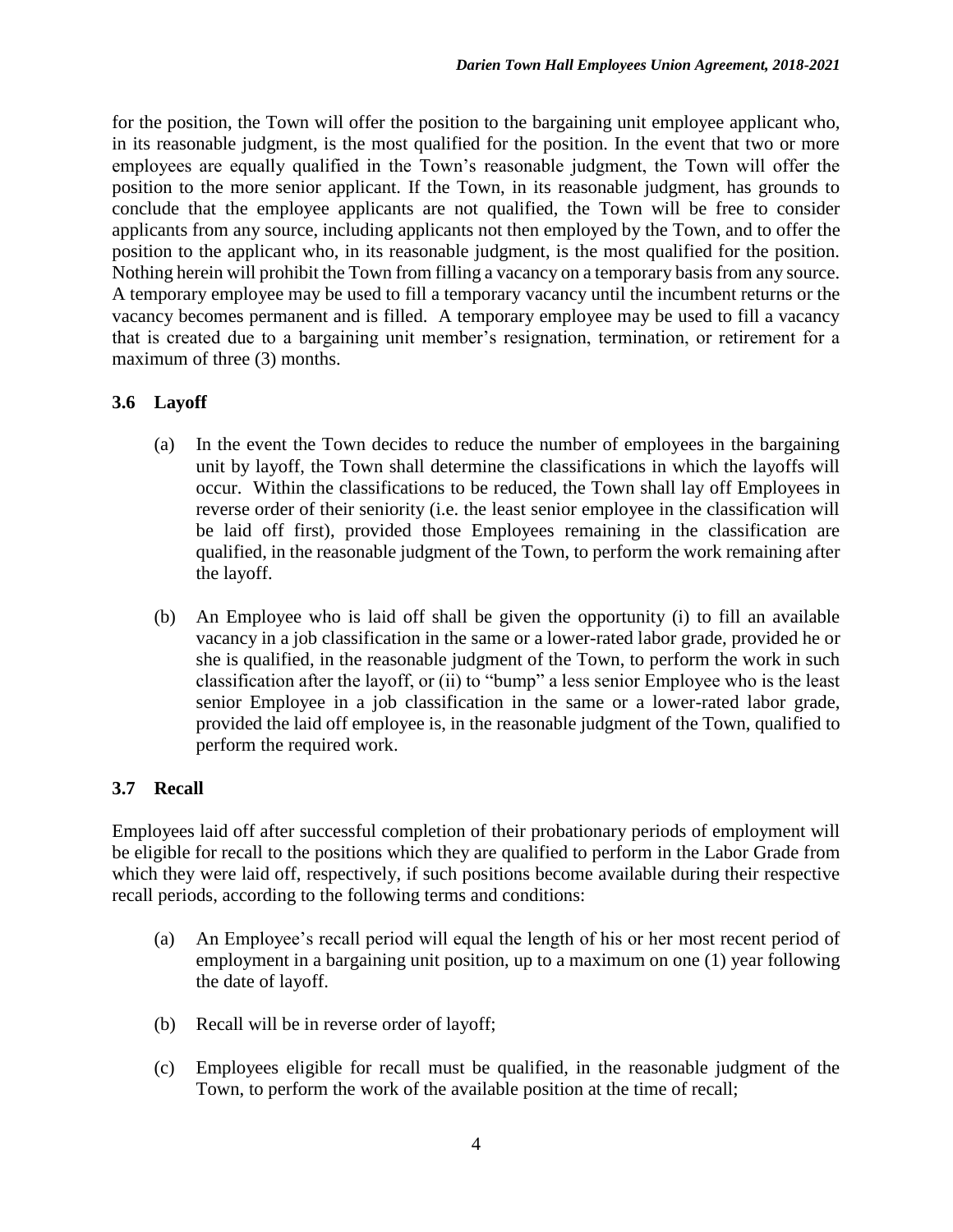- (d) Prior to posting a vacant position, the Town will mail recall notices to the laid off Employees who are eligible for recall to such position;
- (e) The Town's recall obligation will be fully satisfied by its mailing the recall notice to the address on its records;
- (f) Recalled employees must report to work when scheduled or within five (5) normal work days, however, if the recalled employee is required by his current employer to give notice, the employee may extend his return to work by up to five (5) additional days following the date of the recall notice, whichever is later.

#### **3.8 Loss of Seniority**

An Employee shall lose his or her seniority if he or she:

- (a) Quits;
- (b) Is discharged for cause;
- (c) Retires;
- (d) Is absent without reporting for three (3) consecutive days;
- (e) Upon recall, fails to report to work as required by Section 3.7(f) hereof;
- (f) Fails to return as scheduled from a period of absence or leave;
- (g) Accepts employment elsewhere, without prior approval of the Town, while on leave of absence.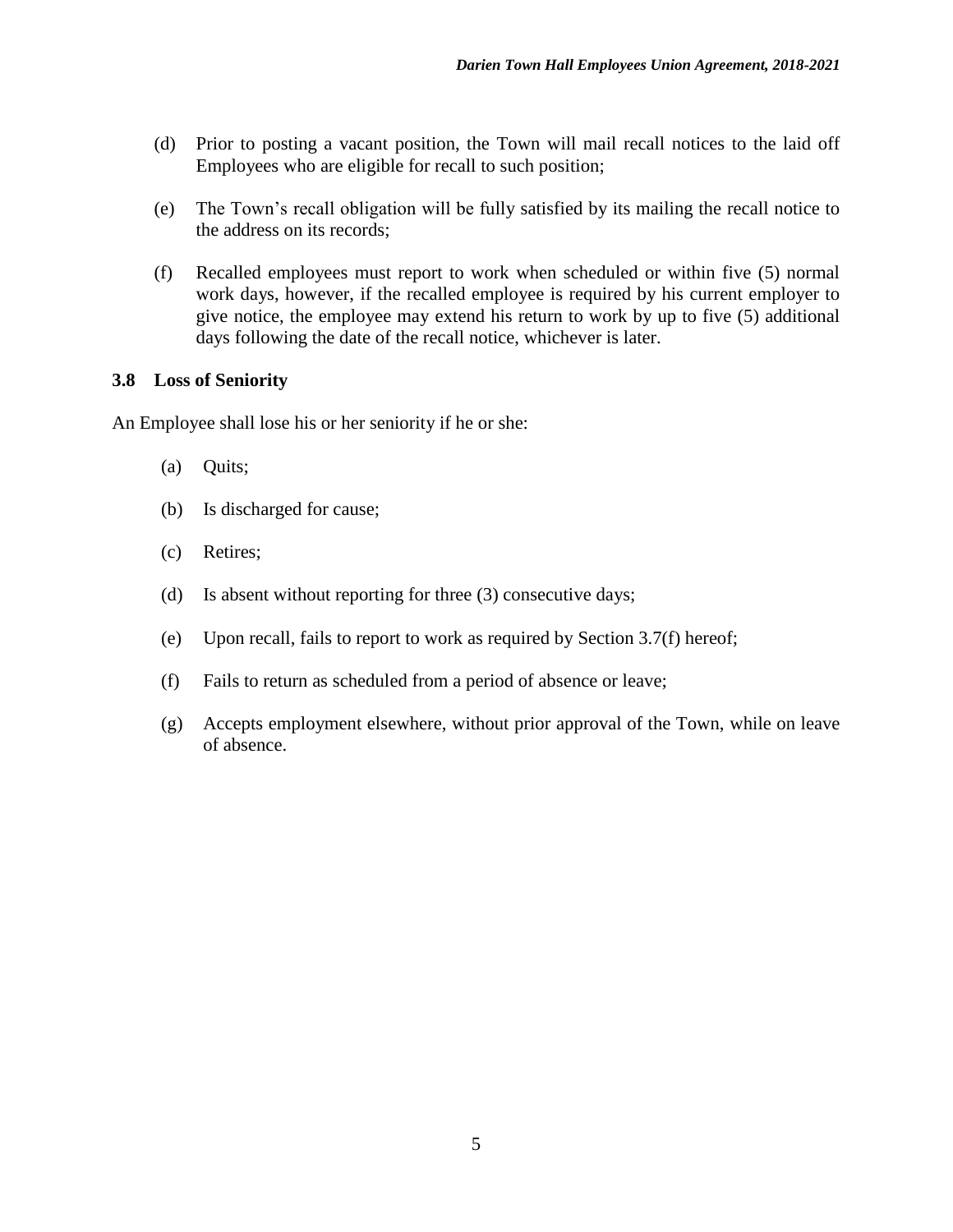#### **ARTICLE 4 HOURS OF WORK**

## **4.1 Normal Work Cycle**

Seventy (70) hours of work during normal Town operating hours occurring on weekdays during a two (2) week pay period, excluding unpaid meal breaks, constitutes a normal work cycle.

# **4.2 Work Hours**

The normal starting and quitting times on each normal work day are 8:30 a.m. to 4:30 p.m. Work hours for some positions may vary based on departmental needs.

The Town may make reasonable changes in the starting and/or quitting time upon seven (7) calendar days' prior notice to the Employees regularly assigned to the affected classifications and to the Union.

## **4.3 Normal Meal Break**

The normal unpaid meal break on each normal work day consists of one (1) hour (60 minutes) except for employees regularly assigned to positions at the Police Department, where the normal unpaid meal break on each normal work day consists of one-half (1/2) hour (30 minutes). In scheduling unpaid meal breaks, the Town shall continue its normal practices in effect prior to the date of this Agreement.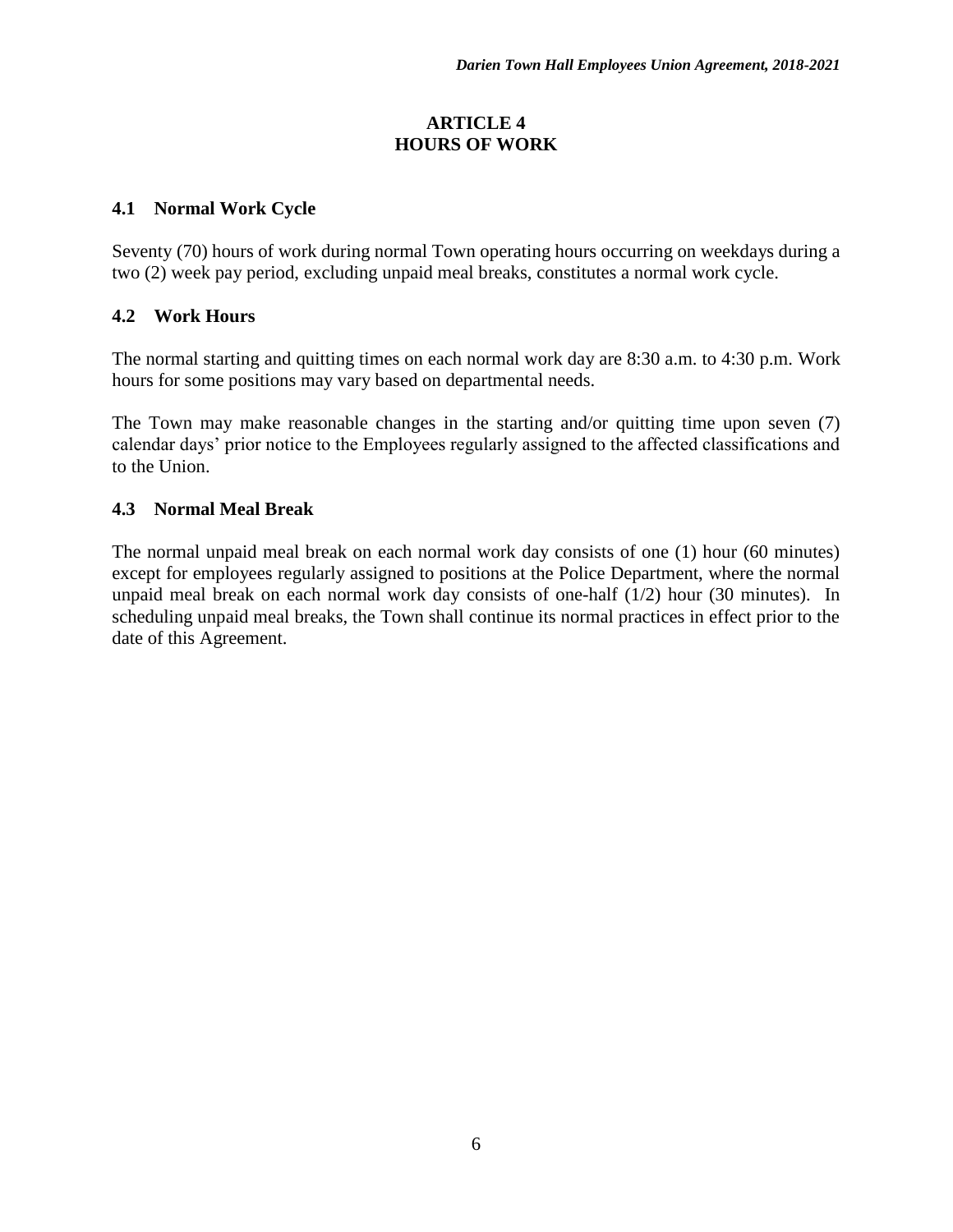#### **ARTICLE 5 WAGES AND RATES OF PAY**

#### **5.1 Wage Rates**

- (a) Increases in Wage Rates. Increases to wage rates are as follows: effective 7/1/18 2.00%; effective  $7/1/19 - 2.25$ %; and effective  $7/1/20 - 2.25$ %.
- (b) Starting Rates. Employees newly hired during the term of this Agreement shall be paid at no less than the regular annual salary for Step 1 of the Labor Grade to which they are assigned. Notwithstanding any provision of this Agreement, including Appendix A, to the contrary, no Employee shall receive an increase in pay or move from one Step to another prior to successfully completing six (6) consecutive months worked.
- (c) Current Positions. Regular annual salaries payable for work performed in classifications existing on the effective date of this Agreement are set forth on Appendix A, attached hereto.
- (d) New Positions. Regular annual salaries payable for work performed in classifications created by the Town during the period covered by this Agreement will be negotiated with the Union.
- (e) Incremental Advancement. Employees actively employed in a bargaining unit position as of the effective date of this Agreement shall advance from one Step to another on July 1<sup>st</sup> annually.
- (f) Promotions. Any Employee whom the Town promotes from a position in one Labor Grade to a different position in a higher Labor Grade will be placed at a Step for the Labor Grade to which the Employee is promoted that has a regular straight-time hourly rate no less than that of the position to which the Employee was previously assigned. Any increase that such promotion yields will be effective the first day of the next pay period. Any Employee whom the Town promotes from a position in one Labor Grade to a different position in a higher Labor Grade will serve a probationary period of three (3) months. If during the probationary period, the Employee is determined to be unsatisfactory in performing the required work, the Employee will be returned to his or her former position.
- (g) Demotions. Any Employee whom the Town demotes for just cause from a position in one Labor Grade to a different position in a lower Labor Grade will be placed at the highest Step for the Labor Grade to which the Employee is demoted which has the regular straight-time hourly rate less than that which the Employee received immediately prior to the demotion. Any decrease in pay that such demotion yields will be effective the first day of the next pay period.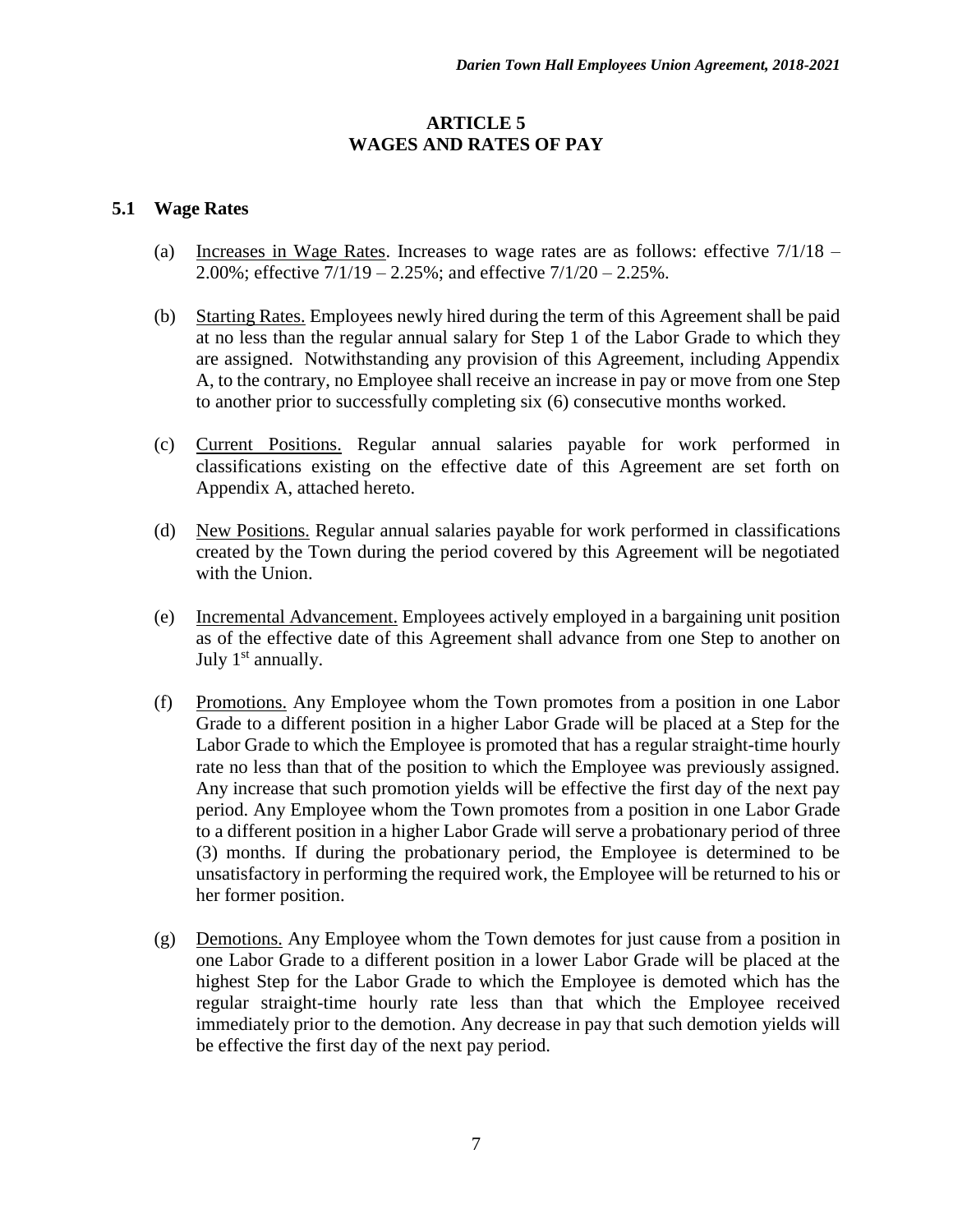(h) Reclassifications. Any position covered by this Agreement shall be reviewed for reclassification to another Labor Grade when the duties and responsibilities of this position have changed significantly. Such a review may be initiated by the Employee, the Town or the Union. The review and subsequent recommendations regarding reclassification will be made by the Director of Human Resources within sixty (60) days after the receipt of the written request for review. The Director of Human Resources will send a copy of such recommendation to the Employee and the Unit President and submit it to the Administrative Officer for decision. Once received by the Administrative Officer it shall be approved or denied within thirty (30) calendar days

#### **5.2 Overtime**

- (a) Ordinary Overtime. All work performed in excess of eight (8) hours on a shift or forty (40) hours in any payroll week shall be paid for at one and one-half (1-1/2) times the Employee's regular straight-time hourly rate.
- (b) Weekend Work. All work performed on Saturday or Sunday shall be paid for at one and one-half (1-1/2) times the Employee's regular straight-time hourly rate.
- (c) Holiday Work. All work performed on a day recognized by the Town as a holiday set forth in Section 6.1, of this Agreement shall be paid for at one and one-half (1-1/2) times the Employee's regular straight-time hourly rate.
- (d) Pyramiding. There shall be no pyramiding of overtime.
- (e) Compensatory Time. In lieu of paying an Employee for time he or she works in excess of his or her normal workday, the Town and employee may agree for the Employee to receive compensatory time off for all or a portion of such time the Employee works, as assigned, in accordance with the requirements of applicable wage-hour laws. Barring such agreement normal overtime will be paid.

All compensatory time must be used within one (1) year from the date it is earned. Notwithstanding the above, an employee who has requested to use compensatory time and was denied shall be paid for such unused compensatory time if not used in the oneyear time allotted. Employees with compensatory time earned before July 1, 2012, will be permitted to carry over the time until it is used or separated from employment.

# **5.3 Call Back**

Employees who are called in and report to work at hours outside their scheduled shift shall be guaranteed a minimum of three (3) hours' pay at the applicable overtime rate.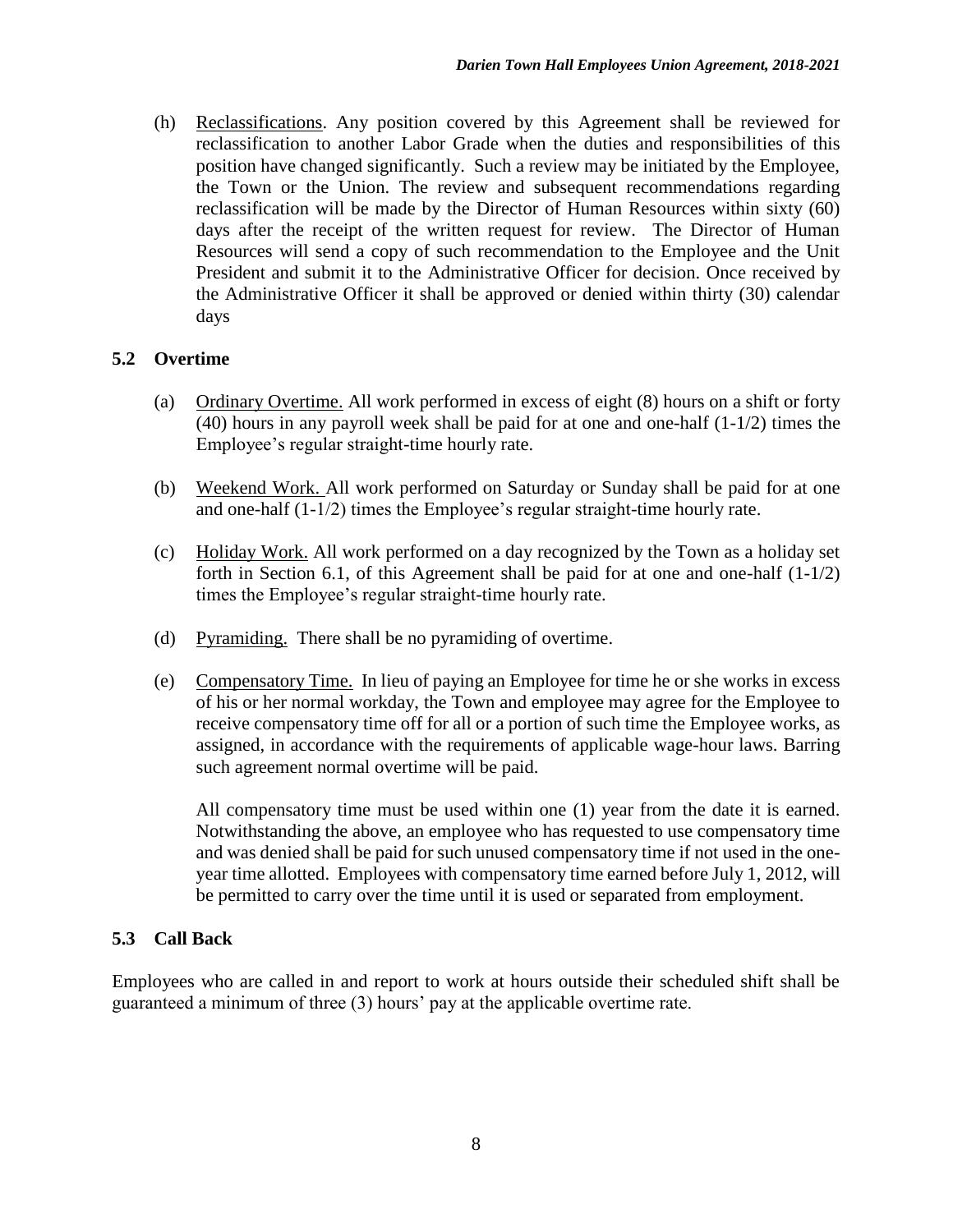## **5.4 Longevity**

(a) Eligibility. Each Employee hired on or before July 1, 2014, who has completed ten (10) years of service with the Town will receive a longevity bonus each year in accordance with the following schedule:

| Ten $(10)$ years of service | \$350 |
|-----------------------------|-------|
|                             |       |

- Fifteen  $(15)$  years of service \$450
- Twenty  $(20)$  years of service  $$650$

Employees hired after July 1, 2014, shall not be eligible for longevity bonuses.

- (b) Payments. The aforesaid bonuses shall be non-cumulative and shall be calculated on an hourly basis and added to the Employees' normal hourly rate used to calculate subsequent pay.
- (c) Determination of Length of Service. In all cases, in order to qualify for said bonuses, an Employee's length of service will be determined as of his anniversary date.

## **5.5 Education Reimbursement**

Employees shall be eligible for reimbursement of 75% the expense of tuition, including books, for courses of study relevant to their Department that they successfully complete, provided:

- (a) No reimbursement shall be paid for any such course of study unless the course has been approved in advance by the Town Administrator, upon the recommendation of the department head.
- (b) Each such course of study must be, in the judgment of the Town Administrator, relevant to the work done by the employee in his current position or performed in Union positions to which such employee might reasonably be promoted.
- (c) In courses that are graded, a grade of "C" or better must be obtained.
- (d) Any such course is commenced after the effective date of this Agreement.

If an Employee who has received a reimbursement voluntarily quits or retires from the Town's employ within one (1) year after having been reimbursed, the Town shall be entitled, without prior notice, to deduct from the Employee's final pay and other monies due the Employee upon termination of employment an amount equal to the applicable reimbursement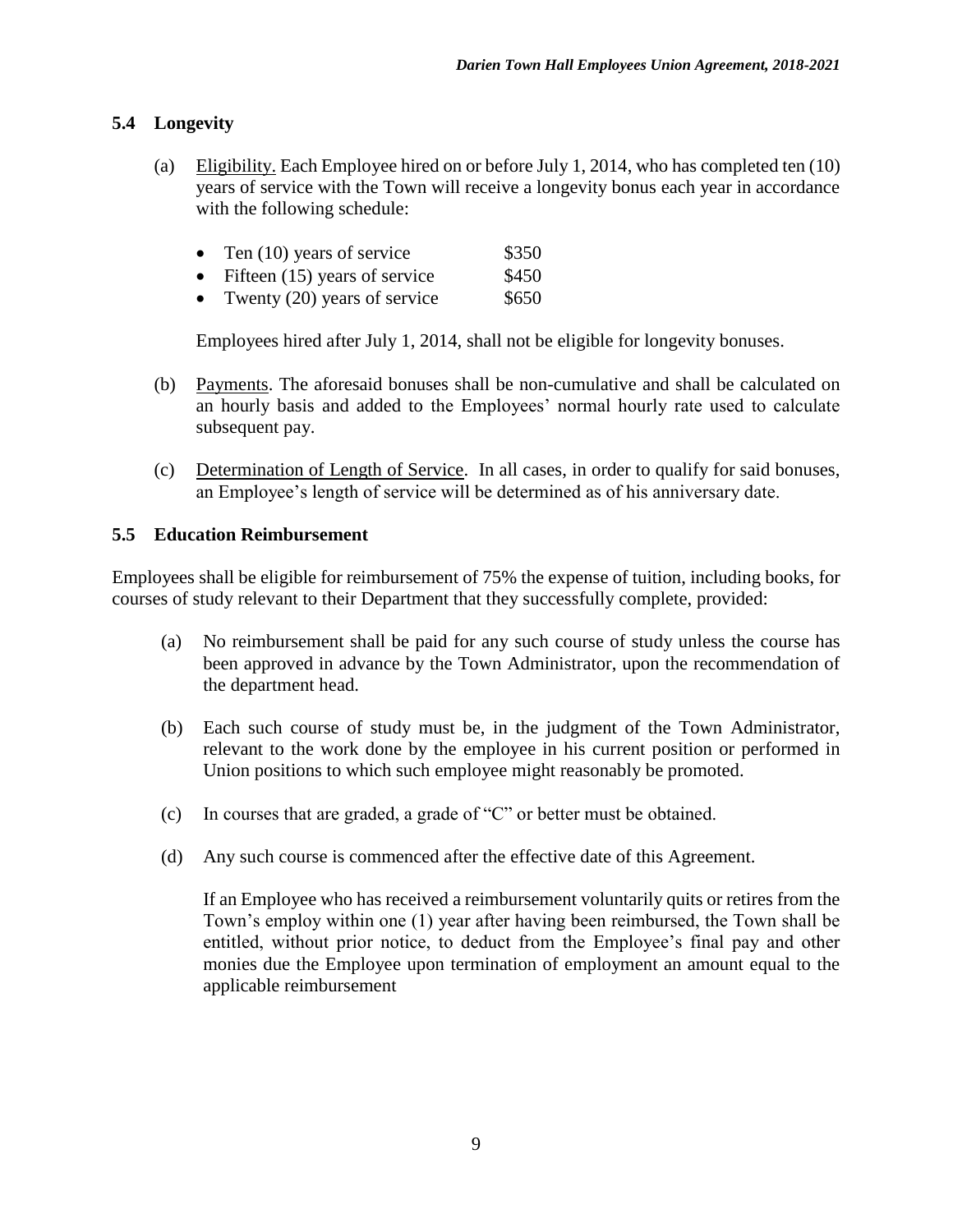### **5.6 Pay Frequency and Deposit**

The pay period is two (2) weeks in length beginning on a Sunday and ending on a Saturday (14) days later. All wages shall be paid one week in arrears and through Direct Deposit on the Thursday after the end of the pay period. In the event that both of the other two Town bargaining units agree to move to a Friday check date, Employees of this bargaining unit will also go to a Friday check date.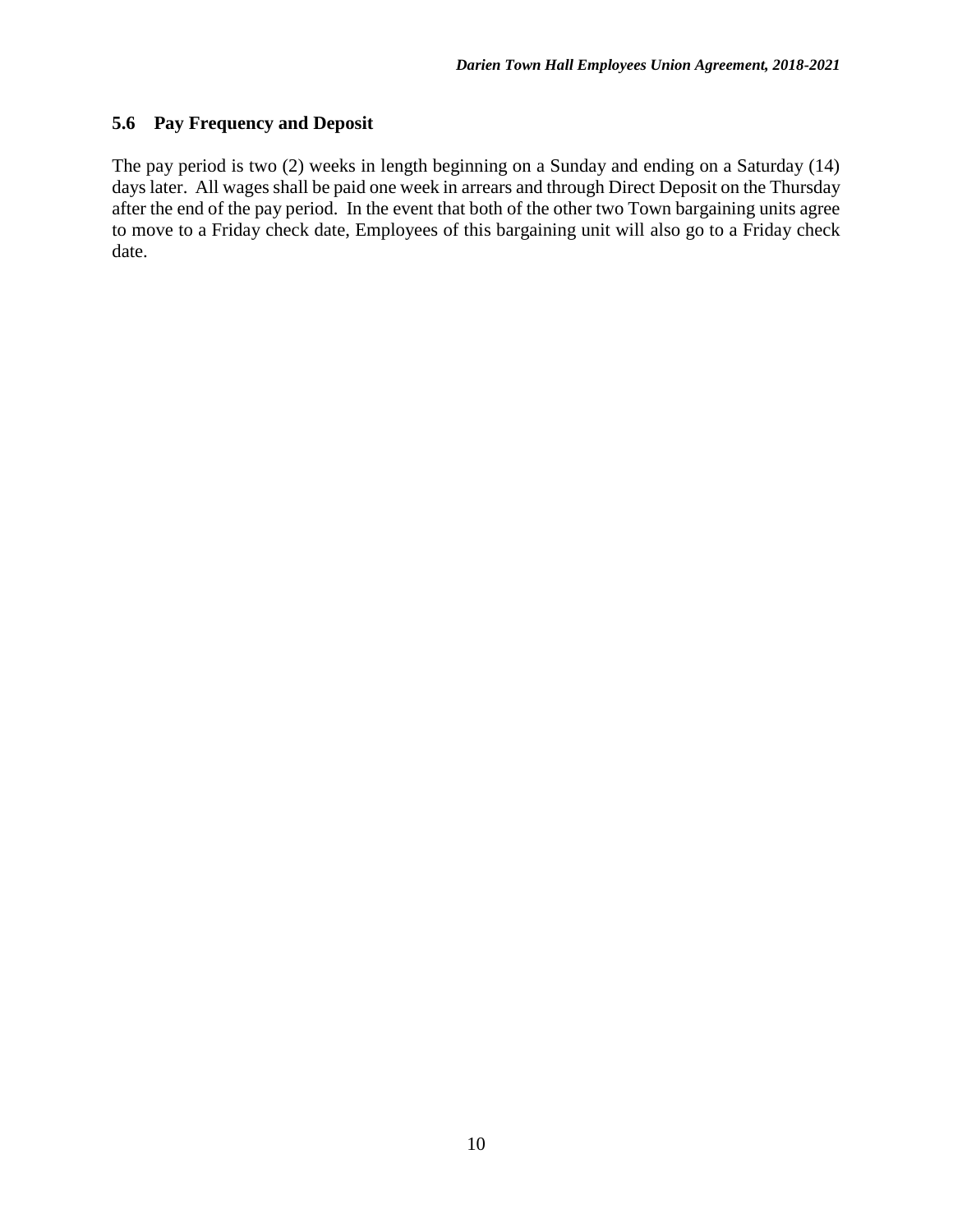### **ARTICLE 6 HOLIDAYS**

### **6.1 Scheduled Holidays**

For all purposes throughout this Agreement, a holiday is defined as including only the following days:

> New Year's Day Columbus Day Martin Luther King Day Veterans Day Presidents Day Thanksgiving Day Memorial Day Christmas Eve Day Independence Day Christmas Day

Good Friday Friday after Thanksgiving Labor Day Town Hall will close at 3:00 p.m. on New Year's Eve Day.

# **6.2 Eligibility**

- (a) Each eligible employee on the active payroll shall be paid a regular day's pay at his or her regular straight-time hourly rate of pay for each holiday.
- (b) To be eligible for holiday pay, an employee must work his/her last scheduled work day before the holiday and his/her first scheduled work day after the holiday, unless he/she is on approved leave in accordance with and subject to the provisions of this Agreement on such days.

# **6.3 Holidays on Weekends**

Holidays falling on a Sunday are observed on the following Monday. Holidays falling on Saturday are observed on the preceding Friday.

# **6.4 Holidays during Vacation**

When a holiday falls during an Employee's vacation, the holiday will not be counted as a vacation day for that Employee.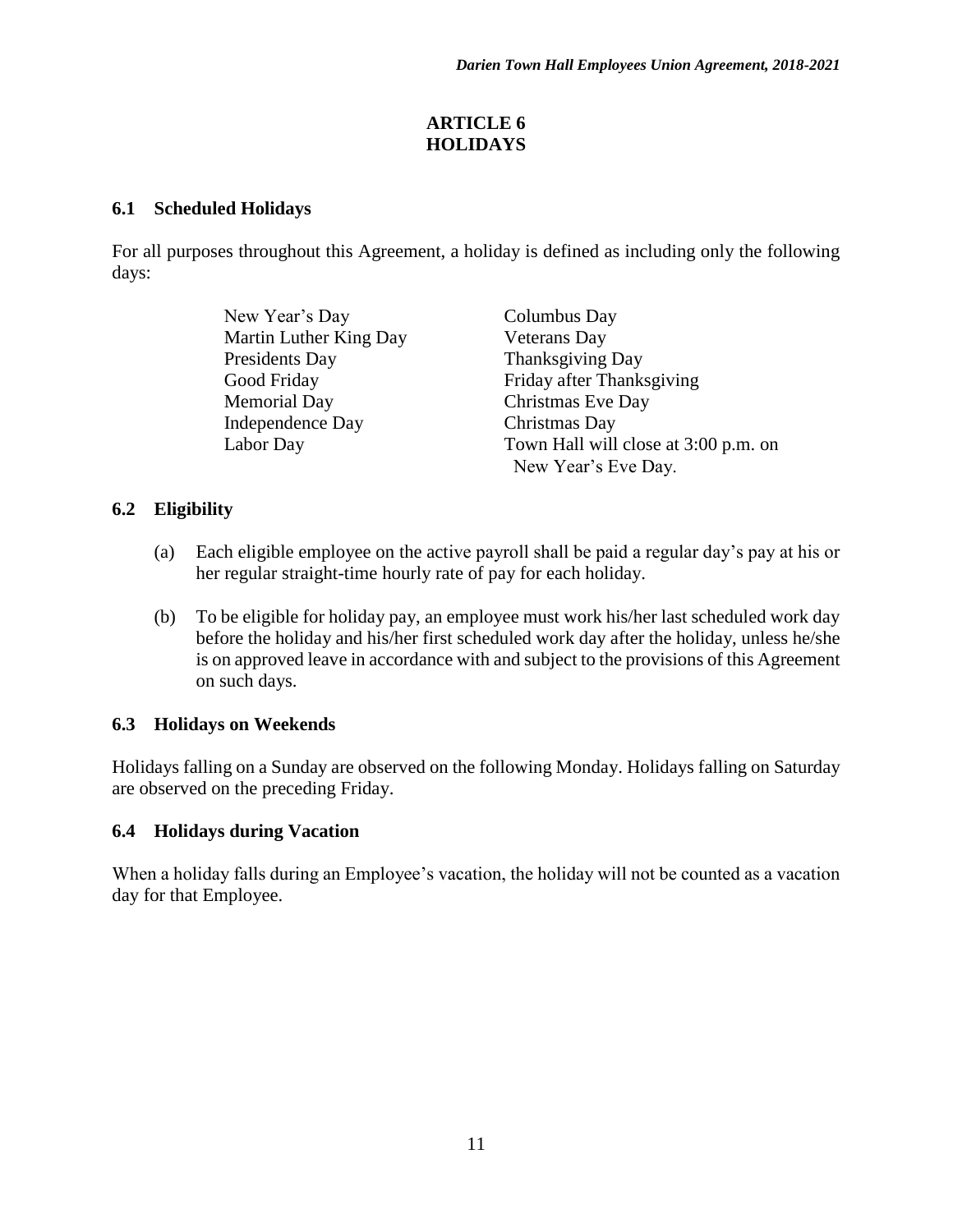### **ARTICLE 7 VACATIONS**

## **7.1 Vacation Credits**

Employees who have completed their respective probationary periods will, beginning with their most recent date of hire, earn vacation time-off without loss of regular pay in accordance with the following schedule:

|                                                                                                                             | <b>Vacation Earned</b><br>Per Month | <b>Maximum Vacation</b><br>Earned Per Year |
|-----------------------------------------------------------------------------------------------------------------------------|-------------------------------------|--------------------------------------------|
| From date of hire until<br>successful completion of<br>four (4) years' of service:                                          | 0.83 Days                           | 10 Days                                    |
| After successful completion<br>of four $(4)$ years' service<br>until successful completion<br>of ten $(10)$ years' service: | $1.25$ Days                         | 15 Days                                    |
| After successful completion<br>of ten $(10)$ years' service:                                                                | $1.66$ Days                         | 20 Days                                    |
| After successful completion<br>of twenty (20) years' service:                                                               | 2.083 Days                          | 25 Days                                    |

# **7.2 Vacation Time Off**

Vacations are generally to be taken in the fiscal year earned, but may be accumulated up to but not exceeding an amount representing two years' accumulation. Employees hired after March 1, 2019, may not carry over more than five (5) weeks of vacation time into the new fiscal year.

Each employee shall have the option of being paid for all accrued and unused vacation time, except for 2 weeks. Employees must indicate their intent to exercise this option within 30 days of ratification of this Agreement by both parties. Once an employee has exercised this option, he/she shall not be permitted to carry over more than 2 weeks of unused vacation each year and any unused accrued vacation time in excess of 2 weeks shall be paid at the rate in which it was earned in the first paycheck following June 30 of each year.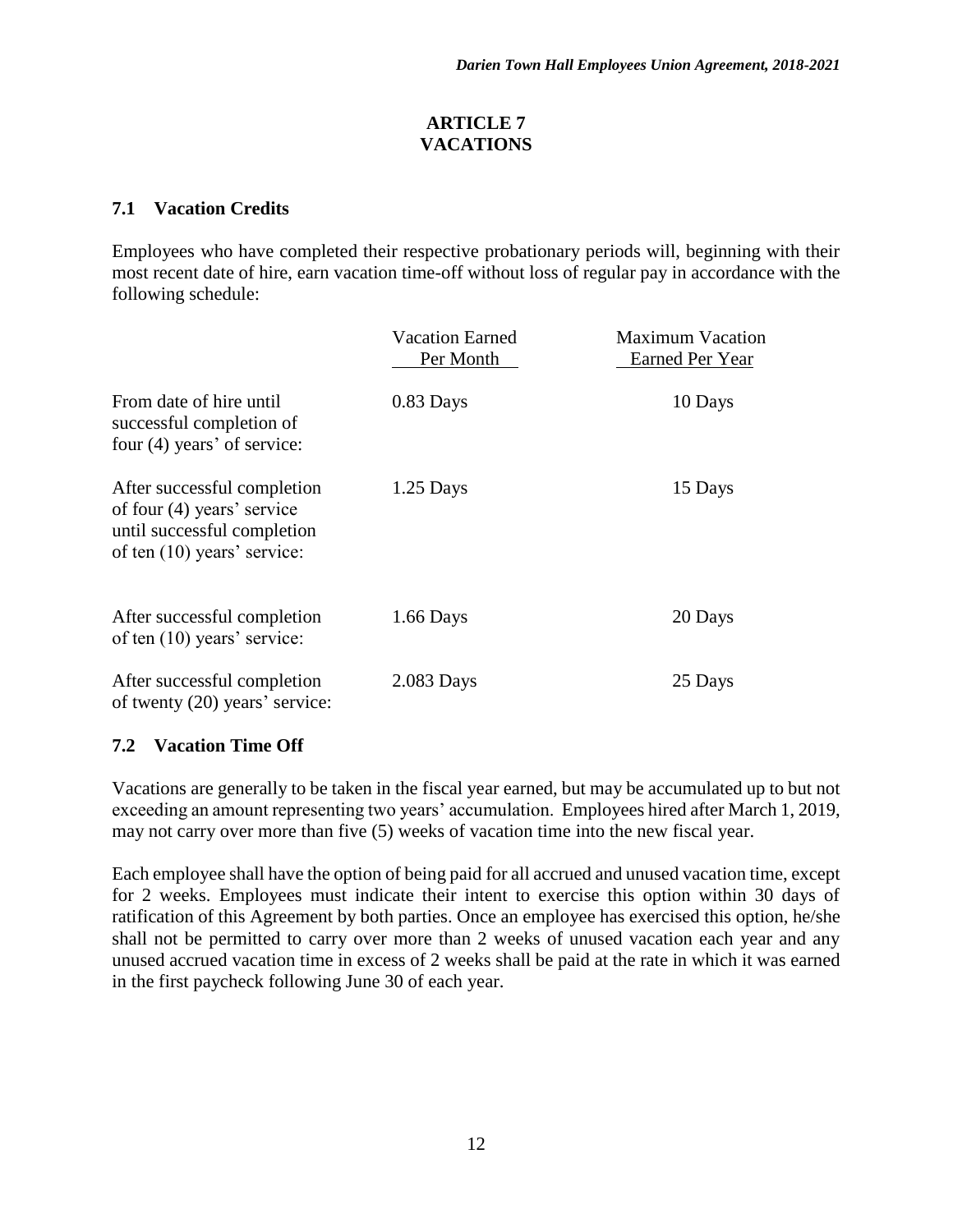In the event of Military leave or termination, the Employee involved shall be paid all current vacation pay earned but unused by him or her as of his or her last day worked.

## **7.4 Vacation Scheduling**

Vacation time-off shall be scheduled and not unreasonably denied by the Department Head, who shall consider the desires of the Employees and the needs of the department in arriving at the vacation schedule. No Employee may take vacation time-off until he or she has successfully completed six (6) months service as a Town employee.

#### **7.5 Payment of Vacation to Estate**

In the event an employee dies, his or her beneficiary or estate shall be paid all current vacation pay earned by him or her but unused as of the date of death.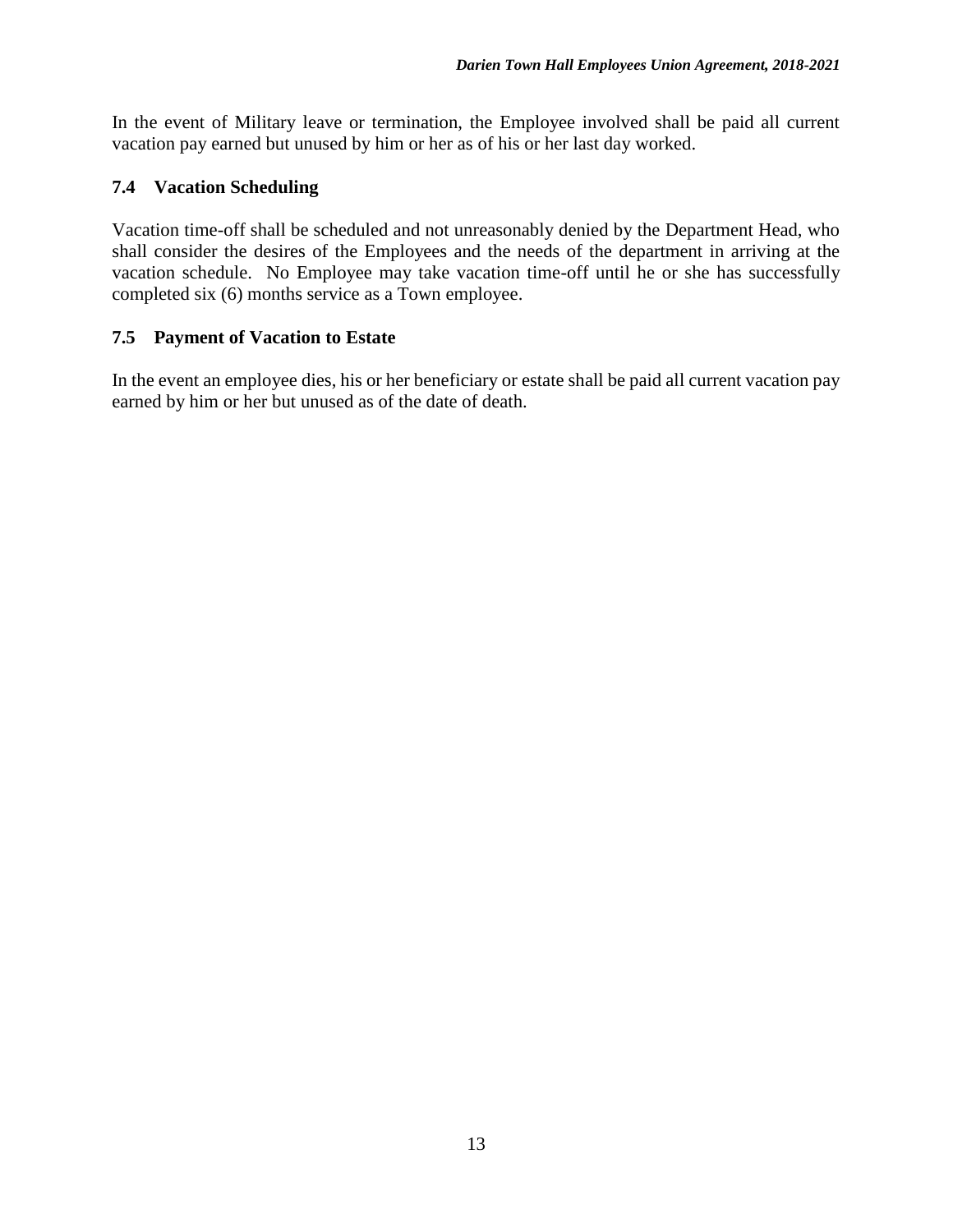#### **ARTICLE 8 LEAVES**

#### **8.1 Sick Leave**

- (a) Definition. For all purposes throughout this Agreement, sick day is defined as time off from work, without loss of regular pay, caused by the Employee's illness, injury, or other medical disability, including, but not limited to, pregnancy and any other reasons as mandated by the Connecticut state statutes governing paid sick leave. Sick days shall only be applied as specifically provided herein.
- (b) Family Sick Leave. Each Employee may use up to forty (40) hours of paid sick leave a year (July 1-June 30) for a child's or spouse's: illness, injury or health condition; the medical diagnosis, care or treatment of a mental or physical illness, injury or health condition; or preventative medical care. For purposes of this Section, "child" is defined as under the age of eighteen, or eighteen or older if incapable of self-care because of mental or physical disability. For purposes of this Section, "spouse" is defined as husband or wife. The Town shall reduce the Employee's sick leave accumulation under Section 8.1(a) above for all such Family Sick Leave at the time of such use.
- (c) Eligibility. Eligibility for sick days is subject to the following terms and conditions:
	- i. The Employee must notify his or her supervisor by no later than his or her scheduled starting time on the first day of absence caused by his or her medical disability. If the Employee knows in advance that he or she will be absent (i.e., for scheduled hospitalization, treatment, etc.), he or she must notify the supervisor of the anticipated absence as soon as practicable. In each case, the employee is required to state the reason for and the estimated length of the absence. However, the reason for absence shall not be interpreted as requiring the employee to give unnecessary details about his/her illness.
	- ii. If any Employee is absent for a non-work related illness or injury for a period of three (3) or more consecutive work days, the Town shall have the right to require the Employee to provide a medical doctor's certificate.
	- iii. During any period of absence for medical reasons, the Employee must keep his or her supervisor apprised of any changes in his or her condition that might impact the anticipated date of return to work.
	- iv. In the event that an Employee does not return to work promptly after his or her disability has ended and on the date scheduled, the employee will be deemed to have resigned effective at the end of his or her period of disability, and his or her employment will terminate accordingly.

Nothing herein will be construed so as to limit in any way the Town's right to verify the legitimacy of any absence or any claim for a sick day if the Town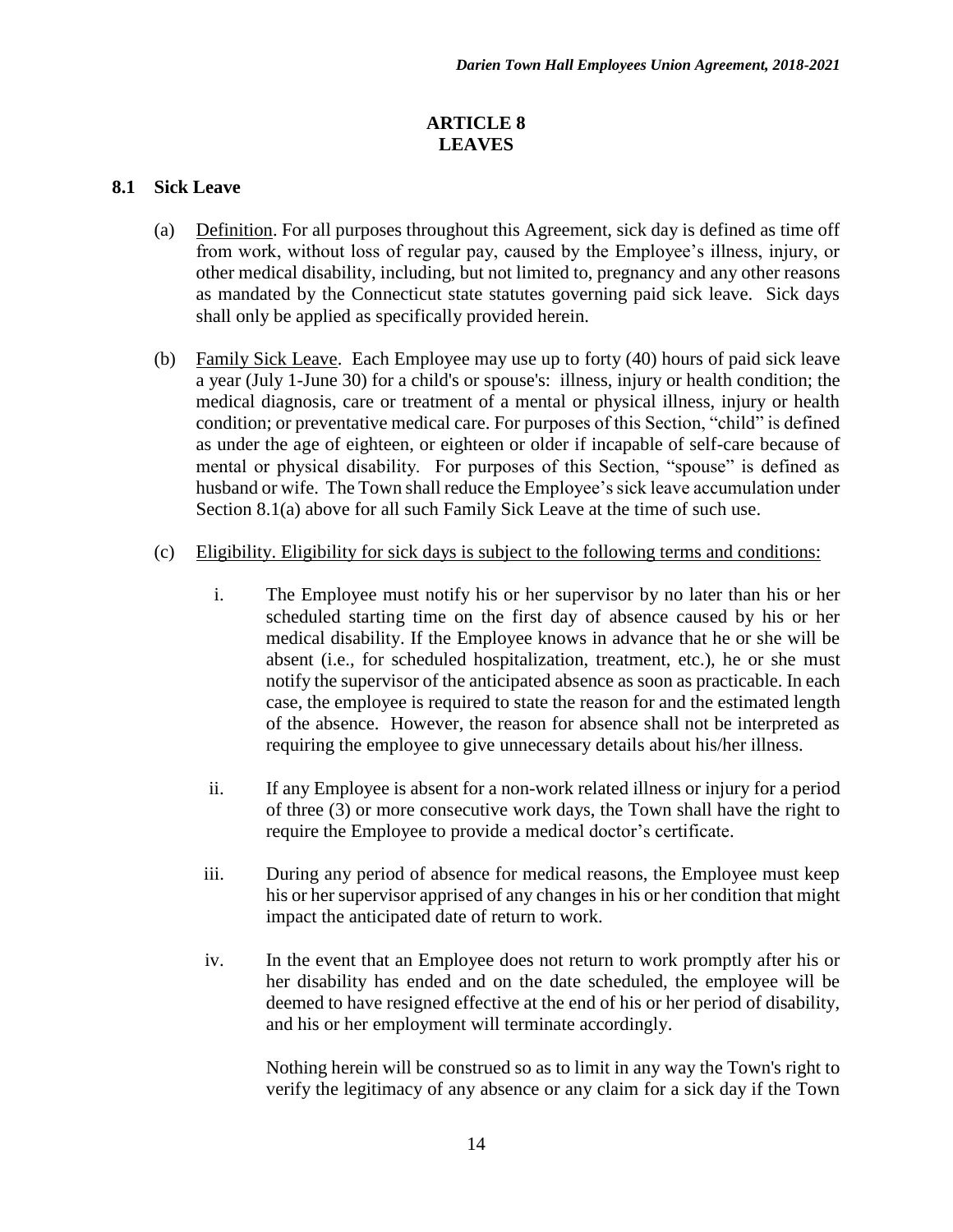has reasonable suspicion of sick leave abuse or to require an Employee to provide the Town with proof, satisfactory to the Town, that the employee is (A) too sick or otherwise medically incapacitated to work as assigned and/or (B) medically fit to perform the duties of the assigned job as a condition of returning to work.

- (d) Rate of Sick Pay. Paid sick leave at the Employee's regular rate of pay is granted to all regular full-time employees on the basis of one (1) day of sick leave for each month the Employee works up to a maximum of twelve (12) sick leave days per year during the first ten (10) years of service and thereafter two (2) days of sick leave for each month the Employee works up to a maximum of twenty-four (24) sick leave days per year.
	- (e) Payment on Retirement/Death. Employees hired prior to January 1, 2008, will be permitted to accumulate unused sick leave days beyond one hundred fifty (150) sick leave days and, at retirement or death (if still employed at the time of death), will receive one (1) day's regular pay for every three (3) days of unused sick leave he or she has accumulated in excess of one hundred fifty (150) days remaining at the time of retirement or death. Payment will be made at retirement or to the employee's estate or beneficiary upon death (if still employed at time of death) by separate check. This payment will not be included in the computation of the Employee's pension benefit. No payment will be made for any time less than one hundred fifty-three (153) days. Payment for time in excess of one hundred fifty-three (153) days will be prorated to the nearest hour where necessary.

The Town will have no obligation to pay any accumulated unused sick leave to any Employee hired on or after January 1, 2008, upon his or her retirement, death or termination of employment for any other reason.

(f) Penalty for Abuse. The Town may discipline an Employee, up to and including discharge, for just cause for a failure to comply with the provisions of this Section or for otherwise abusing sick leave.

#### **8.2 Personal Leave**

- (a) Each Employee shall be granted two (2) Personal Leave days in each fiscal year for carrying out important personal matters, including the observance of religious holidays. Use of Personal Leave time shall not be contiguous with the use of vacation time. (New hires with a hire date on and after January  $1<sup>st</sup>$  may be absent for one day through June  $30<sup>th</sup>$  without loss of regular pay.)
- (b) When possible, each Employee must submit a written request for such time off to his or her supervisor as far in advance as possible, and, under normal circumstances, not later than five (5) normal work days prior to the requested time off. Timely requests shall not be unreasonably denied.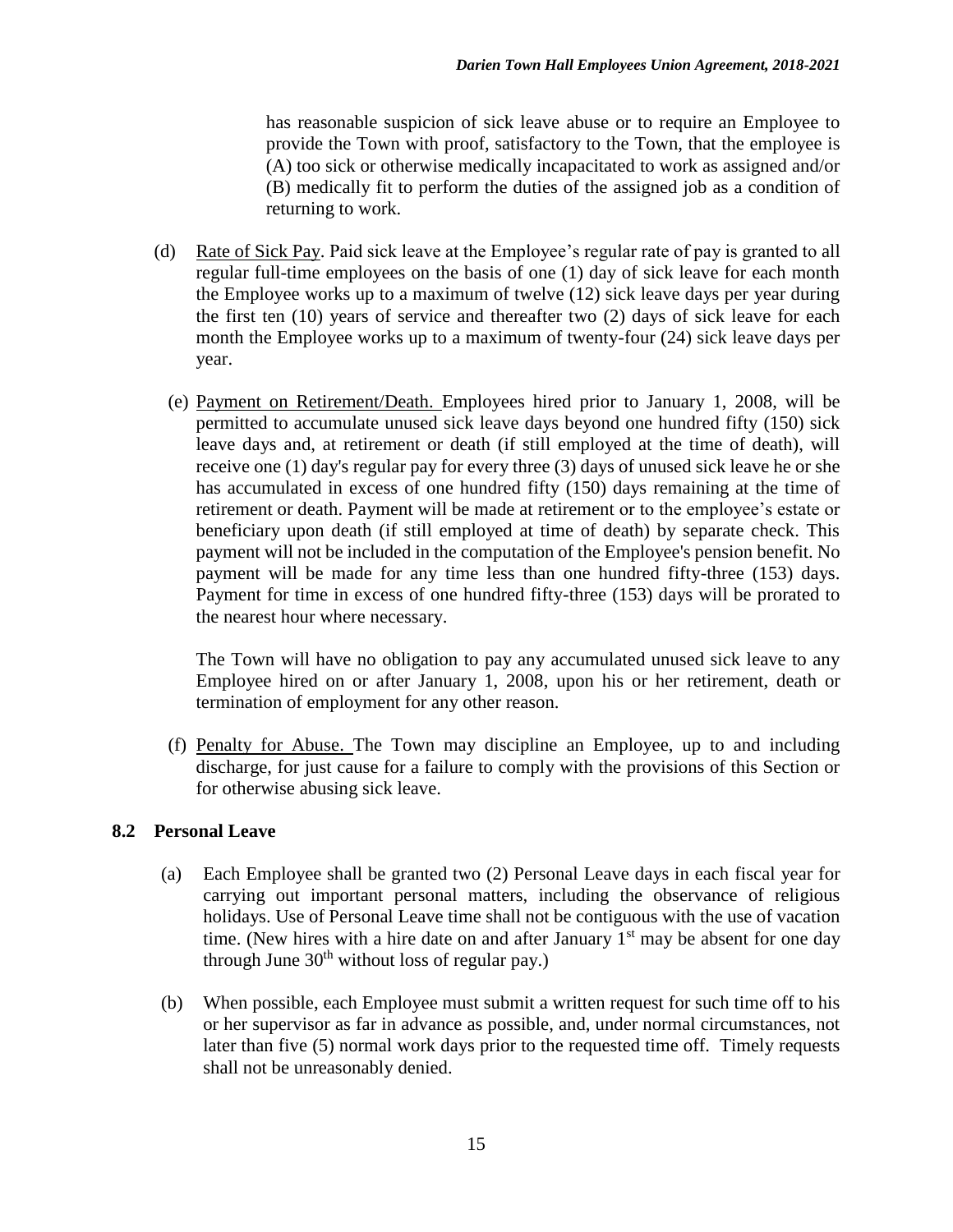## **8.3 Bereavement Leave**

An absence without loss of regular pay for up to five (5) normal work days shall be granted to an Employee who has a death of his mother, father, spouse, or his partner in a Civil Union as defined in Conn. Public Act or child, or step-child. An absence without loss of regular pay for up to three (3) normal work days shall be granted to an Employee who has a death of sister, brother, daughterin-law, son-in-law, sister-in-law, brother-in–law**,** parent-in-law, grandchild or grandparents. An absence without loss of regular pay of no longer than one (1) normal workday shall be granted to an Employee to attend the funeral of an aunt and/or uncle.

# **8.4 Jury Duty**

An eligible Employee who reports for jury duty on his or her scheduled work day in response to a summons issued by a state or federal court shall not lose his or her regular pay for such day or for succeeding days on which he or she is required to report or serve as a juror. Each regular day's pay will be offset by the per diem the Employee receives for such jury service. To be eligible for such pay, the Employee must report to work on each such day on which he or she is excused from jury service prior to the end of his or her regular work day, unless excused from so reporting by his or her supervisor.

# **8.5 Family and Medical Leave**

Family and medical leave will be granted to Employees in accordance with the applicable provisions of the federal and state Family and Medical Leave Act.

# **8.6 Return to Work Program**

Nothing in this Agreement shall be construed or applied to prevent the Town from establishing and implementing a return-to-work program, including, but not limited to, managed care and lightduty requirements, with respect to any Employee who has been disabled by a compensable injury or a non-compensable illness or injury. A grievance concerning the suitability of a light-duty assignment may be initiated and pursued in accordance with Article 16, Grievance Procedure, of this Agreement.

# **8.7 Workers' Compensation Salary Continuation**

An employee who is granted Workers' Compensation benefits shall receive his/her regular pay for six (6) months and the Town will be 100% responsible for supplementing the workers' compensation benefits.

After six months, the employee will continue to receive workers compensation payments but the percentage of the supplementation of the payments for an employee to receive his/her regular pay will be in accordance with the following schedule: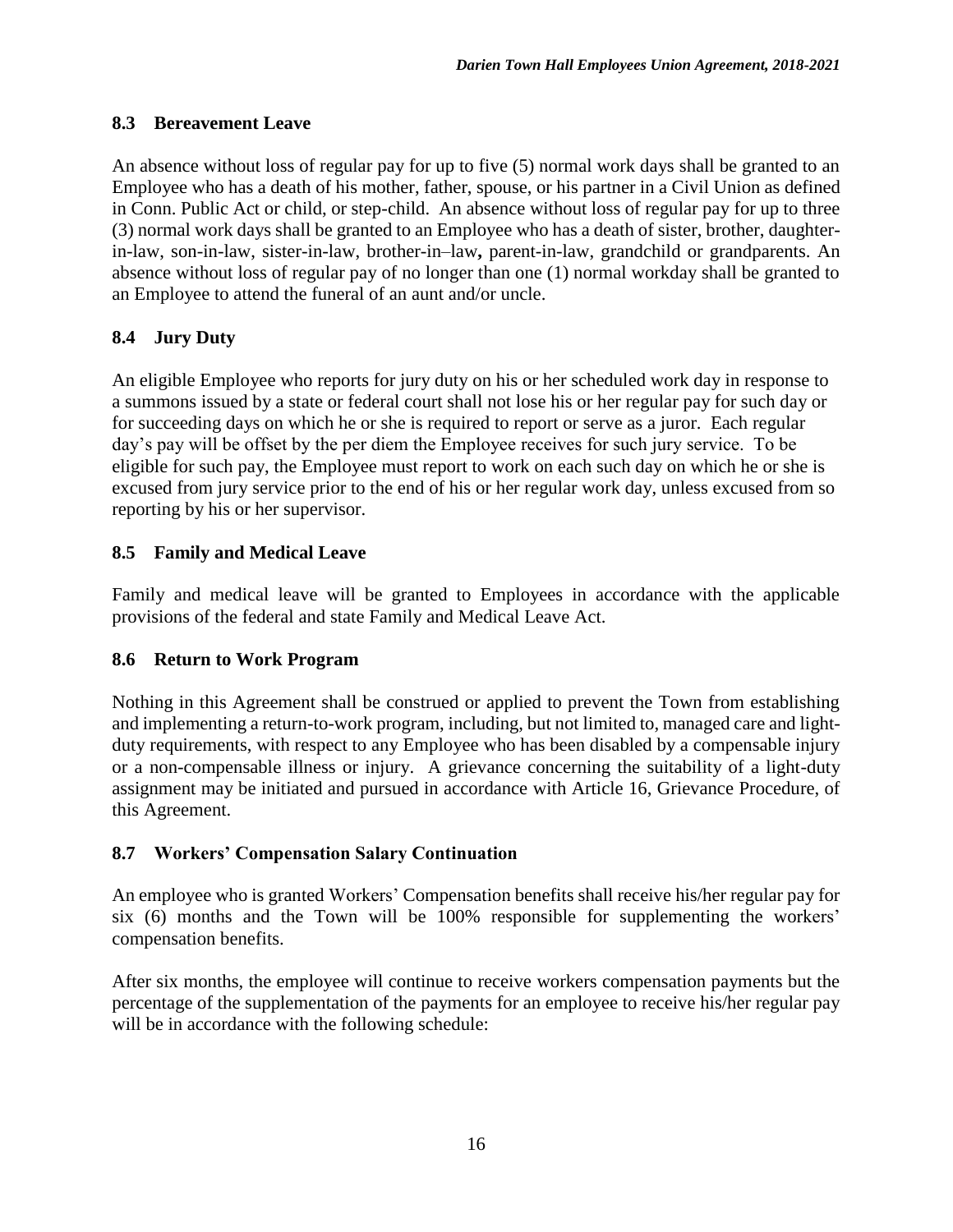- After six months, the Town will be responsible for supplementing the employee's workers compensation benefit up to 80% of the employee's pay and the employee can use accrued sick leave to continue to receive the remaining 20% of his/her regular pay.
- After nine months, the Town will be responsible for supplementing the employee's workers' compensation benefit up to 75% of the employee's pay and the employee can use accrued sick leave to receive the remaining 25% of his/her regular pay.
- After 12 months, the Town will no longer be required to supplement the employee's workers compensation benefit and the employee must use accrued sick leave to continue to receive his/her regular pay. If an employee has depleted all of his/her accrued sick leave, he/she may use any other accrued leave time to supplement his/her workers' compensation payments. An employee who does not have sufficient accrued leave time to supplement his/her workers compensation benefit shall only receive the statutorily required workers compensation benefit.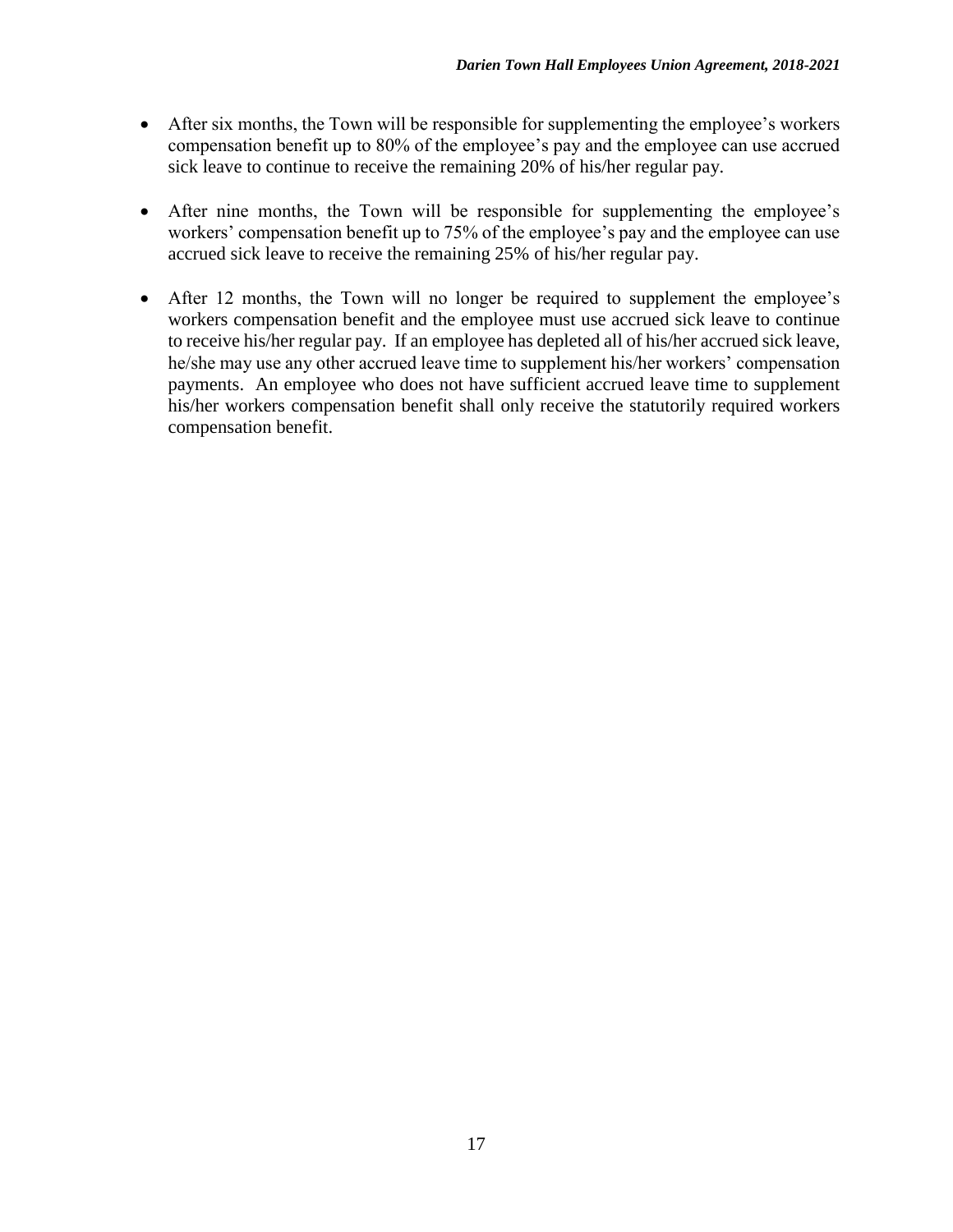#### **ARTICLE 9 GROUP INSURANCE**

## **9.1 Medical Plan**

The Town shall make available to all eligible, regular, full-time Employees and their eligible dependents group medical coverage ("the Medical Plan") in a High Deductible Health Plan at a level that is substantially equivalent to the level of covered services in effect as of the effective date of this Agreement, in accordance with and subject to the terms and conditions set forth in the Benefits Summary documents provided by the current insurer.

The deductibles for the HDHP shall be \$2000 for employee and \$4000 for employee plus one or family.

## **9.2 Prescription Drug Plan**

The Town shall make available to all eligible, regular, full-time Employees and their eligible dependents group prescription drug coverage ("the Prescription Drug Plan") at a level that is substantially equivalent to the level of covered services in effect as of the effective date of this Agreement, in accordance with and subject to the terms and conditions set forth in the Prescription Drug Plan documents as modified by the Insurance Agreement between the Town and the Union, and in this Article:

Effective July 1, 2019, the Prescription Drug Plan shall include the MAC B provision: MAC B – The Employee is responsible for the lowest copay, plus the cost difference between the brand and generic if the brand is dispensed when requested by the employee. If brand is dispensed because the physician wrote "dispense as written, no substitutes" then the Employee only pays the brand copay.

#### **9.3 Dental Plan**

The Town shall make available to all eligible, regular, full-time employees and their eligible dependents group dental coverage ("the Dental Plan") at a level that is substantially equivalent to the level of covered services in effect as of the effective date of this Agreement, in accordance with and subject to the terms and conditions set forth in the Dental Plan documents as modified by the Insurance Agreement between the Town and the Union and in this Article. Effective July 1, 2019, the Town shall also make available to all eligible, regular full-time Employees and their eligible dependents an optional "buy-up" group dental plan that includes tooth implant and adult orthodontia coverage provisions and the Town shall not pay more than the cost of the existing basic dental plan.

#### **9.4 Vision Plan**

Effective July 1, 2019, the Town shall make available to all eligible, regular full-time Employees and their eligible dependents a group vision plan and the Town shall pay 50% of the premium cost.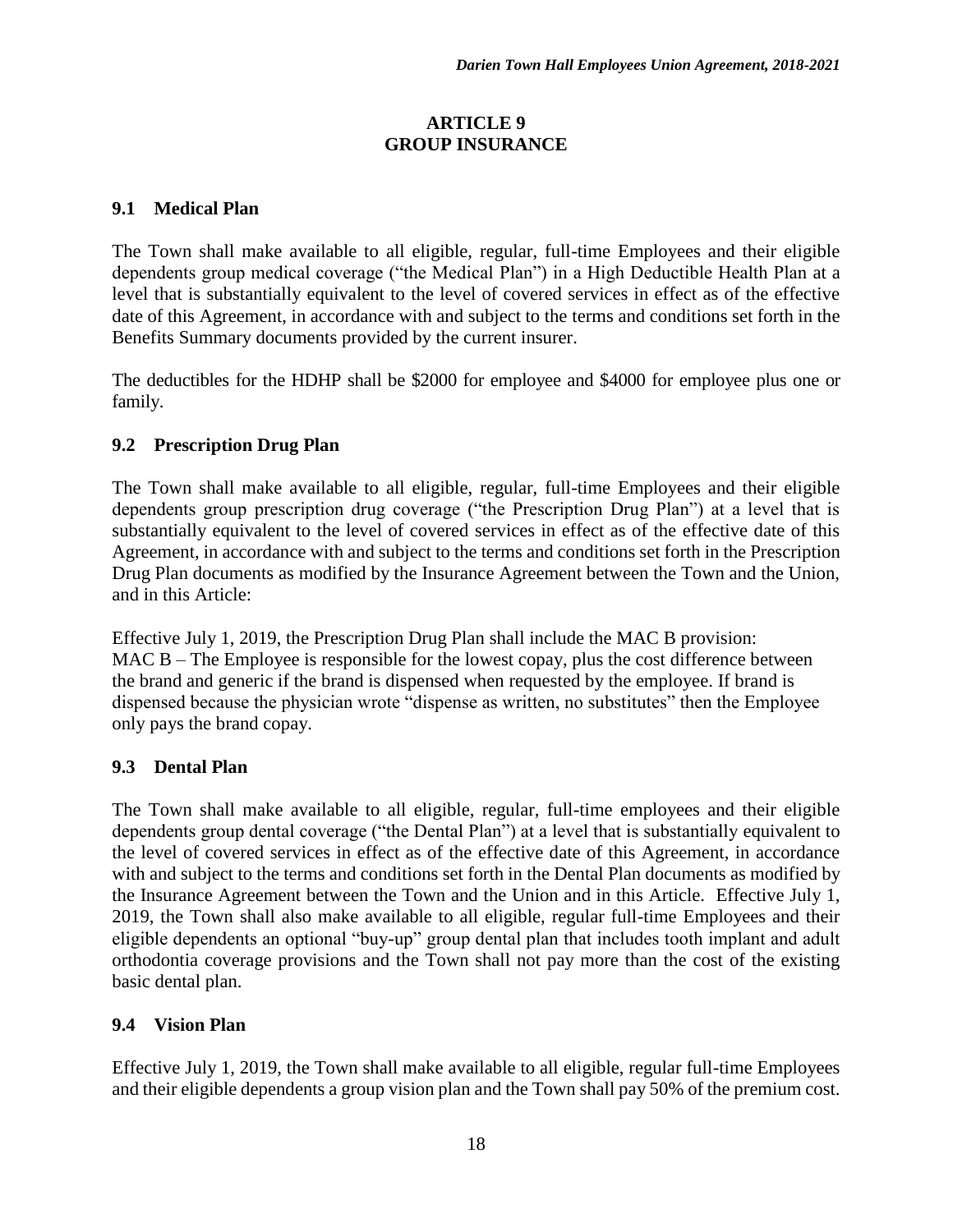### **9.5 Cost**

The Town shall be required to pay no more than the percent identified below of the premium cost for coverage of an eligible Employee and his or her eligible dependents under any Medical Plan and for coverage under the Prescription Drug Plan that the Town offers pursuant to this Agreement.

The Town's share of the premium cost for the Medical Plan, Prescription Drug Plan (whether incorporated as part of the Medical Plan or not) and the Dental Plan offered pursuant to this Agreement shall be as follows:

- a. Dental Plan: The Town shall continue to pay ninety percent (90%) of the premium cost for coverage of an eligible Employee and his or her eligible dependents under the Dental Plan that the Town offers pursuant to this Agreement.
- b. High Deductible Health Plan/Health Savings Account

The premium cost for coverage of an eligible Employee and his or her eligible dependents under the High Deductible Health Plan (HDHP) shall be as follows:

- Effective July 1, 2019, the Town shall pay 92.5% of the premium cost;
- Effective July 1, 2020, the Town shall pay 91% of the premium cost; and
- Effective June 30, 2021, the Town Shall pay 90.5% of the premium cost.

A Health Savings Account (HSA) will be provided to participants in the HDHP, and the Town will fund the HSA in an amount equal to 50% of the applicable deductible. The HSA will be funded annually, on the first pay period following July 1st.

If an employee is precluded from fully participating in the Health Savings Account because he or she does not meet the minimum requirements of federal tax law and/or regulations, the Town shall provide the employee with access to a Health Reimbursement Account (HRA). The Town's annual contribution to the HRA shall not exceed its annual contribution to the HSA based on the employee's coverage.

#### **9.6 Cost Savings Opportunities**

- (a) Each Employee covered by the Town's Medical and/or Prescription Drug Plan shall have the option, during the Town's annual open-enrollment period, to reject coverage under such Plan and receive in lieu of such coverage a payment equal to one-third (1/3) of the annual premium cost for the least expensive health plan offered by the Town at the level of coverage in which the employee is eligible at the time of the annual open enrollment (employee only, employee plus one, family). Such payment in lieu of coverage shall be available in each Plan Year in which the Employee elects to reject such coverage during the annual open-enrollment period.
- (b) Each Employee who rejects coverage under either or both of such Town-sponsored Plans as provided in subparagraph (b) above may, at his or her option during the Town's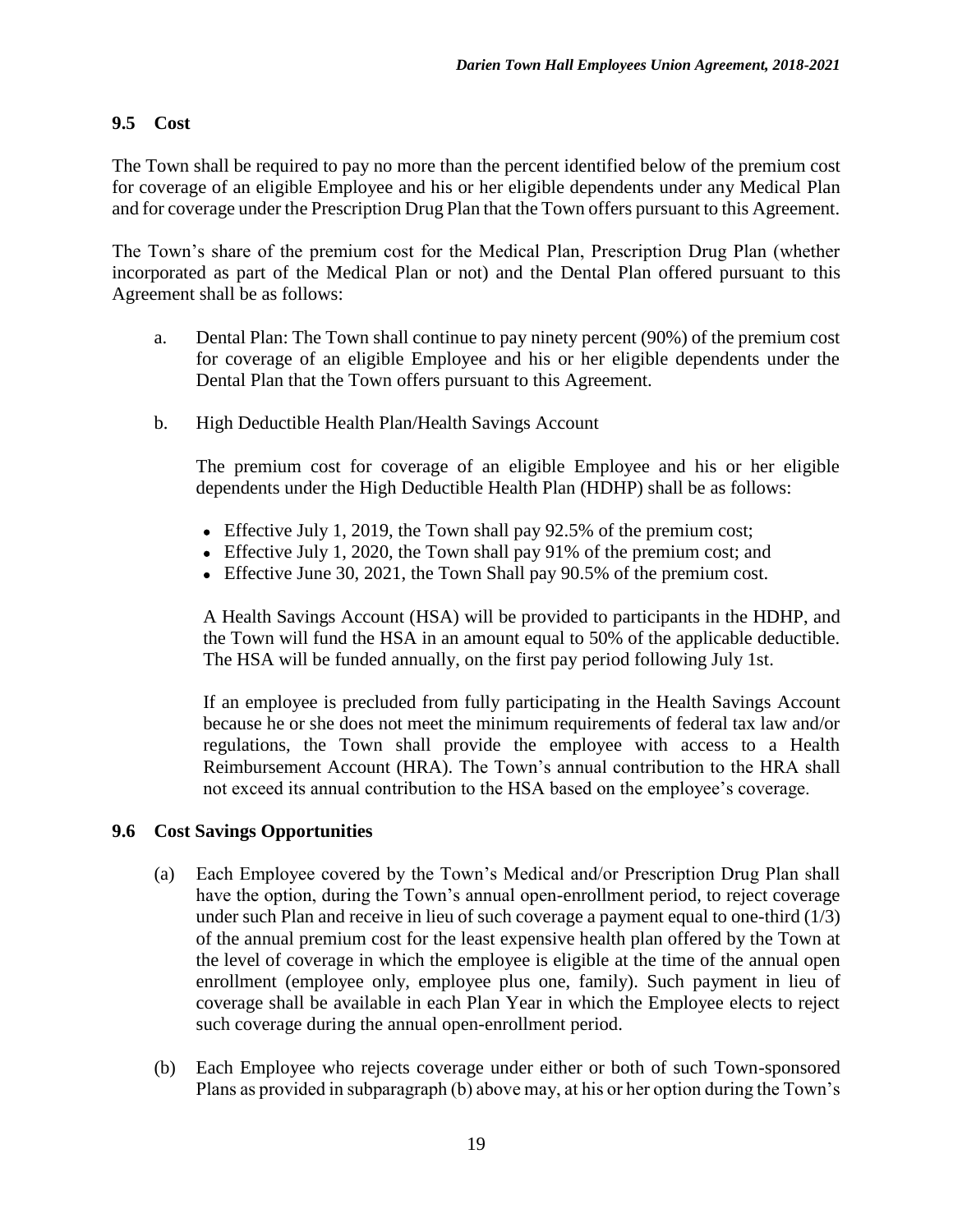next annual open-enrollment period, apply to reinstate coverage under either or both such Plans previously rejected provided the Employee authorizes the Town to resume deducting the Employee's premium share for such coverage, described above, from his or her regular pay. If the Employee applies because he or she has lost coverage due to the death of a spouse, divorce or legal separation or termination of spouse's employment, the Employee will be reinstated on the first day of the month following the approval of the application. Employees who once rejected such coverage and apply for reinstatement of coverage under either of both such Plans shall not have to prove insurability.

(c) To be eligible to receive the one-third  $(1/3)$  payment as provided in subparagraph (a) above, an Employee must have been enrolled on or before June 1, 2003 and must be an active participant in the plans from which the Employee is rejecting coverage.

# **9.7 Short-Term Disability Plan**

The Town will make short-term disability coverage available to each eligible Employee who has satisfactorily completed at least six (6) months of continuous service. Benefits equal to sixty percent (60%) of the eligible employee's regular daily rate of pay will begin on the eighth ( $8<sup>th</sup>$ ) calendar day following the employee's last day worked and will continue for up to six (6) months of continuous absence due to the disability. Benefit payments will be reduced by any amount paid the employee through workers' compensation, social security, sick leave and any other offset normally found in short-term disability policies. Employees will not be required to contribute to the premium costs for such coverage.

Employees shall only be eligible for up to a combined total of six (6) months (does not have to be continuous) of STD in any rolling twelve (12) month period. Employees who have not met these conditions can use any accrued unused sick time for an absence that would normally qualify under the STD Plan.

#### **9.8 Life Insurance**

The Town will provide group term life insurance coverage for each regular full-time Employee in an amount equal to the employee's regular annual pay at no cost to the employee. The parties agree that life insurance coverage for full time employees will not be reduced at age 70; however, the Town reserves the right to determine the method of providing the coverage for those employees over 70 years of age.

#### **9.9 Change of Carriers**

Nothing provided herein shall be construed or applied to discontinue or curtail the Town's inherent right to change insurance carries or to self-insure in whole or in part, at any time, provided the coverage described in this Agreement continues to be made available at a level that is substantially equivalent to the level of covered services available under the Plans in effect as of the effective date of this Agreement or as modified during the term of the Agreement. The Town shall provide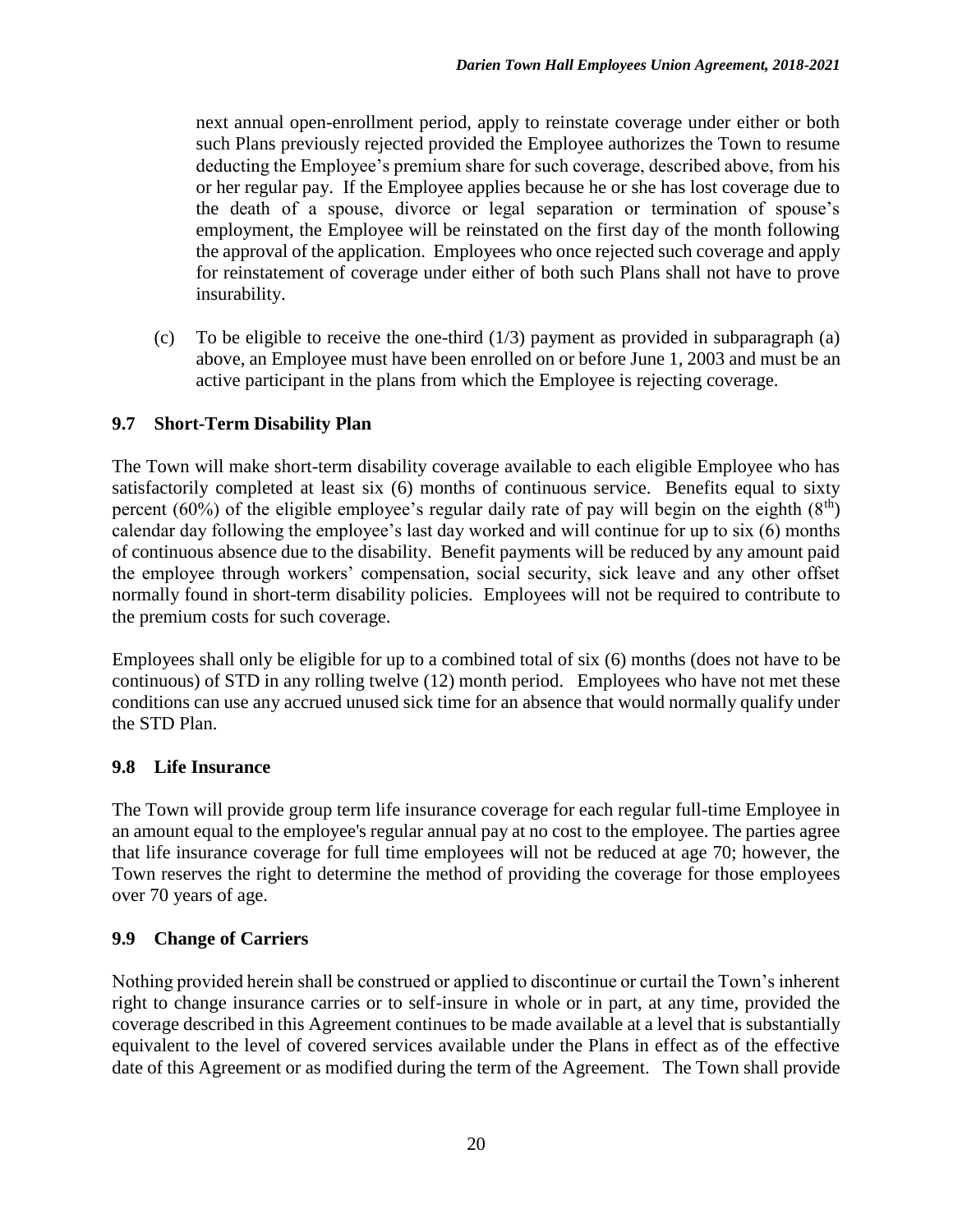the Unit President with as much advance notice of a change in carriers as practicable under the circumstances, but in no event less than thirty (30) days in advance of the change

## **9.10 Disputes Relating to Benefits**

Eligibility for benefits shall be determined exclusively in accordance with the provisions of the respective insurance contracts acquired by the Town to provide covered services, and any dispute relating to eligibility for or the amount of covered services or benefits in any individual case shall be processed by the Employee directly with the respective insurance carrier or the outside Plan Administrator and shall not subject the Town to any claim in any forum. In no event shall the Town be considered to be an insurer or a guarantor of any covered services or benefits.

#### **9.11 Reimbursement Account Plan**

The Town will continue, pursuant to the provisions of Section 125 of the Internal Revenue Code, a Reimbursement Account Plan (an "RA Plan") for the purpose of enabling eligible Employees to divert a portion of their gross salaries, prior to reduction for federal income or social security taxes, into an account from which, during the course of the Plan Year, they can be reimbursed for their share of Group Insurance Premiums (Premium Conversion), Health Care costs (Health Care Reimbursement) which are not covered by the Medical or Dental Plans described in this Article, and Dependent Care costs (Dependent Care Reimbursement).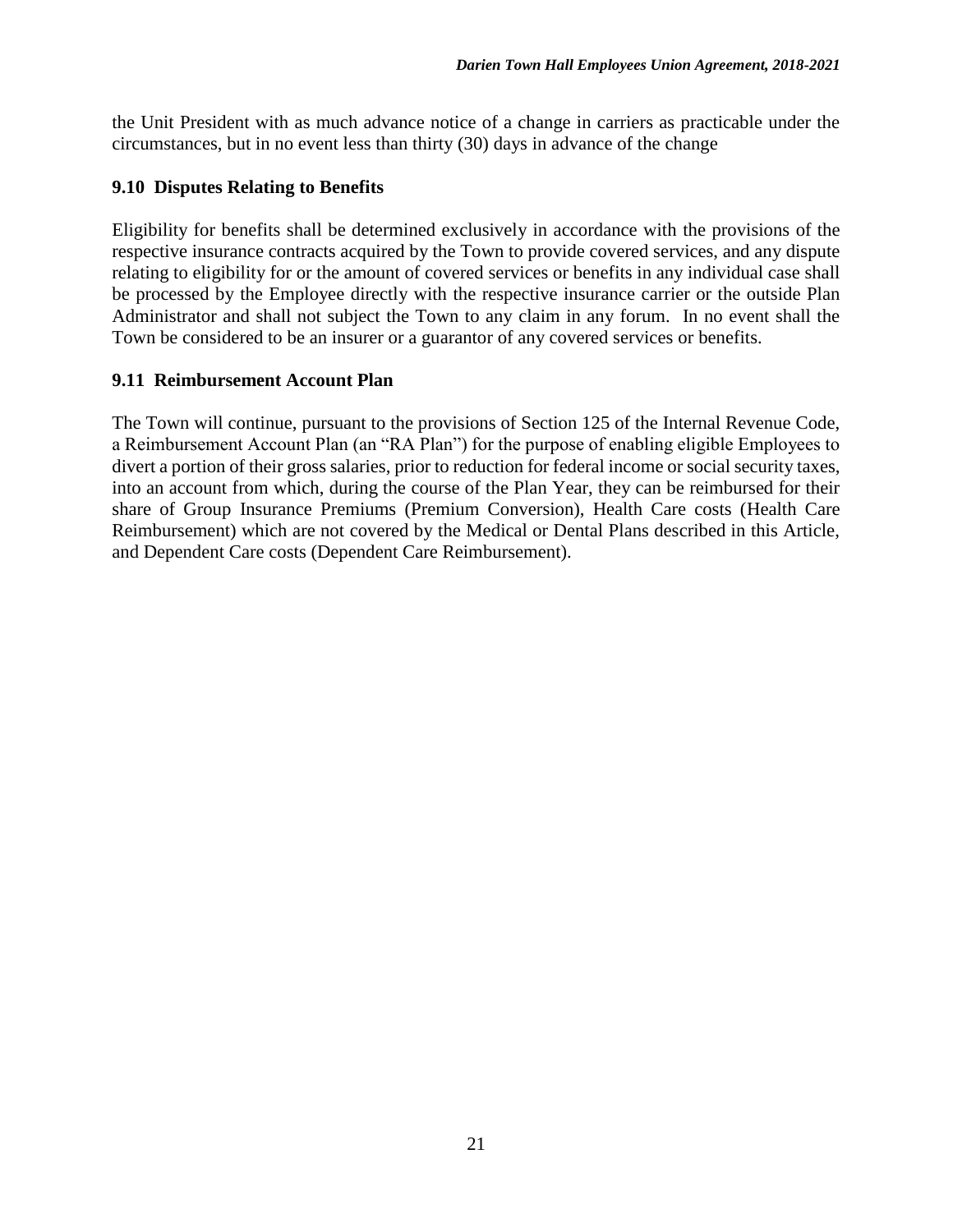#### **ARTICLE 10 PENSION**

### **10.1 Pension Plan**

Pensions for Employees shall be governed by and subject to the terms and conditions set forth in the "Town of Darien Employee Retirement Plan" which will be amended in accordance with Exhibit 1.

# **10.2 Pension Board**

Annually, during the month of May, the Town shall conduct an election among all persons employed by the Town who are covered by the Pension Plan for the purpose of electing one such person as a member of the Pension Board for one fiscal year beginning the ensuing July 1. In the event the person so elected fails to complete his or her term, the Town shall, in the month immediately following the incumbent's departure, conduct an election to choose a replacement for the balance of the term from among the persons covered by the Pension Plan.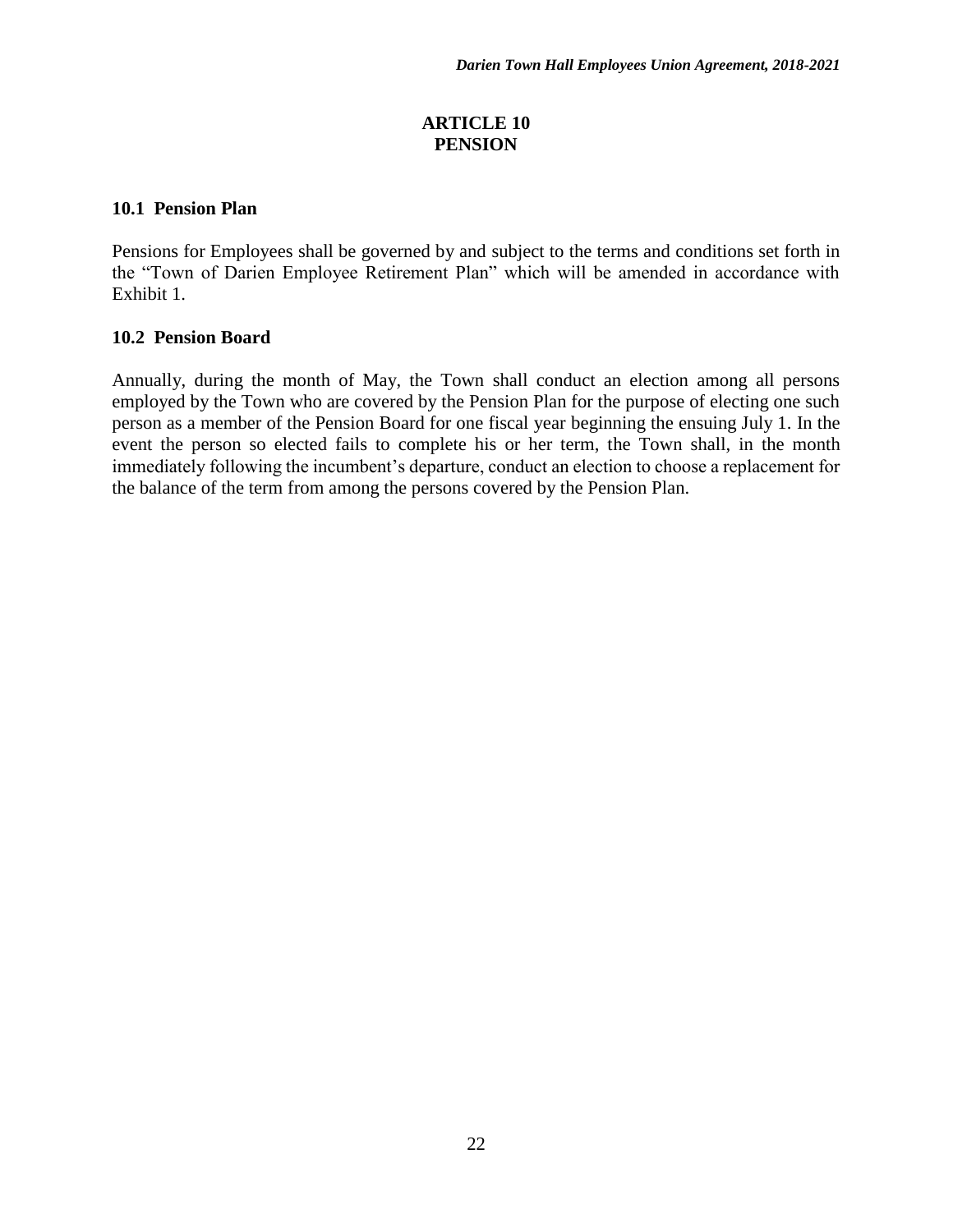#### **ARTICLE 11 NO STRIKE/LOCKOUT**

# **11.1 Scope**

Neither the Union nor any Employee shall engage in, encourage or tolerate any strike, picketing, leafleting, slowdown, sit-down or any interruption of work in any form for the term of this Agreement.

#### **11.2 Lockout**

The Town shall not engage in a lockout of its Employees during the term of this Agreement.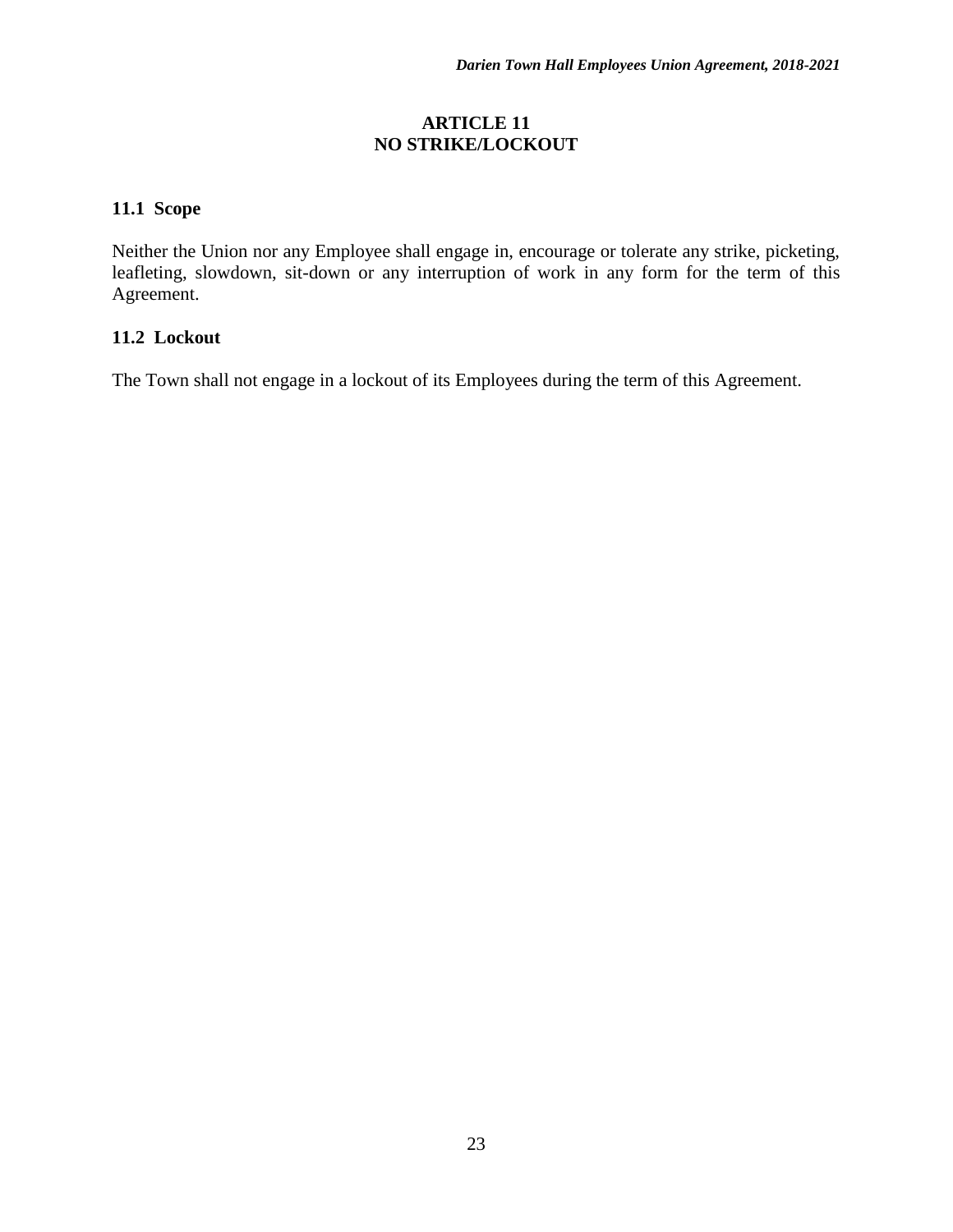#### **ARTICLE 12 BULLETIN BOARDS**

#### **12.1 Locations**

The Town will provide bulletin board space where Employees normally report for work, including, but not limited to, Town Hall and the Police Department, for use by the Union to post meeting notices, other notices of official Union business and as required by this Agreement.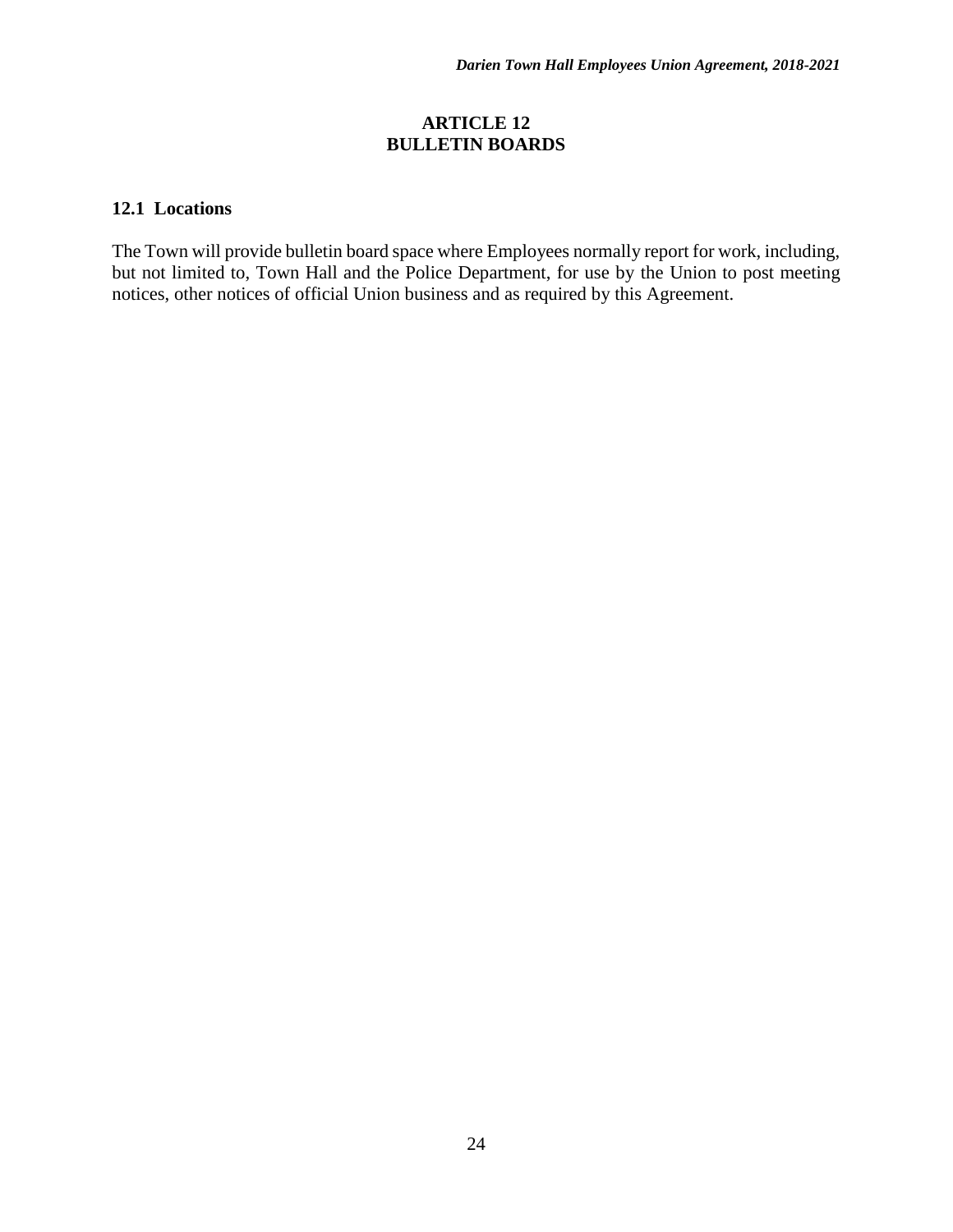## **ARTICLE 13 UNIFORMS**

### **13.1 Uniforms and Allowances**

The Town will provide for work clothing as follows:

| For Maintenance Employees and      | Short sleeve and long sleeve shirts, pants, and    |
|------------------------------------|----------------------------------------------------|
| Mechanics                          | outer gear, including shoes or boots, as needed in |
|                                    | the reasonable judgment of the Town.               |
| For Deputy Fire Marshal            | Reimbursement of up to \$600 annually for costs    |
|                                    | actually incurred by him or her in the purchase of |
|                                    | necessary uniform clothing and turnout gear        |
| For Animal Control Officer         | Uniform provided by the Town including shoes.      |
|                                    | Reimbursement of up to \$600 annually for costs    |
|                                    | actually incurred by him or her for replacement of |
|                                    | clothing and protective gear not provided by the   |
|                                    | Town that is ruined in the performance of job      |
|                                    | duties.                                            |
| For Engineering Aide Officer       | Reimbursement of up to \$600 annually for costs    |
| <b>Assistant Building Official</b> | actually incurred by him or her for purchase of    |
| Code Compliance Officer            | protective gear, the replacement of clothing and   |
| <b>Environmental Protection</b>    | shoes ruined in the performance of job duties, or  |
|                                    | the purchase of clothing necessary to comply with  |
| For Deputy Assessor                | the requirement to display the Town seal, logo, or |
|                                    | department name on the outermost garment.          |

All employees who perform field work and do not wear a uniform must display the Town seal, logo or department name on their outermost garment. The Town will not reimburse employees for the replacement of undergarments such as underwear, t-shirts, and socks.

An employee will be reimbursed within ten (10) business days from the date in which he/she has submitted his/her reimbursement request provided it contains the required documentation and approvals necessary to process the request.

# **13.2 Tool Allowance**

Employees regularly assigned as Maintainer II/Fleet Mechanic, Maintainer I or II shall be eligible for annual tool allowance up to \$500 to compensate for the wear and loss of their personal mechanic's tools incurred in the performance of their job duties.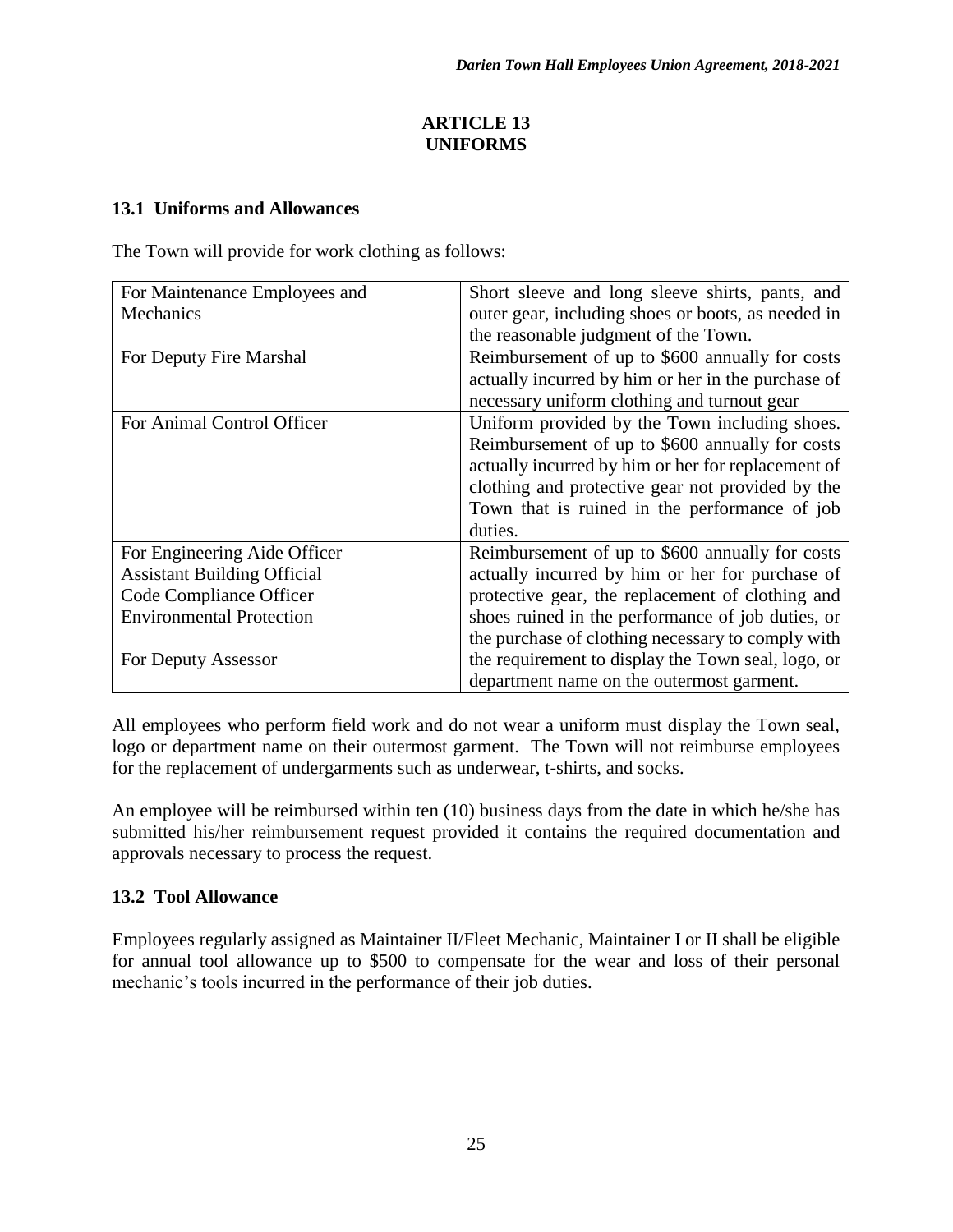#### **ARTICLE 14 DISCIPLINE AND DISCHARGE**

#### **14.1 Discharge and Suspension**

No Employee shall be discharged or suspended without pay except for just cause. An Employee disciplined in any manner that results directly in a loss of pay shall have recourse to the Grievance and Arbitration Procedures set forth in this Agreement.

#### **14.2 Discipline**

Any Employee who receives lesser discipline shall have recourse to the Grievance Procedure but shall not be permitted to process such grievance beyond Step 2. The Town will provide the Union/UPSEU with a copy of written reprimands, written notices of disciplinary suspension and written notices of discharge issued to Employees

Any Employee who receives a written reprimand or a written notice of disciplinary suspension or discharge may submit a written rebuttal to his or her supervisor within ten (10) working days of receiving said written reprimand or written notice of disciplinary suspension or discharge. Said rebuttal shall be placed in the Employee's personnel file.

In the event of an arbitration pursuant to Article 16, the Union and the Town shall have the right to submit evidence relating to any written reprimand or written notice of disciplinary suspension or discharge and any written rebuttal thereto and the arbitrator shall consider whether the Town had just cause to issue any lesser prior discipline used to support the employee's suspension or discharge.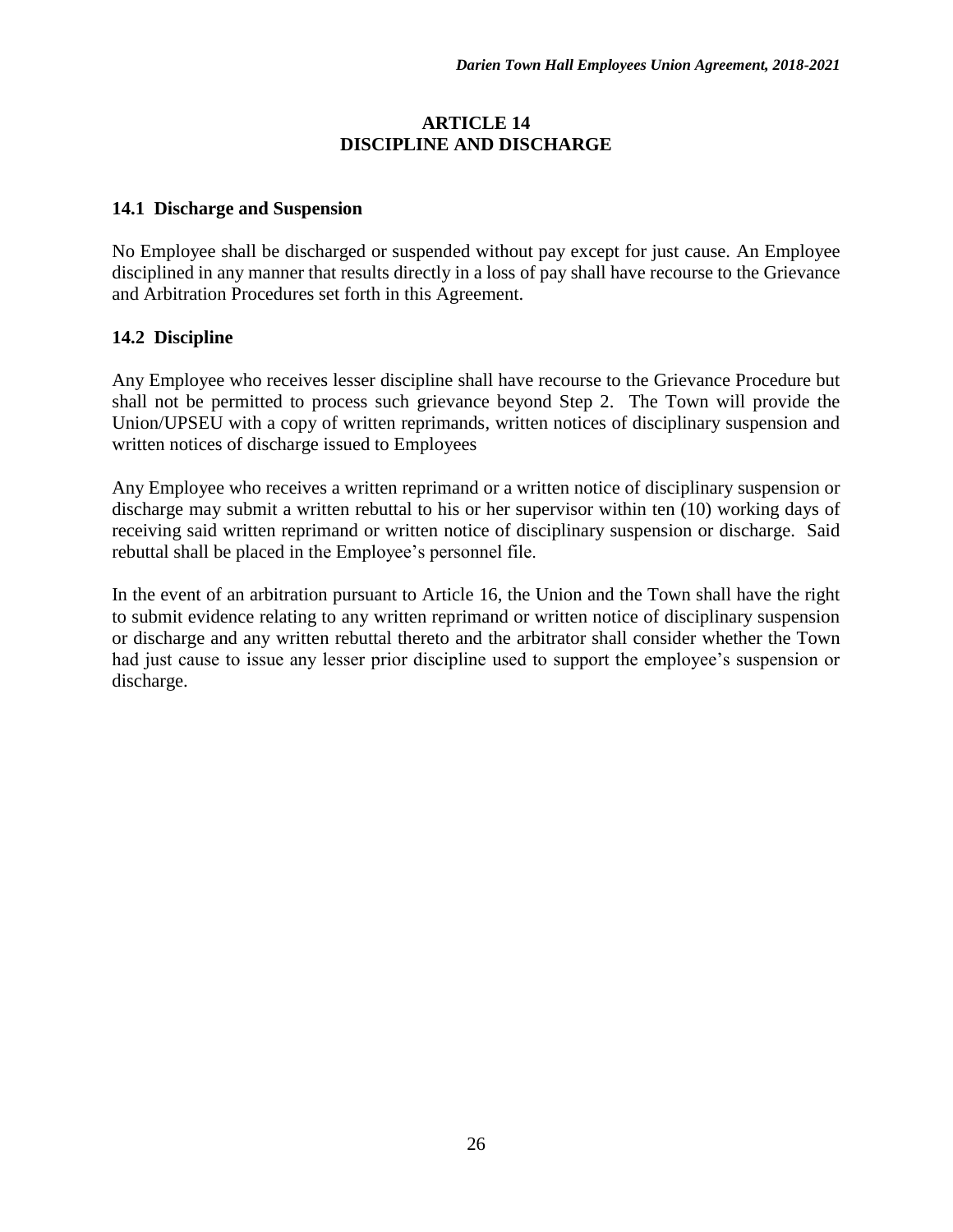#### **ARTICLE 15 MISCELLANEOUS POLICIES**

## **15.1 Travel Policy**

The Town will continue to apply the most current Town of Darien Motor Vehicle Use Policy and Travel Expense Policy to employees eligible for coverage under the terms of those Policies.

#### **15.2 Reasonable Accommodation**

It is agreed that, notwithstanding any other provision of this agreement, it shall not be a violation for the Town to apply different terms, conditions, or privileges of employment for any Employee when it is necessary for the Town, pursuant to its obligations under the Americans with Disabilities Act of 1990, as amended, to provide a reasonable accommodation to that Employee. The Town will confer with the Employee and the Union before providing any such reasonable accommodation to the employee.

Actions taken by the Town to make such reasonable accommodation shall not be subject to the grievance procedure set forth herein.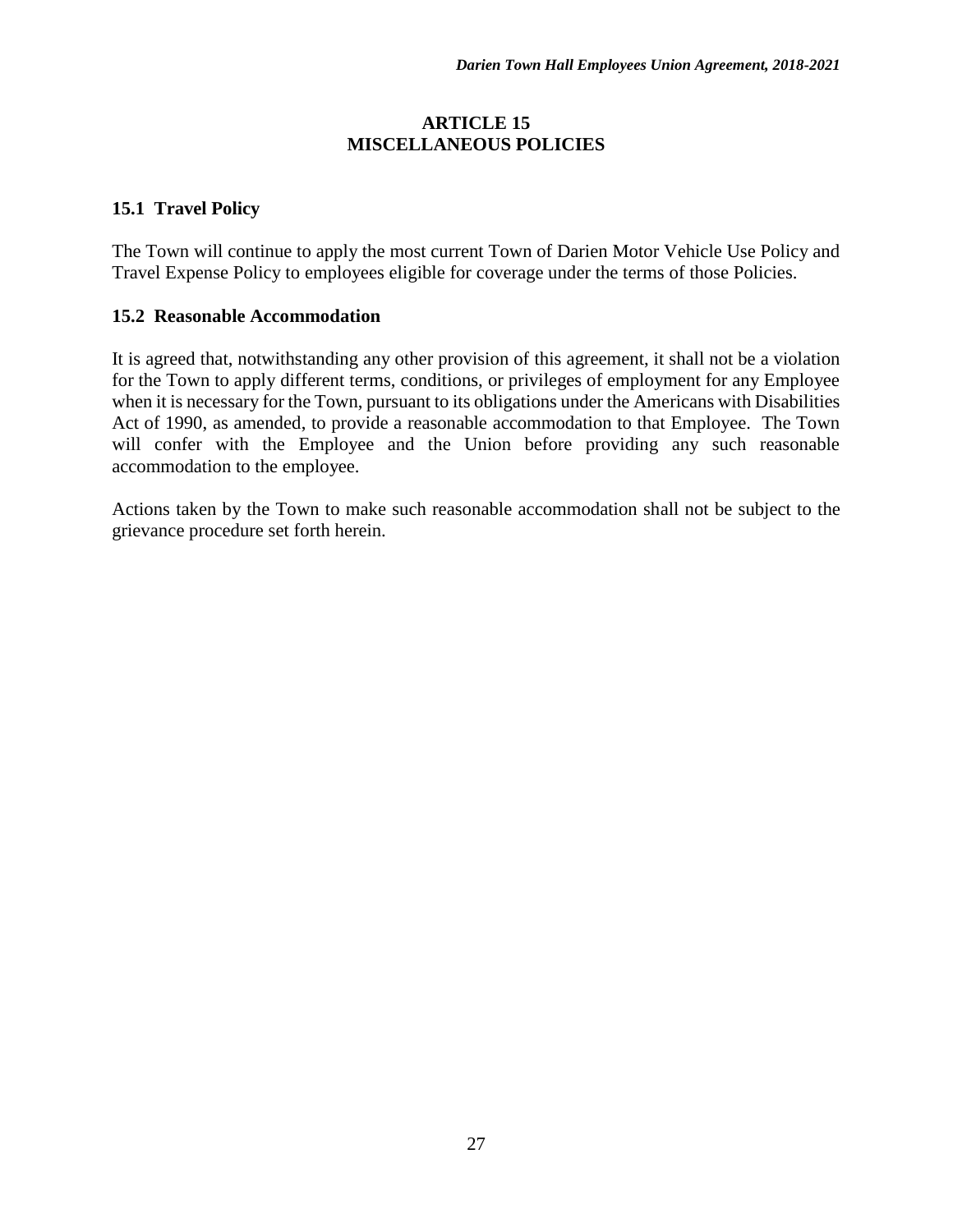#### **ARTICLE 16 GRIEVANCE PROCEDURE**

#### **16.1 Definitions**

- (a) A "grievance" is a written claim by an Employee or the Union that a specific provision expressed in this Agreement has been violated, misinterpreted or misapplied by the Town.
- (b) A "Grievant" is any Employee or the Union filing a Grievance.
- (c) A "Day" is a day on which an Employee is scheduled to work (excluding overtime work).

#### **16.2 Procedure**

All Grievances shall be processed exclusively in accordance with the following procedure:

- (a) Step 1: Department Head
	- i. Within ten (10) working days after the alleged event on which the Grievance is based or when the employee reasonably knew or should have known the Grievant must submit the Grievance to the Department Head directly or through the Union Steward. The Grievance must set forth a brief description of the claim(s) on which the Grievance is based and specify the Article and Section of this Agreement allegedly violated, misinterpreted or misapplied.
	- ii. The Department Head shall, within seven (7) working days after receipt of the Grievance, take one or more of the following steps: (A) confer with the Grievant and the Union Steward in an attempt to resolve the Grievance, (B) answer the Grievance in writing with or without such a conference, and/or (C) direct the Grievant to proceed to the next step.
- (b) Step 2: Town Administrator
	- i. If the Grievance is not resolved at step 1, and the Grievant wishes to proceed further, the Grievant shall submit the Grievance to the Town Administrator within ten (10) working days after receipt of the response to the Step 1 Grievant, or in the absence of such response, within seven (7) working days after the time allowed the Department Head for giving such a response.
	- ii. The Town Administrator and/or his/her designee shall, within seven (7) working days after receipt of the Grievance, confer with the Grievant and the Union Steward in an attempt to resolve the Grievance. If the grievance is not resolved, the Town Administrator or his/her designee shall set out the Town's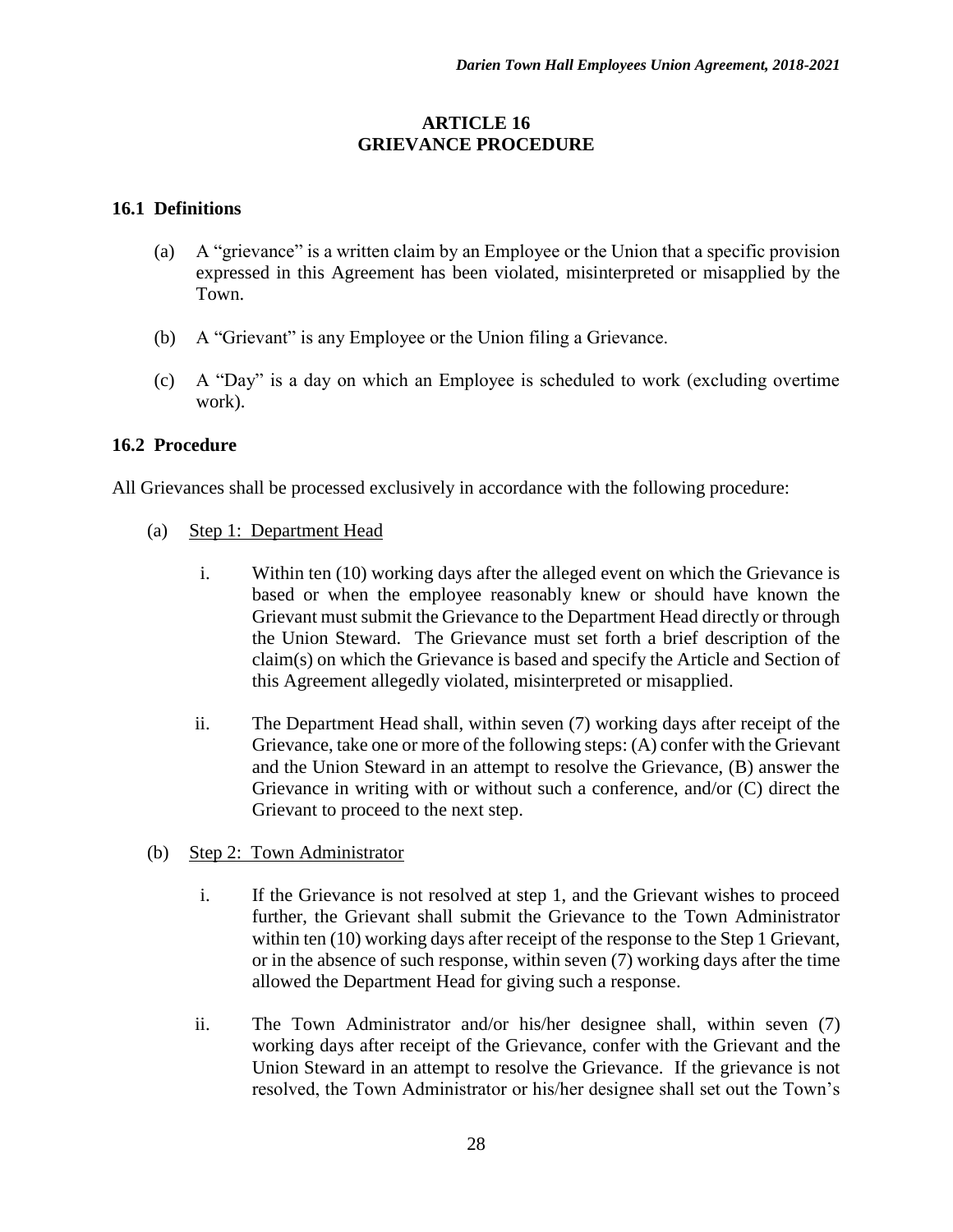position in writing and deliver same to the Grievant within seven (7) working days following the conference.

- (c) Step 3: Arbitration
	- i. If the Union wishes to proceed further, the Union must file a Demand for Arbitration with the American Arbitration Association in accordance with its Voluntary Rules for Labor Arbitration and subject to the following terms and conditions:
	- ii. The Grievance must arise out of and involve the interpretation or application of a specific provision expressed in this Agreement and will not be arbitrable if it claims a right, benefit or obligation not expressly set forth in this Agreement.
	- iii. The Demand for Arbitration must be made in writing by certified mail, return receipt requested, with a copy to the Town Administrator, postmarked within the ten (10) working days immediately following the Grievant's receipt of the Town Administrator's response at Step Two.
	- iv. The Arbitration must be in accordance with the American Arbitration Association's Voluntary Rules for Labor Arbitration in effect at the time the Demand for Arbitration is filed.
	- v. The Demand for Arbitration must be limited to the same Grievance submitted to the Town Administrator at Step Two.
	- vi. The Arbitrator's authority will be limited to determining whether, by the allegations contained in the Grievance, the Town violated, misinterpreted or misapplied the specific provision expressed in this Agreement as alleged in the grievance. The Arbitrator will have authority to render awards consistent with the provisions of this Agreement and the aforesaid rules.
	- vii. The decision of the Arbitrator will be final and binding, subject to the right of either party to have the award confirmed, vacated or modified according to law.
	- viii. The cost of the arbitration (including Arbitrator's fees and hearing room rental, if any, but excluding lawyer's costs and any other costs incurred exclusively by one party) will be shared equally by the Town and the Union.
	- ix. Grievances must be filed for arbitration separately, and an Arbitrator may not hear or decide multiple Grievances unless the Town and the Union agree, on a case-by-case basis, to allow the Arbitrator to do so.
	- x. Regardless of whether the Grievant is an employee or the Union, only the Union shall have the authority to process a Grievance to arbitration.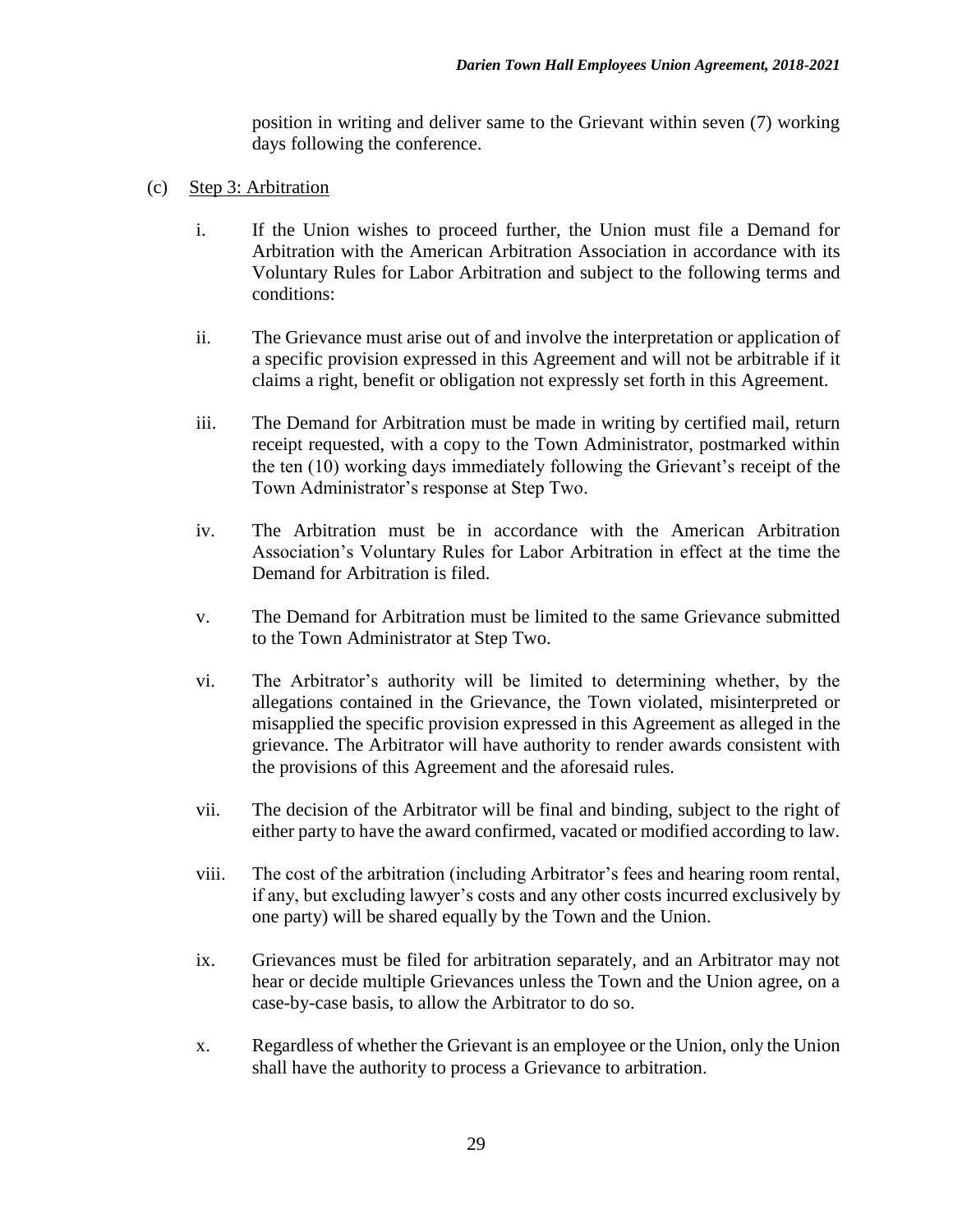## **16.3 Extension of Time Limits**

The time limits specified herein are of the essence and may only be extended by mutual written agreement of the Town and the Union. Failure by the Grievant to process a Grievance within the time limits provided herein shall be deemed a waiver of such Grievance, and the Grievance shall be considered resolved in accordance with the position of the Town. Failure by the Town representatives to meet or respond to the Grievance within the time limits provided herein shall permit the Grievant or the Union, as appropriate, to process the Grievance to the next step provided they do so within the time limits set forth herein.

## **16.4 Union Representation**

Grievant will be permitted to be accompanied by the Union's steward and/or the Union's Business Representative at all grievance meetings and arbitration hearings except at Step 1, where only the Steward will be permitted. One (1) Union representative may attend a grievance or arbitration hearing without loss of pay, provided that the representative shall be paid only if the hearing takes place when the representative is regularly scheduled to work.

## **16.5 Officers of Union**

The Union shall keep the Town Administrator and the Department Head supplied with a current list of its officers and a current Union address and telephone number. All notices required by this Article shall be deemed provided if they are either mailed to the Union, or given to the person designated by the Union as its president.

#### **16.6 Sole Procedure**

The grievance procedure contained herein, including arbitration, shall be the exclusive method of resolving grievances.

#### **16.7 Town Grievance**

The Town shall have the right to file a Demand for Arbitration with the American Arbitration Association at any time if the Town claims that the Union has violated this Agreement, provided that the Town shall pay the arbitration costs.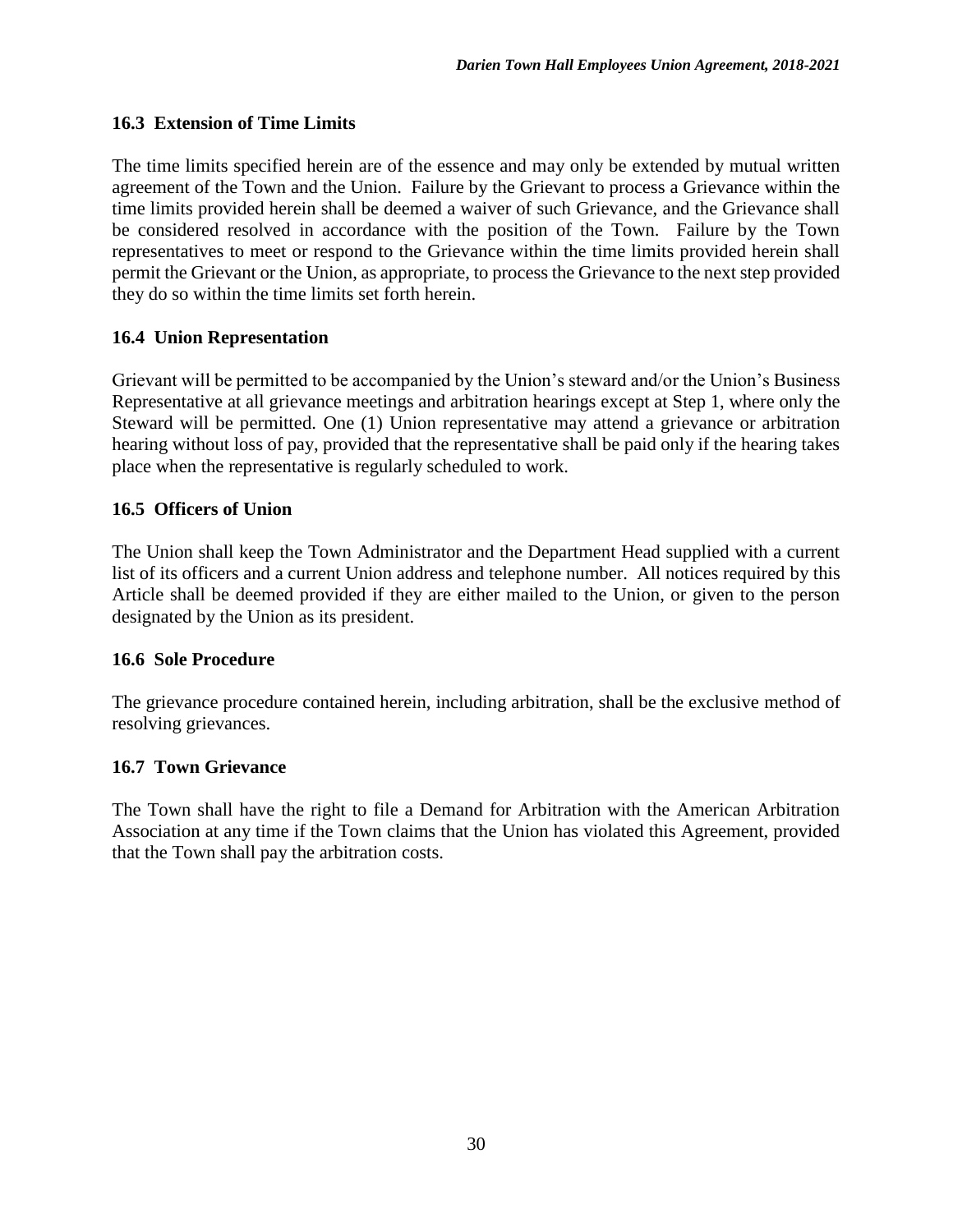#### **ARTICLE 17 GENERAL SAVING CLAUSE**

# **17.1 Severability**

If any provision of this Agreement is adjudicated invalid by a court of competent jurisdiction, the remainder of this Agreement shall continue in full force and effect.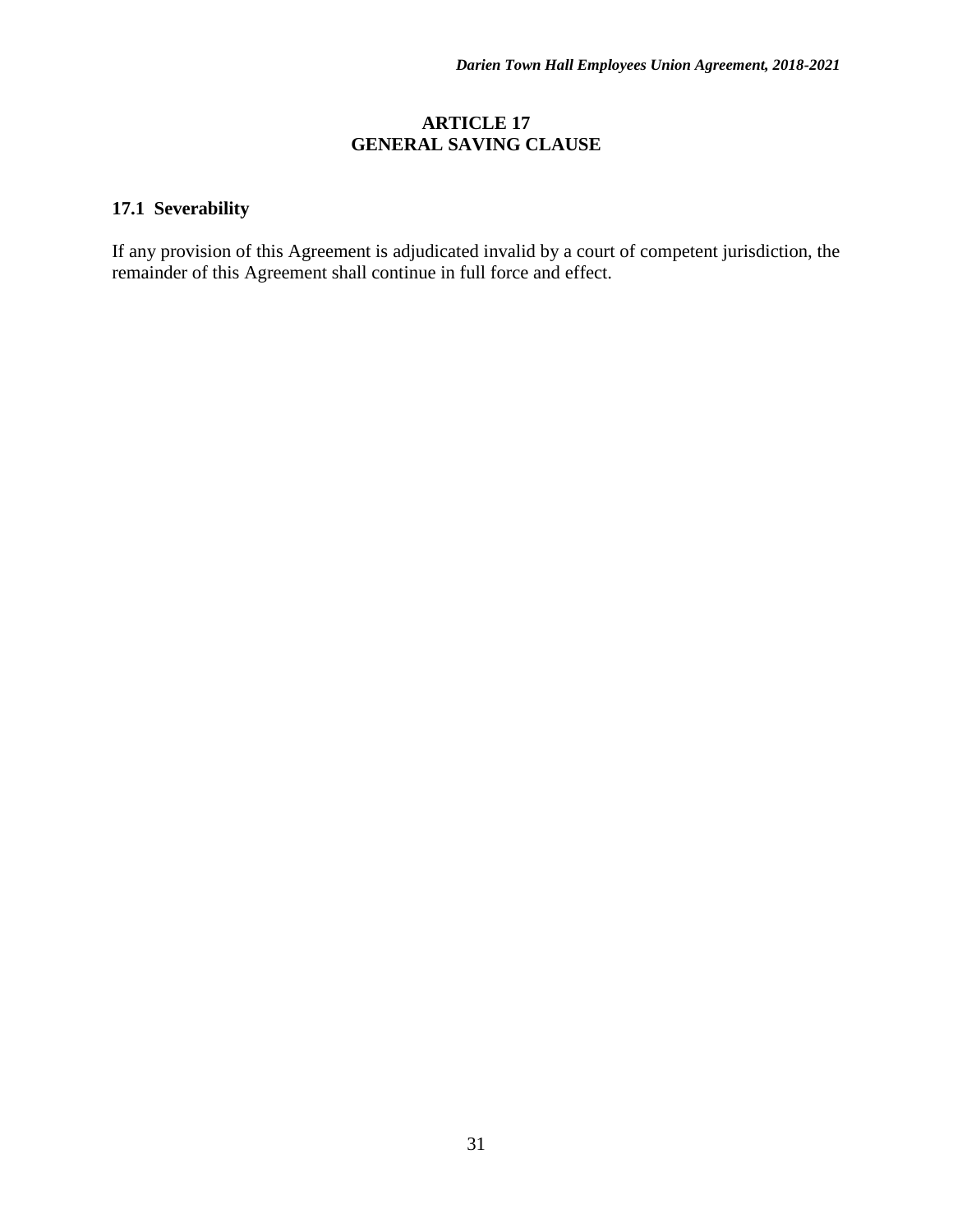#### **ARTICLE 18 MEMBERSHIP DUES/SERVICE FEES**

Each employee shall have and be protected in the exercise of, the right to join and remain as a member of, and the right to refuse to join or become a member of, the Union, free from interference, restraint or coercion.

#### **18.1 Dues Checkoff**

The Town shall make deductions from each regular paycheck it issues to each Employee in an amount equal to a pro rata portion of the regular annual membership dues uniformly required of Union members or the uniform annual service fee if an employee voluntarily chooses to pay such a fee, as appropriate, provided that, as a condition precedent to making such a deduction, the employee from whose pay the deduction is made has delivered to the Town the written authorization directing the Town to make such deduction. The amounts so deducted shall be transmitted to the Treasurer of UPSEU no later than the fourteenth  $(14<sup>th</sup>)$  day of the month following the month in which such deductions are made. No deductions shall be made for the purpose of collecting delinquent dues or fees. The authorization signed by the employee shall be made on the official Union Authorization Payroll Deduction Card. Notice of increases in the regular annual membership dues and fees of the Union must be given to the Town at least thirty (30) days in advance of any increased deduction. Should an employee rescind his or her authorization at any time, the Town will immediately cease all deductions under this article.

#### **18.2 Hold Harmless**

The Union shall indemnify and hold the Town harmless against any claim made by any employee against the Town or any of its officers or officials by reason of any action taken by the Town pursuant to the provisions of this Article.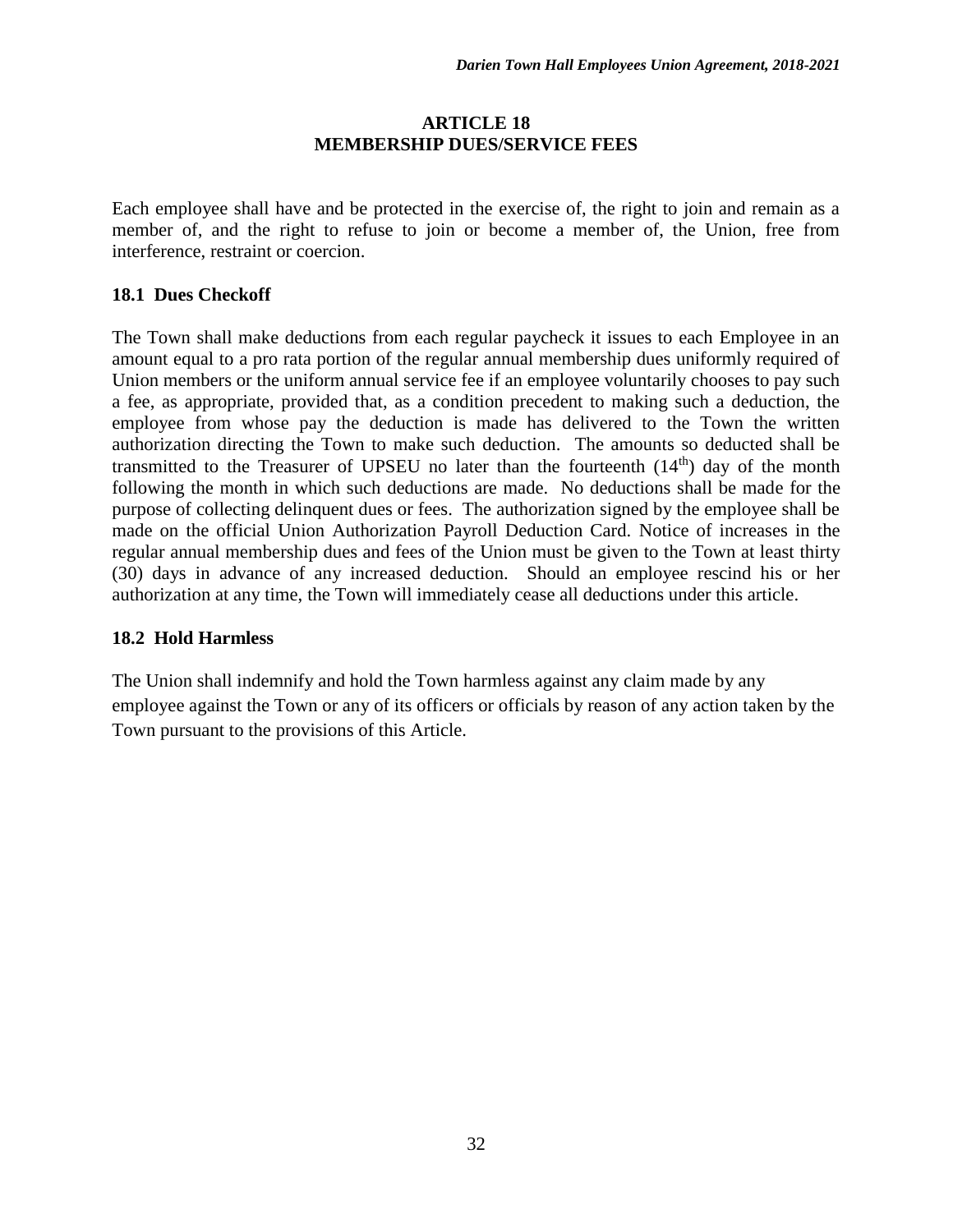#### **ARTICLE 19 TELECOMMUNICATIONS DISPATCHERS**

This article contains terms and conditions which apply only to the classification of Telecommunications Dispatchers. All other terms and conditions in the collective bargaining agreement between the Town and Union shall also apply to the Telecommunications Dispatcher classification except as modified, changed, or replaced by this Article which is specific to the Telecommunications Dispatcher classification.

## **19.1 Work Schedule**

- (a) Within thirty (30) days of RTM approval of this agreement, all Telecommunications Dispatchers will work on a rotating work schedule in accordance with the Yates Plan*.* 
	- i. The Telecommunications Dispatchers will work an 8-hour day shift with a 30 minute unpaid lunch break. The Town may hire additional Telecommunications Dispatchers to work an 8-hour second and/or third shift. The Telecommunications Dispatcher(s) may leave police grounds during the break, unless emergency conditions dictate otherwise.
	- ii. Article 5.2(b), Overtime for Weekend Work, does not apply to Telecommunications Dispatchers as Saturdays and Sundays are normal scheduled workdays within the rotation and as such they will be paid straight time for such work.
- (b) Exceptions to the normal schedule for Telecommunications Dispatchers on Holidays are as follows:
	- i. **Independence Day Fireworks**. One or more Telecommunications Dispatchers shall be assigned to work a 2:30 p.m. to 11:00 p.m. shift the day Town Fireworks are held and receive straight-time pay.
	- ii. **New Year's Eve**. One or more Telecommunications Dispatcher(s) shall be assigned to work a mandatory 6:30 p.m. to 3:00 a.m. shift (starting on 12/31 and ending on 1/1) in lieu of the standard day shift and will be paid at straight time.
- (c) The Telecommunications Dispatcher positions are classified as "Essential" and are required to report to work and remain at work during times when Town Hall Offices close due to inclement weather or for other reasons.
- (d) The Telecommunications Dispatchers may be required to work mandatory overtime in the event of an emergency or natural disaster as declared by the Chief of Police or the ranking duty officer with notification to the Administration of the Police Department.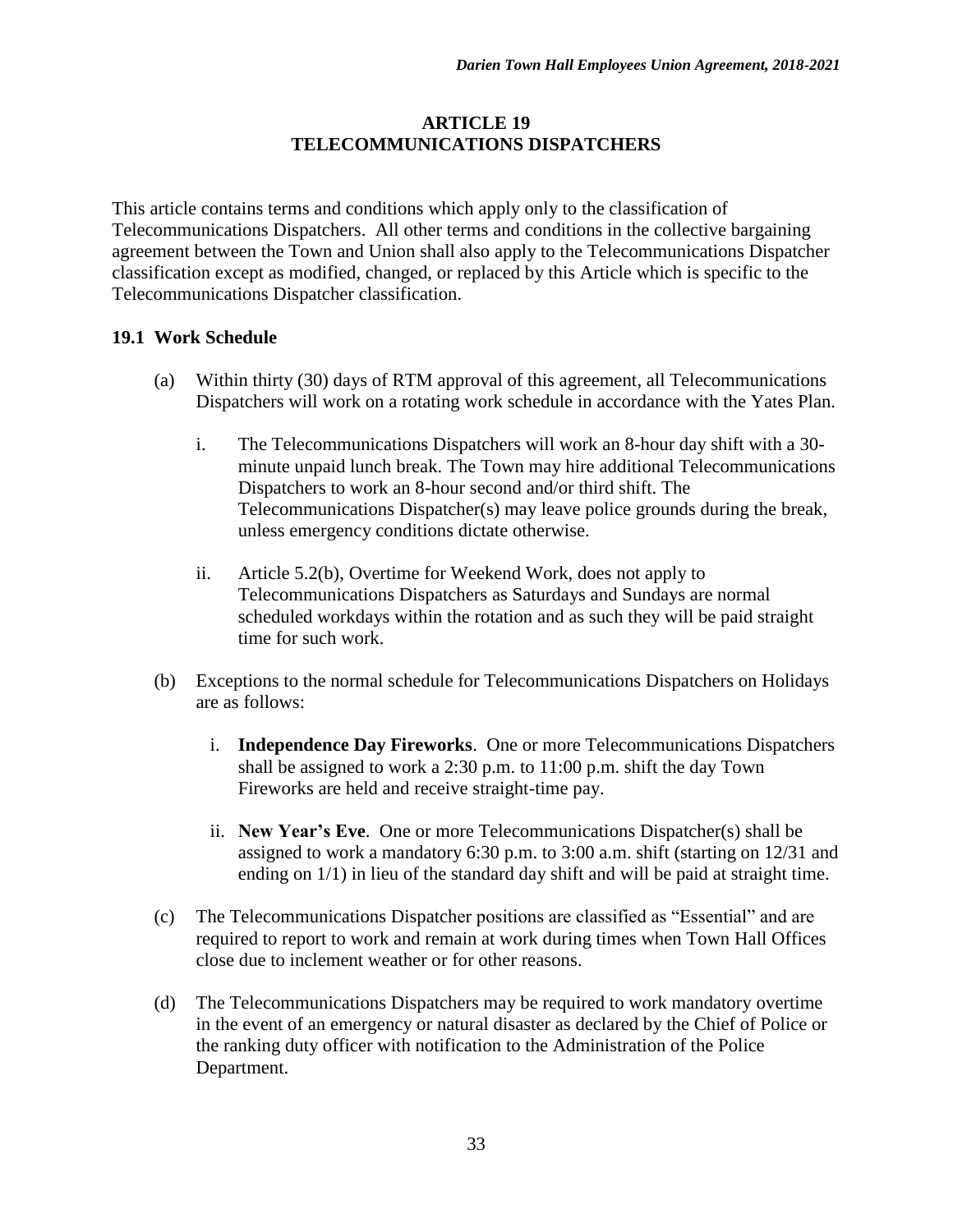- (e) The maximum number of hours that a Telecommunications Dispatcher may work consecutively is sixteen (16) hours, except in an emergency as designated by the Chief of Police or the ranking duty officer with notification to the Administration of the Police Department.
- (f) Telecommunications Dispatchers may swap shifts with each other with the advance approval of the Administrative Lieutenant. Should he/she not be reasonably available, members of the Department Command Staff are authorized to approve switches for Telecommunications Dispatchers with timely notification to the Administrative Lieutenant.

## **19.2 Wages & Rates of Pay**

The Telecommunications Dispatcher classification is assigned to salary grade TC-4 within the Bargaining Unit and the rate of pay shall be based on an average of a 37.5-hour work week. The annual salary rates are as follows:

| Telecom.<br><b>Dispatcher</b> | Step 1   | Step 2   | Step 3   | Step 4   | Step 5   | Step 6   | <b>Step</b> | Step 8   |
|-------------------------------|----------|----------|----------|----------|----------|----------|-------------|----------|
| 07/01/2018                    | \$59.513 | \$61,355 | \$63,252 | \$65,206 | \$67,222 | \$69,299 | \$71.443    | \$73,655 |
| 07/01/2019                    | \$60,852 | \$62,735 | \$64,675 | \$66,673 | \$68,734 | \$70,858 | \$73,050    | \$75,313 |
| 07/01/2020                    | \$62,221 | \$64,147 | \$66,130 | \$68,173 | \$70,280 | \$72,452 | \$74.694    | \$77,008 |

## **19.3 Seniority**

If two (2) or more Dispatchers have the same amount of seniority, then the individual with the highest Telecommunications Dispatcher entry exam score shall be considered to have greater seniority.

#### **19.4 Holidays** – *Effective July 1, 2019 (Prior to 7/1/19, Holidays will be handled pursuant to the prior agreement.)*

- (a) Telecommunications Dispatchers may be scheduled to work on these designated Holidays as identified in Article 6 and shall be paid at straight time for work on a holiday. Telecommunications Dispatchers shall also receive 8 hours of Holiday pay for each designated Holiday (Employees shall receive 1.5 hours of Holiday Pay for New Year's Eve). Holiday pay will be made in two (2) equal installments and included in the  $2<sup>nd</sup>$  regular pay in December and May.
- (b) **Easter Sunday, Thanksgiving Day and Christmas Day.** Telecommunications Dispatcher(s) who work as scheduled on Easter Sunday, Thanksgiving Day or Christmas Day shall receive their regular straight-time pay for the time they work plus a bonus of four (4) extra hours' pay for working an 8-hour shift on that day.
- **(c) Christmas Eve Day.** Employees who work on Christmas Eve Day shall receive their regular pay for the time they work on such day plus a bonus of two (2) extra hours for each and every shift they worked on such day.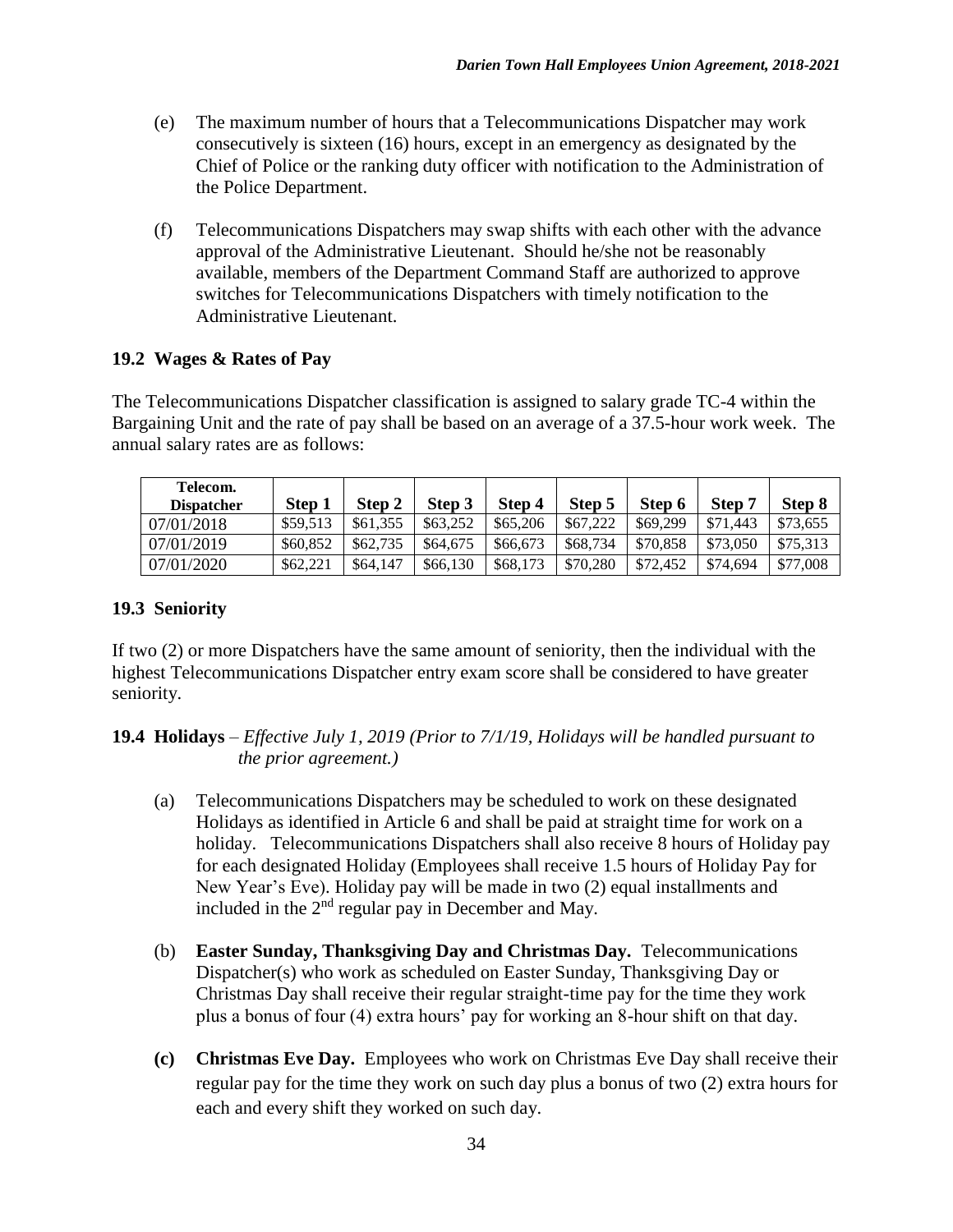#### **19.5 Vacations**

- (a) **Vacation Scheduling**. Only one Telecommunications Dispatcher may be scheduled for time off (vacation or other leave or time off) at any particular shift. Telecommunications Dispatchers shall provide vacation/time off requests to the Administrative Lieutenant by May  $15<sup>th</sup>$  each year for time off during the period, June 1 to December 31. If more than one Telecommunications Dispatcher has requested the same time off, the individual with the greatest seniority shall be granted the time off as long as the time off does not impact operational needs.
- (b) When a Telecommunications Dispatcher is unable to work a scheduled shift due to illness, scheduled time off, or for any other reason, the shift will be offered to a Telecommunications Dispatcher(s) who is not scheduled to work. If he/she declines the offer or the Administrative Lieutenant is unable to get in touch with that individual(s) after a reasonable attempt is made, a Police Officer may be assigned to provide coverage.

## **19.6 Uniforms**

Uniform clothing including shoes shall be provided and replaced by the Department as required. The Department retains the right to specify particular items of required uniform wear and to change or modify that specification at any time.

#### **19.7 Training**

If the Town requires that a Telecommunications Dispatcher attend training or certification classes, the Town is responsible for the cost of such training, and the time spent in such classes shall be considered regular working time and shall be compensated accordingly. Mandatory training may be required on an employee's day off and will be compensated at the appropriate rate (e.g., straight time or time and a half if the employee works more than 8 hours in a day.) The Telecommunications Dispatcher will be required to wear the provided uniform to such training classes.

#### **19.8 Probationary Period**

New hires in the class of Telecommunications Dispatcher shall be required to successfully complete a one (1) year Training Program that shall serve as the Probationary Period, and may be extended up to a maximum of an additional six (6) months.

#### **19.9 Retirement**

Any Telecommunications Dispatchers hired on or after July 1, 2018, shall have the option of selecting the Town's Retirement Plan (if eligible to participate) or selecting the Town's defined contribution plan.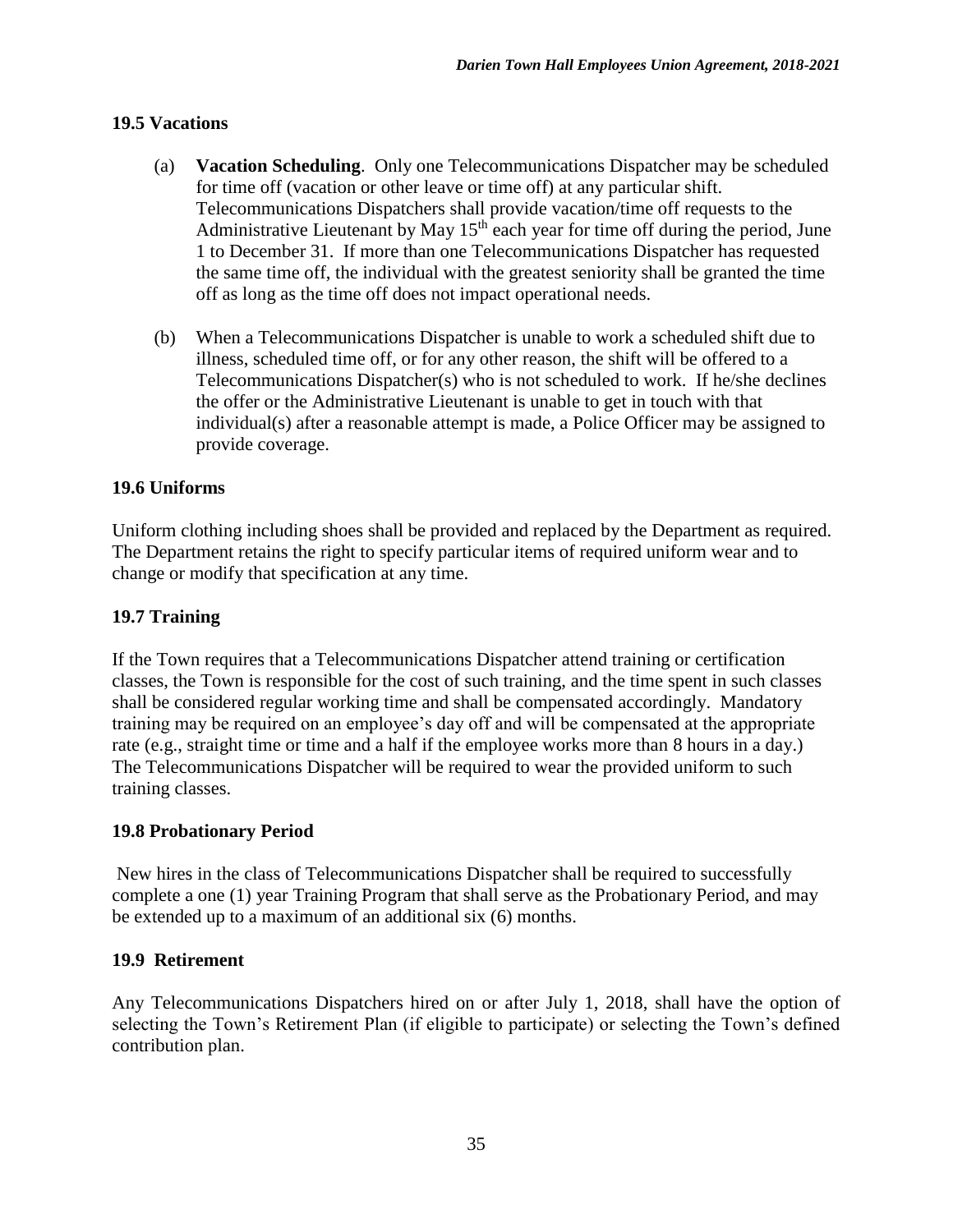#### **ARTICLE 20 DURATION**

### **20.1 Term of Agreement**

This Agreement shall become effective on ratification by both the Town and the Union, and shall continue and remain in full force and effect up to and including June 30, 2021.

**20.2**

The contract shall be effective from July 1, 2018, through June 30, 2021.

IN WITNESS WHEREOF, the parties hereto have set their hands and seals this 1<sup>st</sup> day of March 2019.

TOWN OF DARIEN DARIEN TOWN HALL EMPLOYEES' UNITED PUBLIC SERVICE EMPLOYEES UNION

Town Administrator UPSEU Local 234

By: *Laurie G. Dunn* By: *Dan Bonfiglio* 

Laurie G. Dunn Dan Bonfiglio

By: Kathleen Buch By: Michelle Varrone

Kathleen Buch Michelle Varrone, President

Director of Human Resources Labor Relations Rep., UPSEU

By: Kevin Boyle

Kevin Boyle President, UPSEU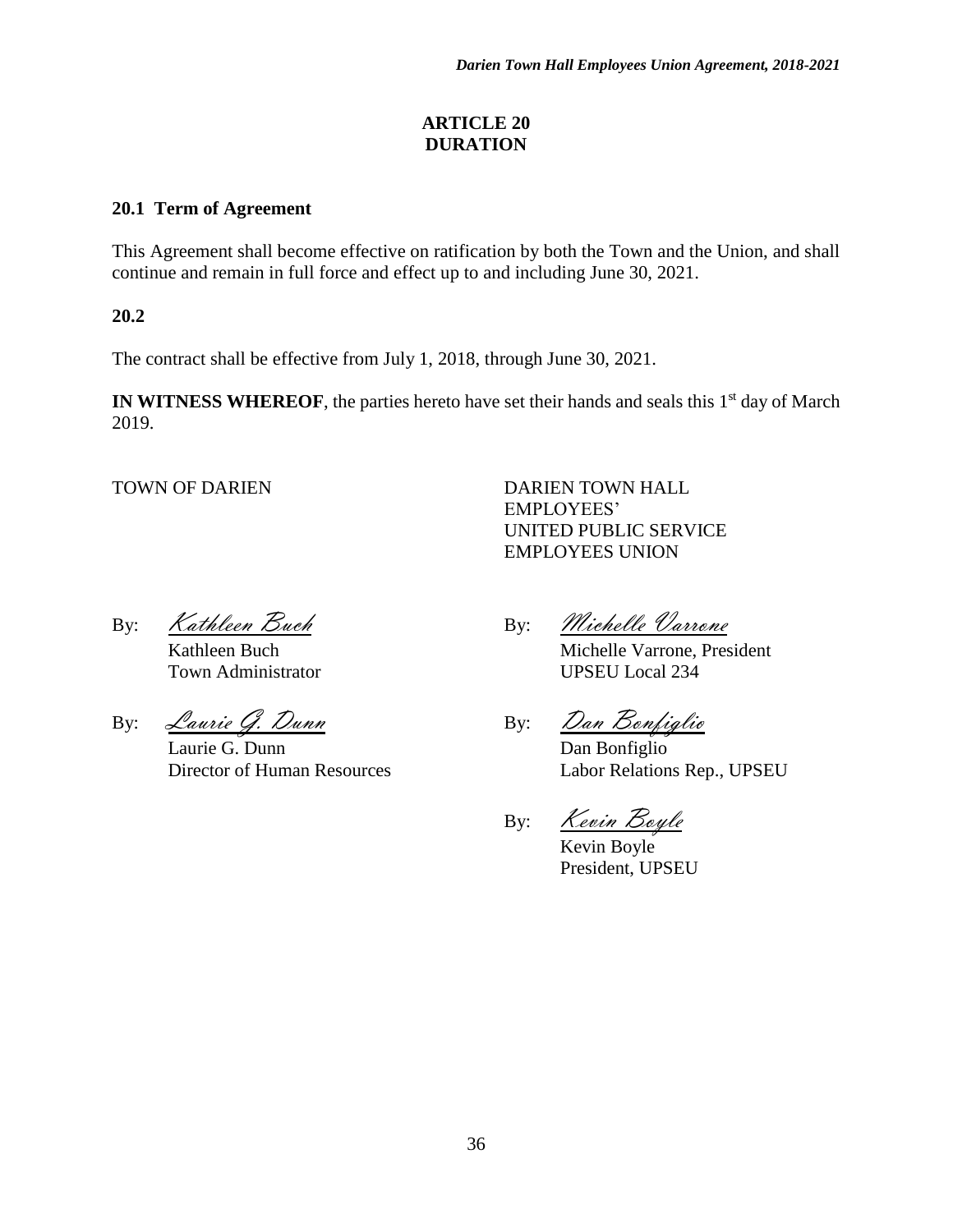## **APPENDIX A SALARIES**

### **Section A.1 Grade and Step Schedules – FY 2018-19**

- **(a)** Effective July 1, 2018, employees will be paid for time they work, respectively, at the regular annual salaries set forth for the Grade and Step to which they are assigned.
- **(b)** Payments at these rates will begin on the first pay period beginning after this agreement has been approved by the Representative Town Meeting (RTM) and will be retroactive to July 1, 2018. Retroactive payments will be made the second pay period after RTM approval.

| <b>Effective July 1, 2018</b> | Step 1   | Step 2   | Step 3   | Step 4   | Step 5   | Step 6   | Step 7   | Step 8   |
|-------------------------------|----------|----------|----------|----------|----------|----------|----------|----------|
|                               |          |          |          |          |          |          |          |          |
| <b>Grade TC-1</b>             | \$41,834 | \$43,127 | \$44,458 | \$45,837 | \$47,257 | \$48,717 | \$50,222 | \$51,774 |
| Clerk                         |          |          |          |          |          |          |          |          |
| Receptionist/Clerk            |          |          |          |          |          |          |          |          |
| <b>Tax Collection Clerk</b>   |          |          |          |          |          |          |          |          |
|                               |          |          |          |          |          |          |          |          |
| <b>Grade TC-2</b>             | \$47,010 | \$48,461 | \$49,962 | \$51,508 | \$53,105 | \$54,742 | \$56,437 | \$58,181 |
| <b>Account Clerk I</b>        |          |          |          |          |          |          |          |          |
| Asst. to Assessor I           |          |          |          |          |          |          |          |          |
| Maintainer I                  |          |          |          |          |          |          |          |          |
| Secretary I                   |          |          |          |          |          |          |          |          |
|                               |          |          |          |          |          |          |          |          |
| Grade TC-3                    | \$50,603 | \$52,169 | \$53,782 | \$55,444 | \$57,158 | \$58,926 | \$60,746 | \$62,626 |
| Account Clerk II              |          |          |          |          |          |          |          |          |
| Asst. to Assessor II          |          |          |          |          |          |          |          |          |
| Asst. Town Clerk I            |          |          |          |          |          |          |          |          |
| Police Records & Property     |          |          |          |          |          |          |          |          |
| Clerk I                       |          |          |          |          |          |          |          |          |
| Receptionist/Clerk II         |          |          |          |          |          |          |          |          |
| Secretary II                  |          |          |          |          |          |          |          |          |
|                               |          |          |          |          |          |          |          |          |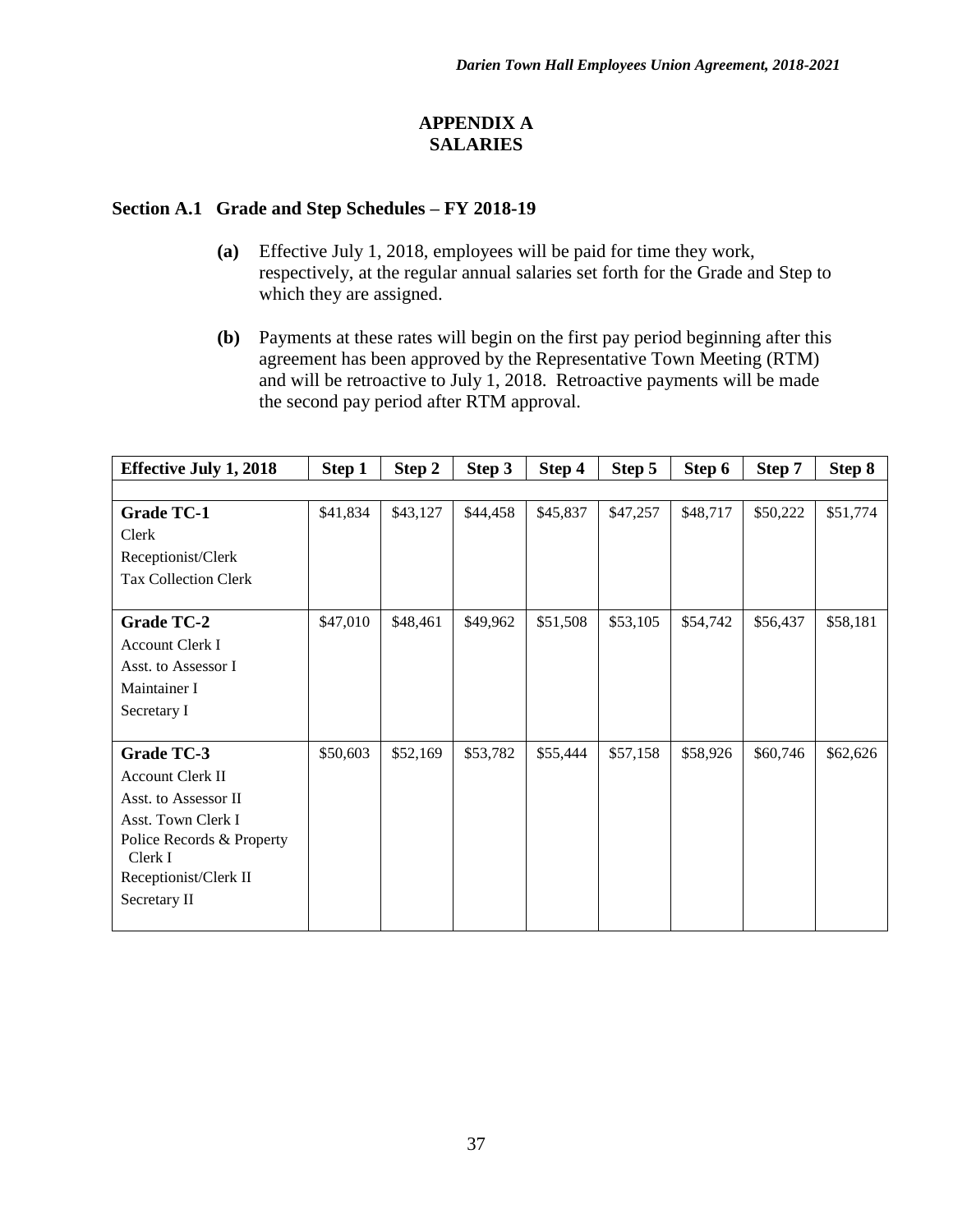| <b>Effective July 1, 2018</b>              | Step 1   | Step 2   | Step 3   | Step 4   | Step 5   | Step 6   | Step 7   | Step 8   |
|--------------------------------------------|----------|----------|----------|----------|----------|----------|----------|----------|
|                                            |          |          |          |          |          |          |          |          |
| <b>Grade TC-4</b>                          | \$55,545 | \$57,265 | \$59,035 | \$60,859 | \$62,740 | \$64,679 | \$66,680 | \$68,745 |
| <b>Administrative Secretary</b>            |          |          |          |          |          |          |          |          |
| <b>Assessor Support Specialist</b>         |          |          |          |          |          |          |          |          |
| Maintainer II                              |          |          |          |          |          |          |          |          |
| Office Support Specialist                  |          |          |          |          |          |          |          |          |
| Payroll & Benefits Clerk                   |          |          |          |          |          |          |          |          |
| Police Records & Property<br>Clerk II      |          |          |          |          |          |          |          |          |
| Revenue Clerk Cashier                      |          |          |          |          |          |          |          |          |
| <b>Grade TC-5</b>                          | \$60,057 | \$61,916 | \$63,832 | \$65,807 | \$67,840 | \$69,939 | \$72,102 | \$74,331 |
| Office Administrator                       |          |          |          |          |          |          |          |          |
| Animal Control Officer                     |          |          |          |          |          |          |          |          |
| GIS Specialist/Planner                     |          |          |          |          |          |          |          |          |
| Asst. Town Clerk II                        |          |          |          |          |          |          |          |          |
| Planner                                    |          |          |          |          |          |          |          |          |
| Maintainer II/Fleet<br>Mechanic            |          |          |          |          |          |          |          |          |
| Deputy Assessor I                          |          |          |          |          |          |          |          |          |
| Deputy Tax Collector I                     |          |          |          |          |          |          |          |          |
|                                            |          |          |          |          |          |          |          |          |
| <b>Grade TC-6</b>                          | \$73,933 | \$76,220 | \$78,577 | \$80,966 | \$83,509 | \$86,095 | \$88,756 | \$91,503 |
| Asst. Building Official                    |          |          |          |          |          |          |          |          |
| <b>Environmental Protection</b><br>Officer |          |          |          |          |          |          |          |          |
| Code Compliance Officer                    |          |          |          |          |          |          |          |          |
| Deputy Assessor II                         |          |          |          |          |          |          |          |          |
| Deputy Tax Collector II                    |          |          |          |          |          |          |          |          |
| Senior Planner                             |          |          |          |          |          |          |          |          |
| <b>Engineering Aide</b>                    |          |          |          |          |          |          |          |          |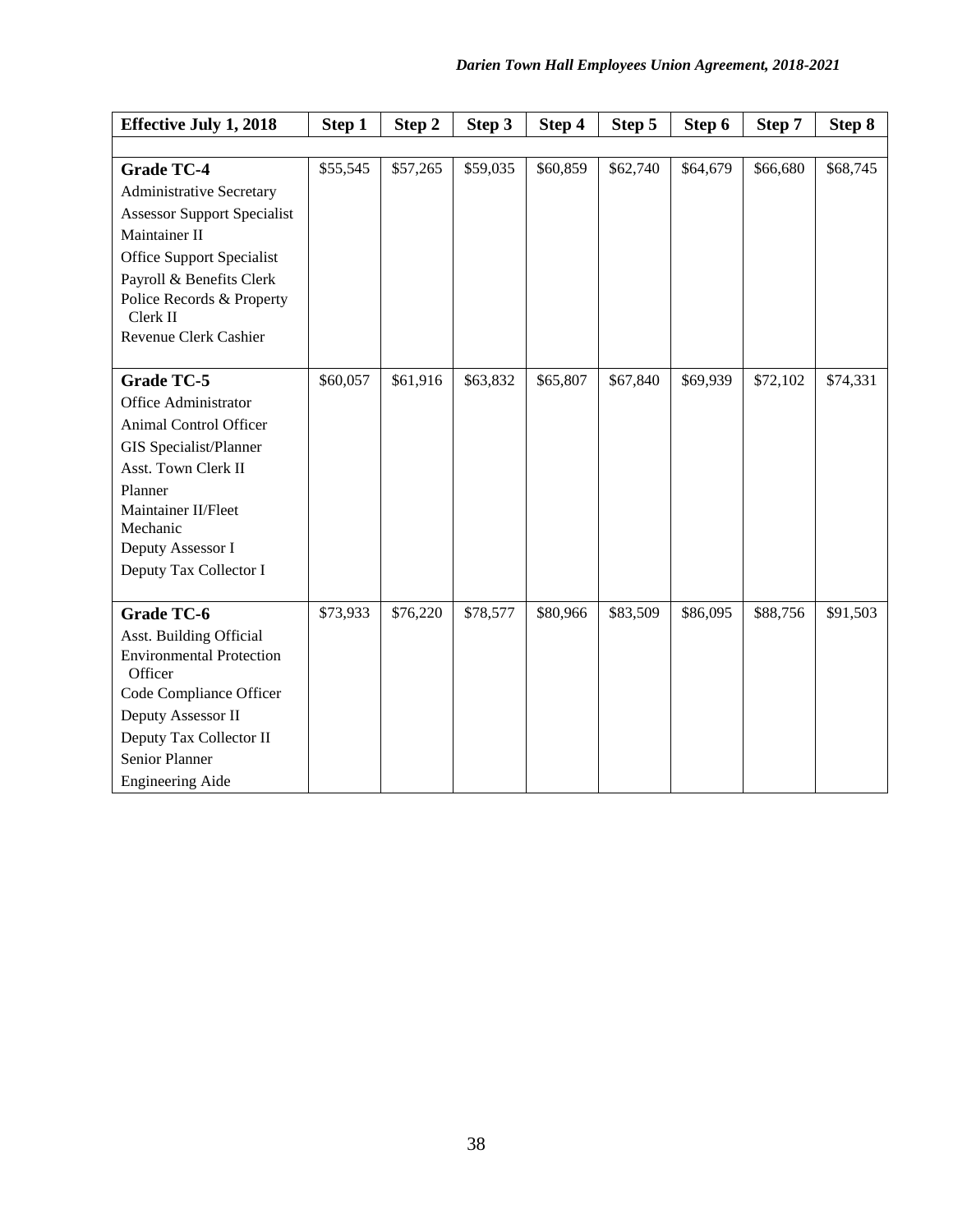# **A.2. Grade and Step Schedule - FY 2019-20**

Effective July 1, 2019, Employees will be paid for time they work, respectively, at the regular annual salaries set forth for the Grade and Step to which they are assigned.

| <b>Effective July 1, 2019</b>        | Step 1   | Step 2   | Step 3   | Step 4   | Step 5   | Step 6   | Step 7   | Step 8   |
|--------------------------------------|----------|----------|----------|----------|----------|----------|----------|----------|
|                                      |          |          |          |          |          |          |          |          |
| <b>Grade TC-1</b>                    | \$42,775 | \$44,097 | \$45,458 | \$46,868 | \$48,320 | \$49,813 | \$51,352 | \$52,939 |
| Clerk                                |          |          |          |          |          |          |          |          |
| Receptionist/Clerk                   |          |          |          |          |          |          |          |          |
| <b>Tax Collection Clerk</b>          |          |          |          |          |          |          |          |          |
| <b>Grade TC-2</b>                    | \$48,068 | \$49,551 | \$51,086 | \$52,667 | \$54,300 | \$55,974 | \$57,707 | \$59,490 |
| <b>Account Clerk I</b>               |          |          |          |          |          |          |          |          |
| Asst. to Assessor I                  |          |          |          |          |          |          |          |          |
| Maintainer I                         |          |          |          |          |          |          |          |          |
| Secretary I                          |          |          |          |          |          |          |          |          |
|                                      |          |          |          |          |          |          |          |          |
| Grade TC-3                           | \$51,742 | \$53,343 | \$54,992 | \$56,691 | \$58,444 | \$60,252 | \$62,113 | \$64,035 |
| <b>Account Clerk II</b>              |          |          |          |          |          |          |          |          |
| Asst. to Assessor II                 |          |          |          |          |          |          |          |          |
| Asst. Town Clerk I                   |          |          |          |          |          |          |          |          |
| Police Records & Property<br>Clerk I |          |          |          |          |          |          |          |          |
| Receptionist/Clerk II                |          |          |          |          |          |          |          |          |
| Secretary II                         |          |          |          |          |          |          |          |          |
|                                      |          |          |          |          |          |          |          |          |
| <b>Grade TC-4</b>                    | \$56,795 | \$58,553 | \$60,363 | \$62,228 | \$64,152 | \$66,134 | \$68,180 | \$70,292 |
| <b>Administrative Secretary</b>      |          |          |          |          |          |          |          |          |
| <b>Assessor Support Specialist</b>   |          |          |          |          |          |          |          |          |
| Maintainer II                        |          |          |          |          |          |          |          |          |
| <b>Office Support Specialist</b>     |          |          |          |          |          |          |          |          |
| Payroll & Benefits Clerk             |          |          |          |          |          |          |          |          |
| Police Records & Property            |          |          |          |          |          |          |          |          |
| Clerk II                             |          |          |          |          |          |          |          |          |
| Revenue Clerk Cashier                |          |          |          |          |          |          |          |          |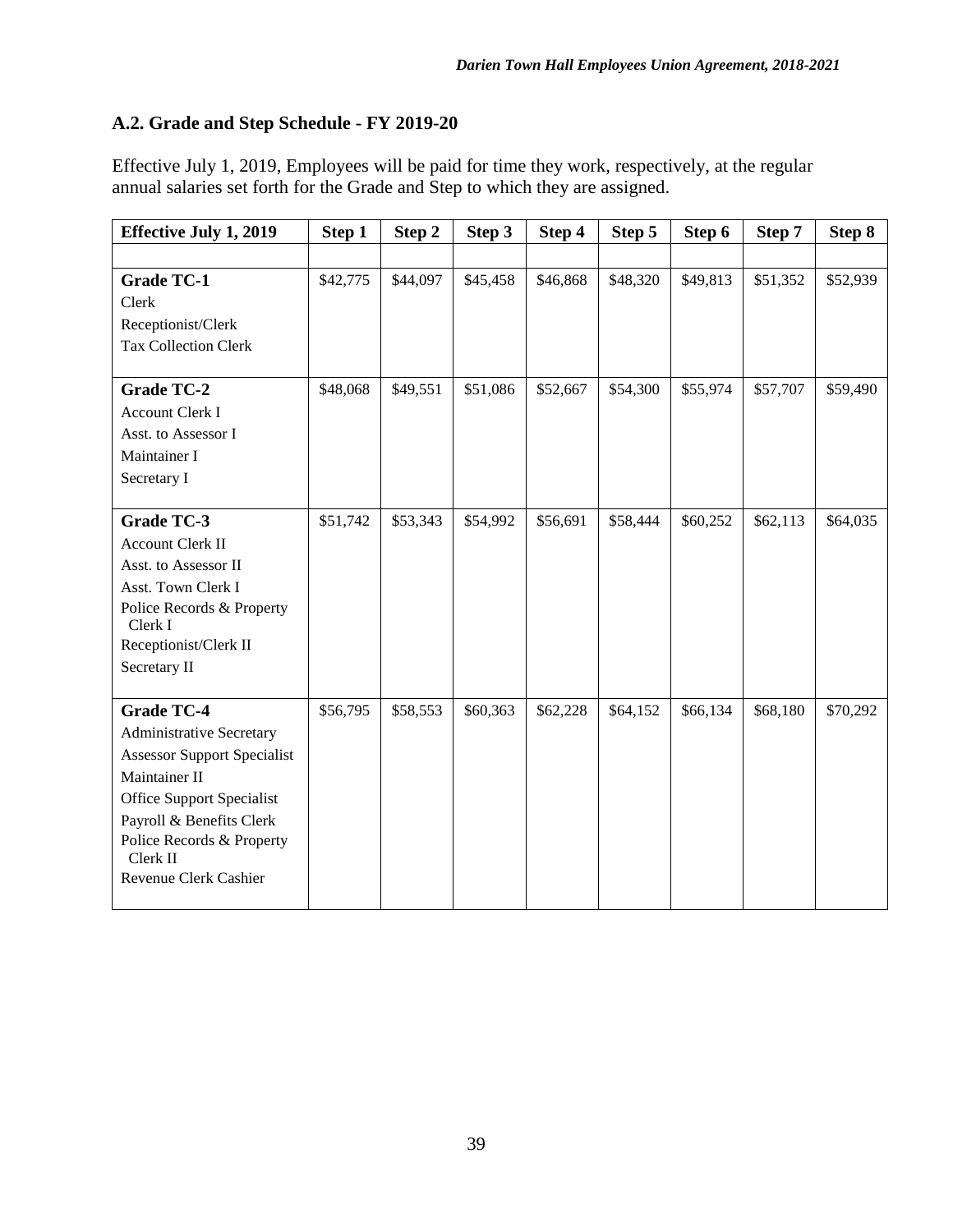| <b>Effective July 1, 2019</b>              | Step 1   | Step 2   | Step 3   | Step 4   | Step 5   | Step 6   | Step 7   | Step 8   |
|--------------------------------------------|----------|----------|----------|----------|----------|----------|----------|----------|
|                                            |          |          |          |          |          |          |          |          |
| Grade TC-5                                 | \$61,408 | \$63,309 | \$65,268 | \$67,288 | \$69,366 | \$71,513 | \$73,724 | \$76,003 |
| Office Administrator                       |          |          |          |          |          |          |          |          |
| Animal Control Officer                     |          |          |          |          |          |          |          |          |
| GIS Specialist/Planner                     |          |          |          |          |          |          |          |          |
| Asst. Town Clerk II                        |          |          |          |          |          |          |          |          |
| Planner                                    |          |          |          |          |          |          |          |          |
| Maintainer II/Fleet                        |          |          |          |          |          |          |          |          |
| Mechanic                                   |          |          |          |          |          |          |          |          |
| Deputy Assessor I                          |          |          |          |          |          |          |          |          |
| Deputy Tax Collector I                     |          |          |          |          |          |          |          |          |
|                                            | \$75,596 | \$77,935 | \$80,345 | \$82,788 | \$85,388 | \$88,032 | \$90,753 | \$93,562 |
| Grade TC-6                                 |          |          |          |          |          |          |          |          |
| Asst. Building Official                    |          |          |          |          |          |          |          |          |
| <b>Environmental Protection</b><br>Officer |          |          |          |          |          |          |          |          |
| Code Compliance Officer                    |          |          |          |          |          |          |          |          |
| Deputy Assessor II                         |          |          |          |          |          |          |          |          |
| Deputy Tax Collector II                    |          |          |          |          |          |          |          |          |
| Senior Planner                             |          |          |          |          |          |          |          |          |
| <b>Engineering Aide</b>                    |          |          |          |          |          |          |          |          |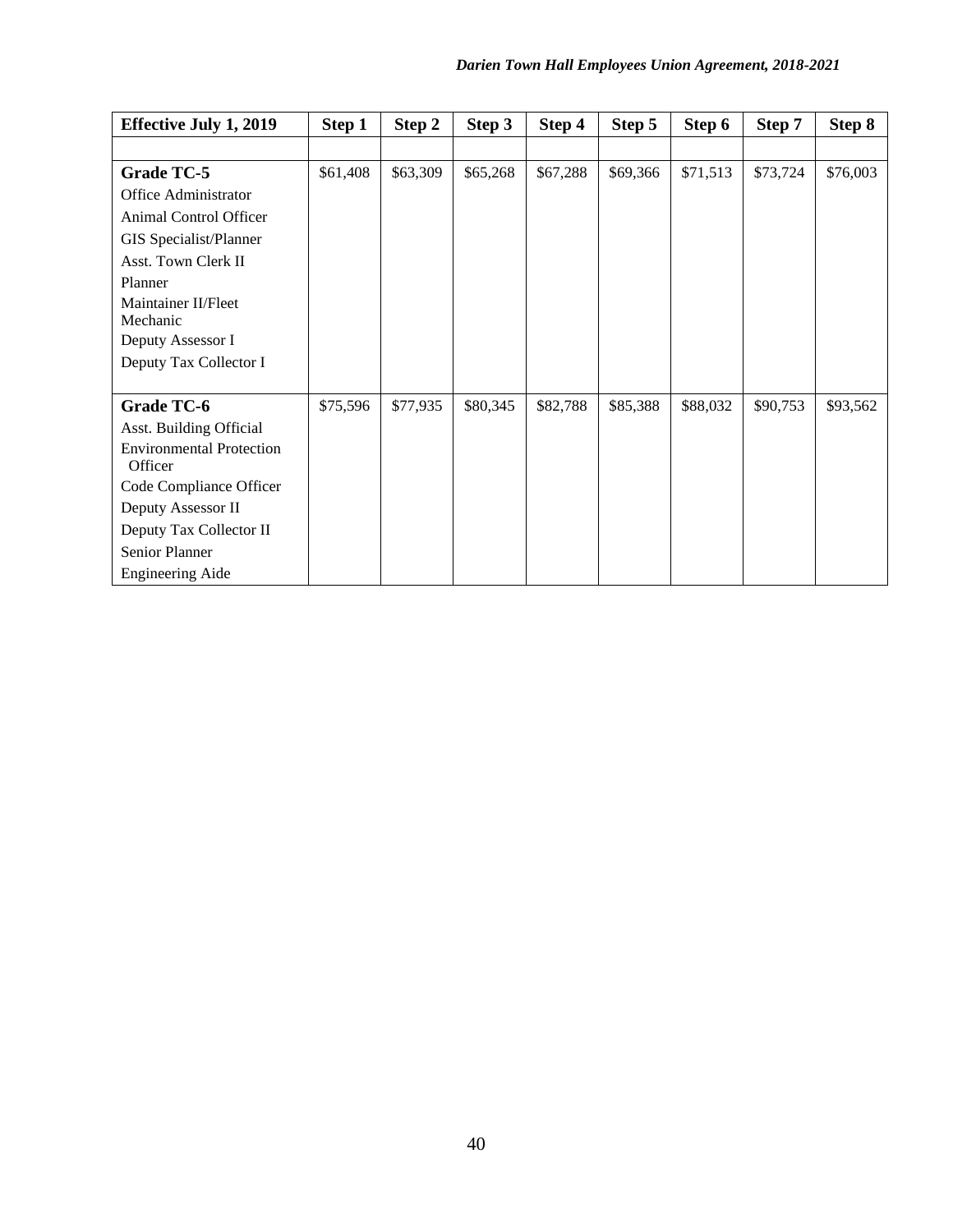# **A.3. Grade and Step Schedule - FY 2020-21**

Effective July 1, 2020, Employees will be paid for time they work, respectively, at the regular annual salaries set forth for the Grade and Step to which they are assigned:

| <b>Effective July 1, 2020</b>         | Step 1   | Step 2   | Step 3   | Step 4   | Step 5   | Step 6   | Step 7   | Step 8   |
|---------------------------------------|----------|----------|----------|----------|----------|----------|----------|----------|
|                                       |          |          |          |          |          |          |          |          |
| <b>Grade TC-1</b>                     | \$43,737 | \$45,089 | \$46,481 | \$47,923 | \$49,407 | \$50,934 | \$52,507 | \$54,130 |
| Clerk                                 |          |          |          |          |          |          |          |          |
| Receptionist/Clerk                    |          |          |          |          |          |          |          |          |
| <b>Tax Collection Clerk</b>           |          |          |          |          |          |          |          |          |
|                                       |          |          |          |          |          |          |          |          |
| Grade TC-2                            | \$49,150 | \$50,666 | \$52,235 | \$53,852 | \$55,522 | \$57,233 | \$59,005 | \$60,829 |
| Account Clerk I                       |          |          |          |          |          |          |          |          |
| Asst. to Assessor I                   |          |          |          |          |          |          |          |          |
| Maintainer I                          |          |          |          |          |          |          |          |          |
| Secretary I                           |          |          |          |          |          |          |          |          |
| <b>Grade TC-3</b>                     | \$52,906 | \$54,543 | \$56,229 | \$57,967 | \$59,759 | \$61,608 | \$63,511 | \$65,476 |
| Account Clerk II                      |          |          |          |          |          |          |          |          |
| Asst. to Assessor II                  |          |          |          |          |          |          |          |          |
| Asst. Town Clerk I                    |          |          |          |          |          |          |          |          |
| Police Records & Property<br>Clerk I  |          |          |          |          |          |          |          |          |
| Receptionist/Clerk II                 |          |          |          |          |          |          |          |          |
| Secretary II                          |          |          |          |          |          |          |          |          |
|                                       |          |          |          |          |          |          |          |          |
| <b>Grade TC-4</b>                     | \$58,073 | \$59,870 | \$61,721 | \$63,628 | \$65,595 | \$67,622 | \$69,714 | \$71,874 |
| <b>Administrative Secretary</b>       |          |          |          |          |          |          |          |          |
| <b>Assessor Support Specialist</b>    |          |          |          |          |          |          |          |          |
| Maintainer II                         |          |          |          |          |          |          |          |          |
| <b>Office Support Specialist</b>      |          |          |          |          |          |          |          |          |
| Payroll & Benefits Clerk              |          |          |          |          |          |          |          |          |
| Police Records & Property<br>Clerk II |          |          |          |          |          |          |          |          |
| Revenue Clerk Cashier                 |          |          |          |          |          |          |          |          |
|                                       |          |          |          |          |          |          |          |          |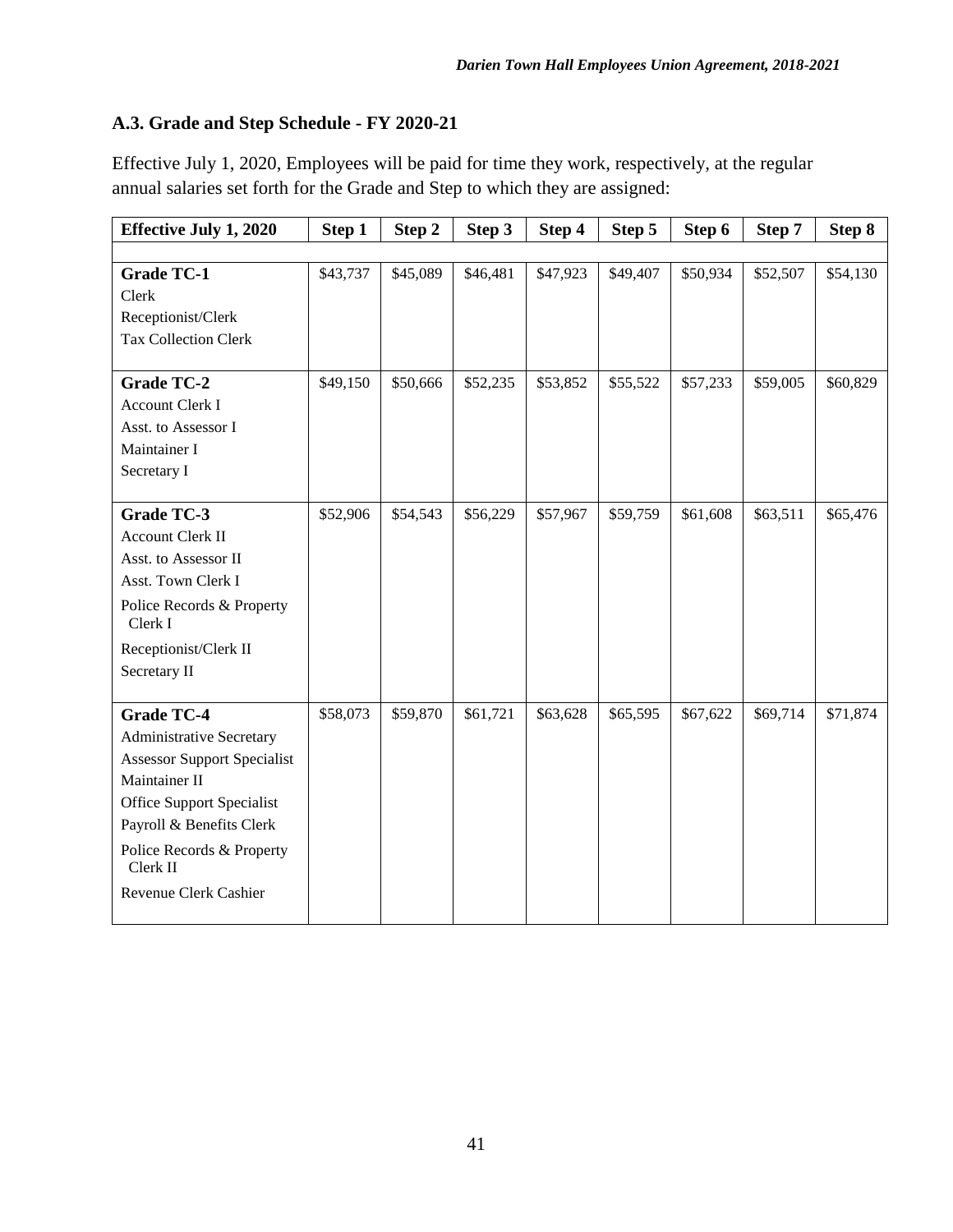| <b>Effective July 1, 2020</b>   | Step 1   | Step 2   | Step 3   | Step 4   | Step 5   | Step 6   | Step 7   | Step 8   |
|---------------------------------|----------|----------|----------|----------|----------|----------|----------|----------|
|                                 |          |          |          |          |          |          |          |          |
| Grade TC-5                      | \$62,790 | \$64,733 | \$66,737 | \$68,802 | \$70,927 | \$73,122 | \$75,383 | \$77,713 |
| Office Administrator            |          |          |          |          |          |          |          |          |
| Animal Control Officer          |          |          |          |          |          |          |          |          |
| GIS Specialist/Planner          |          |          |          |          |          |          |          |          |
| Asst. Town Clerk II             |          |          |          |          |          |          |          |          |
| Planner                         |          |          |          |          |          |          |          |          |
| Maintainer II/Fleet             |          |          |          |          |          |          |          |          |
| Mechanic                        |          |          |          |          |          |          |          |          |
| Deputy Assessor I               |          |          |          |          |          |          |          |          |
| Deputy Tax Collector I          |          |          |          |          |          |          |          |          |
| <b>Grade TC-6</b>               | \$77,297 | \$79,689 | \$82,153 | \$84,651 | \$87,309 | \$90,013 | \$92,795 | \$95,667 |
| Asst. Building Official         |          |          |          |          |          |          |          |          |
| <b>Environmental Protection</b> |          |          |          |          |          |          |          |          |
| Officer                         |          |          |          |          |          |          |          |          |
| Code Compliance Officer         |          |          |          |          |          |          |          |          |
| Deputy Assessor II              |          |          |          |          |          |          |          |          |
| Deputy Fire Marshal             |          |          |          |          |          |          |          |          |
| Deputy Tax Collector II         |          |          |          |          |          |          |          |          |
| Senior Planner                  |          |          |          |          |          |          |          |          |
| <b>Engineering Aide</b>         |          |          |          |          |          |          |          |          |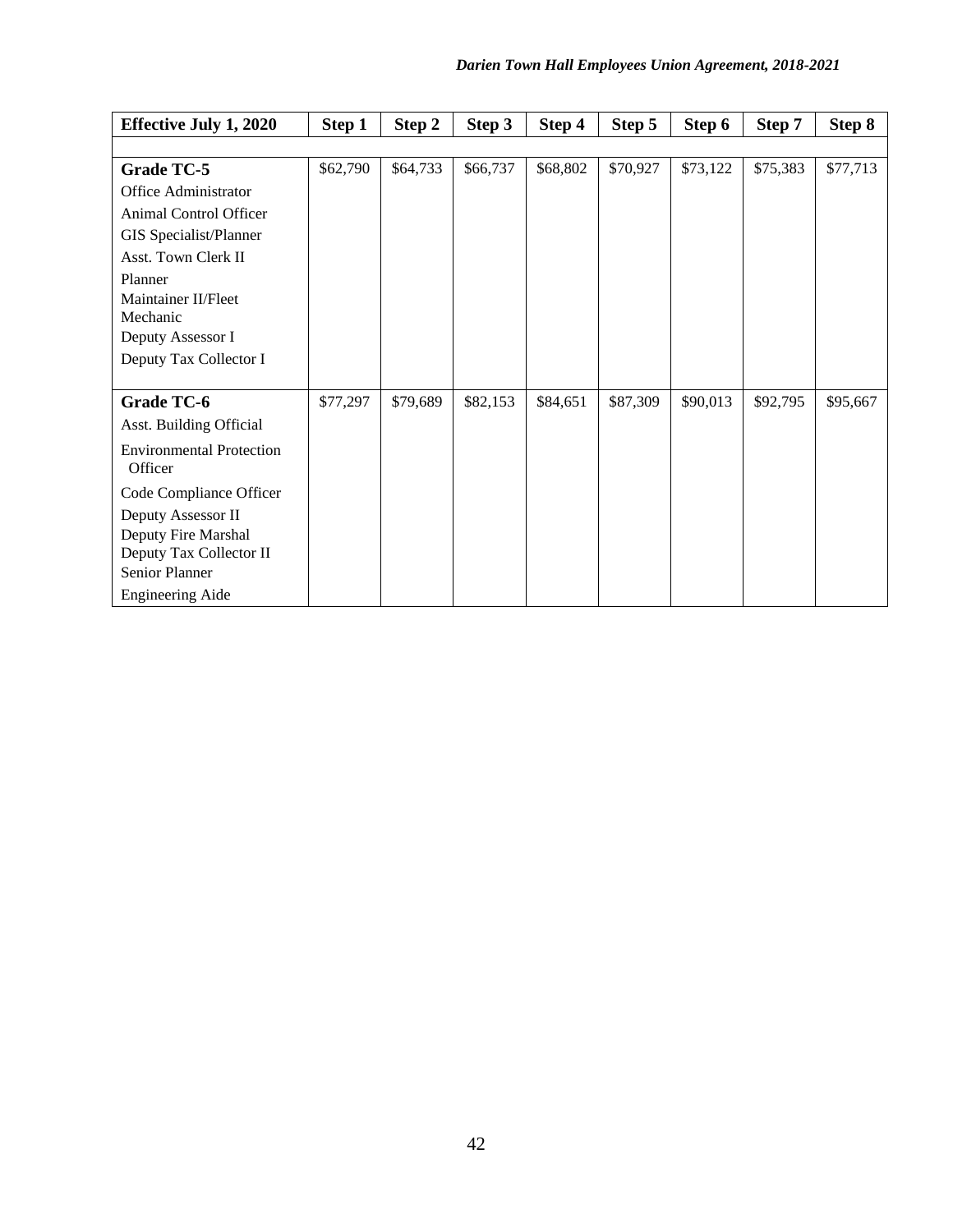#### **APPENDIX B TRANSITION TO NEGOTIATED PAY PERIOD CHANGES**

Pursuant to negotiated changes in Section 5.6 of the collective bargaining agreement, effective with the second pay period after RTM approval of this agreement, Employees will receive payment of wages solely through Direct Deposit, and change from being "paid to date" to being paid one (1) week in arrears. This transition pay check will only include half of the Employees' regular hours. In order to ease this transition to being paid one week in arrears, Employees will receive the retroactive wage increase back to July 1, 2018 (or hire date if later than 7/1/18) in this pay check. In addition, Employees may elect to sell back up to five (5) vacation days to be paid to the Employee in this pay check. This one-time option does not impact future vacation accruals and carryovers. If an Employee has a balance of three (3) or fewer vacation days, they may sell back up to two (2) personal leave days. In the event that the Darien Police Association agrees to move to a Friday check date, Employees of this bargaining unit will also move to a Friday check date.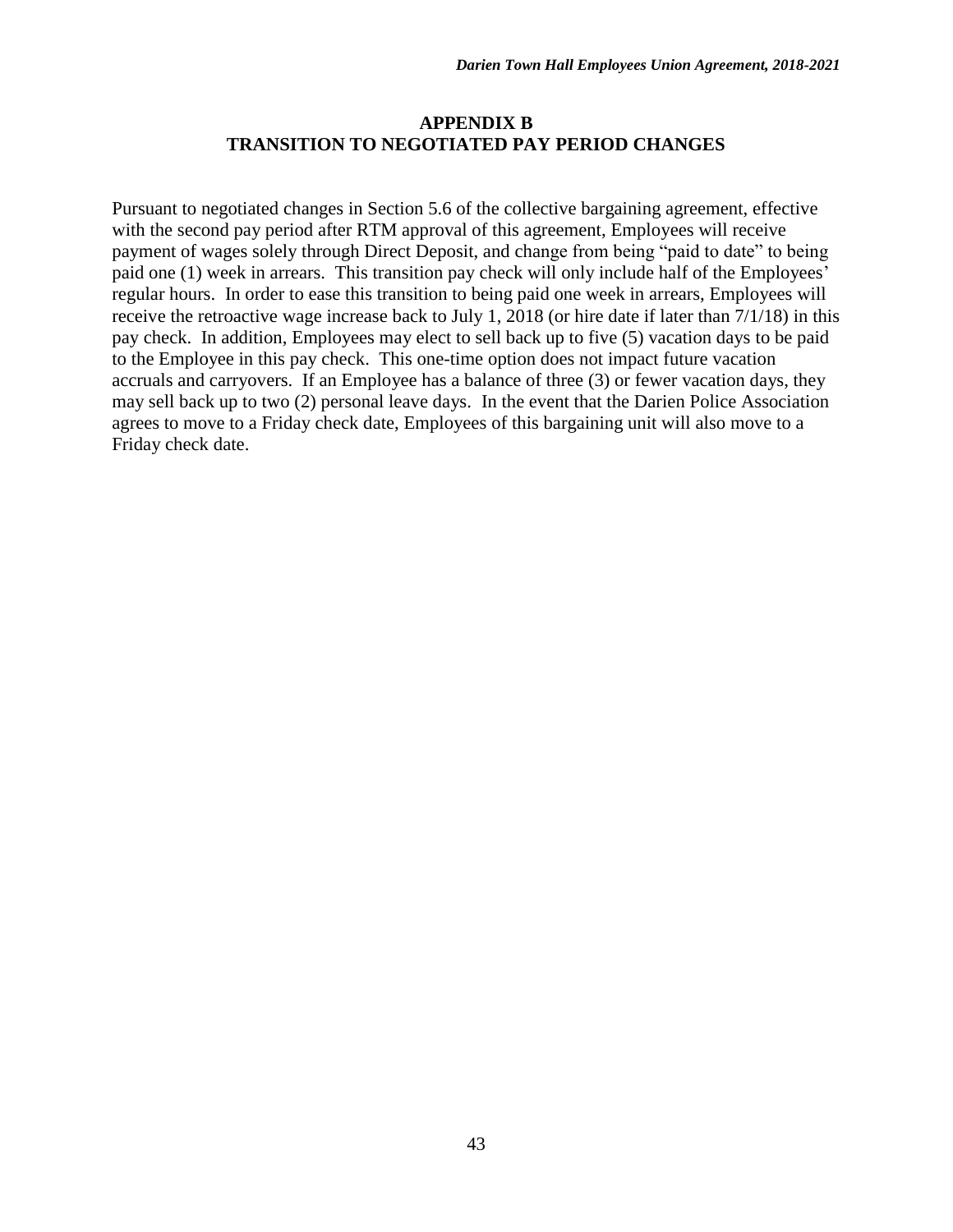#### **APPENDIX C**

#### **IMPACT NEGOTIATIONS ON FLEXIBLE SCHEDULES AND PERFORMANCE EVALUATIONS**

As part of the negotiations for the 2018-2021 contract, the parties discussed: (1) language changes in Section 4.2 concerning flexible schedules; and (2) new language concerning performance evaluations. The parties did not reach consensus on these issues during the full contract negotiations, but agreed to have representatives from the Union and Management meet and participate in impact negotiations on these two issues. The parties shall commence impact negotiations on these issues within eight (8) weeks of RTM approval of this agreement.